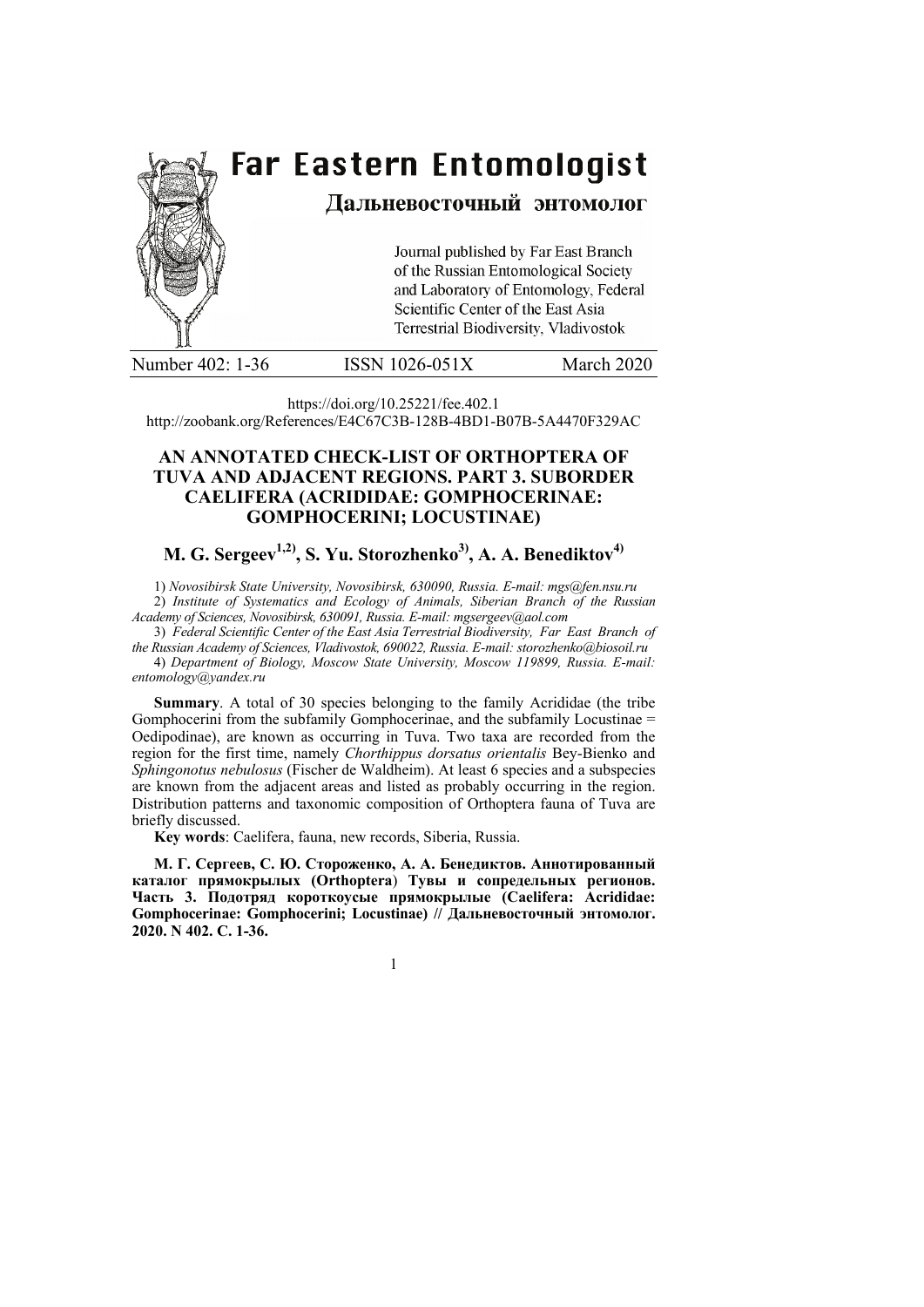**Резюме**. К настоящему времени для Тувы известны находки 30 видов короткоусых прямокрылых из семейства Acrididae (триба Gomphocerini из подсемейства Gomphocerinae и подсемейство Locustinae = Oedipodinae). Один подвид и один вид из этих таксонов указываются для Тувы впервые: *Chorthippus dorsatus orientalis* Bey-Bienko и *Sphingonotus nebulosus* (Fischer de Waldheim). Шесть видов и один подвид также известны из сопредельных регионов, поэтому вполне возможно их обнаружение в Туве. Кратко обсуждаются таксономический состав и распределение прямокрылых насекомых (Orthoptera) фауны Тувы.

# **INTRODUCTION**

The main environmental peculiarities of the region, history of its orthopterological studies, materials and methods are described in the first and second parts of this check-list (Sergeev *et al*., 2018, 2019). The third part of the check-list includes several taxa from the family Acrididae, namely the tribe Gomphocerini from the subfamily Gomphocerinae and the tribes of the subfamily Locustinae, or Oedipodinae.

All species and subspecies known from Tuva were numbered (in the round brackets – continuous numbers for the entire check-list). An asterisk (\*) was used to mark new species for Tuva. We have used the following abbreviations for collectors: IS – I.V. Stebaev, MS – M.G. Sergeev, SS – S.Yu. Storozhenko, AB – A.A. Benediktov.

# **SUBORDER CAELIFERA**

# **FAMILY ACRIDIDAE**

# **Subfamily Gomphocerinae**

# **Tribe Gomphocerini**

# **Genus** *Gomphocerippus* **Roberts, 1941**

# **1(65).** *Gomphocerippus rufus* **(Linnaeus, 1758)**

*Gomphocerippus rufus*: Berezhkov, 1956: 104; Ivanova, 1967: 133. *Gomphocerus rufus*: Sergeev, 1986: 205; Benediktov, 1997: 118.

REMARKS. The species was mentioned from the mountains on the boundary between Khemchik and Ulug-Khem Intermountain Basins (Atartysh Pass) for the first and last time by Benediktov (1997).

DISTRIBUTION. **Tuva:** KHE (?), UKH (?). – Europe (except the extreme North), Siberia (except the extreme North and NE parts), Amur Region, N Caucasus; W Kazakhstan, NE China. ECOLOGY. In Siberia usually associated with the forest meadows.

#### **Genus** *Gomphocerus* **Thunberg, 1815**

# **2(66).** *Gomphocerus sibiricus* **(Linnaeus, 1767)**

*Gomphocerus sibiricus*: Miram, 1907: 6; Ivanova, 1967: 133.

*Gomphocerus sibiricus sibiricus*: Berezhkov, 1956: 100.

*Aeropus sibiricus:* Berezhkov, 1951: 19–20; Sergeev *et al*., 1995: 96–98; Benediktov, 1997: 117; Bukhvalova & Vedenina, 1998: 118.

*Aeropus sibirikus* (sic!): Pavlov, 2004: 65.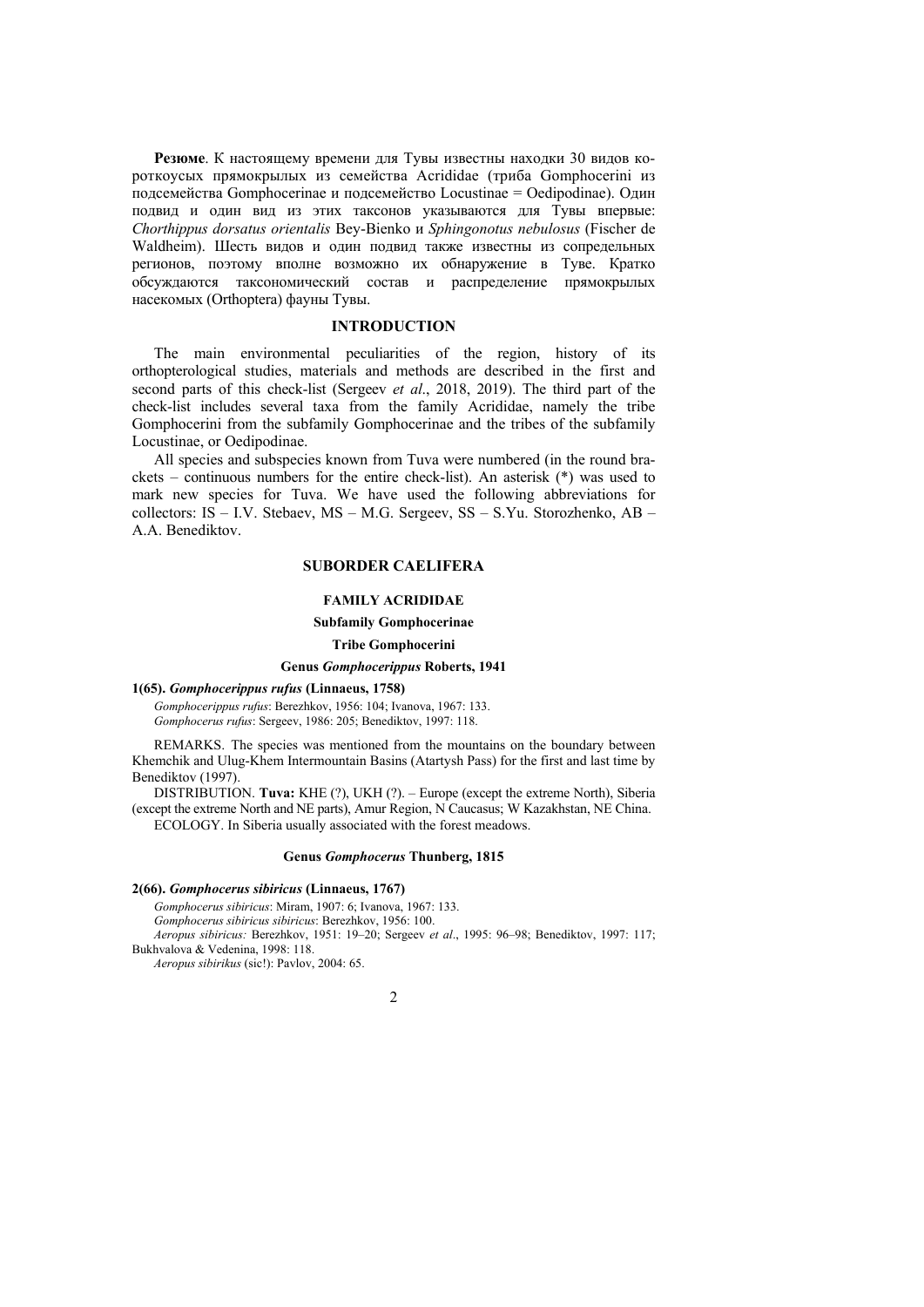MATERIAL. **Tuva:** W Sayan Mts., Sayanskij Pass, 50°42ʹN, 89°53ʹE, 2230–2240 m, mountain tundra, 12.VII 2012, 1 larvae (MS); W Sayan Mts., Alash Plateau, Ak-Sug River, 51°37ʹN, 90°05ʹE, 1450 m, terraces and flood-plain, short meadows, 14.VIII 2016, 1  $\circ$  (MS), Alash Plateau, Kara-Khol, 25.VI 2003, 1 ♀ (M. Zasypkina); Chaa-Khol River, 51°34′N, 92°23′E, 570–600 m, dry steppes, 14–18.VII 1962, 2 ♂, 1 ♀ (IS); 6 km SE Baj-Haak settlement, Sosnovka settlement, 51°08ʹN, 94°32ʹE, plakor, mixed steppe, 20–21.VII 2014, 1  $\beta$ , 2  $\beta$  (SS); SE Ulug-Khem Intermountain Basin, Uzun-Kharagan River, near Balgazyn settlement, 50°57′N, 95°16′E, 940 m, southeastern slope, stony steppe, 8.VII 1978, 3  $\Omega$  (MS); SE Ulug-Khem Intermountain Basin, Shuurmak River, 25 km S Balgazyn settlement, near Kuran settlement, 50°47′N, 95°17′E, 1000–1039 m, terraces, steppe and meadow, 9.VII 1978, 1  $\Im$ , 9  $\Im$  (MS); W Tannu-Ola Mts., 9 km N Khandagajty settlement, 50°53′N, 92°04′E, 2250 m, mountain tundra, 19.VIII 1985, some specimens observed (MS); W Tannu-Ola Mts., 9 km N Khandagajty settlement, 50°52′N, 92°04′E, 2060 m, alpine steppe and meadow, 19.VIII 1985, 10  $\circ$ , 13  $\circ$ , 6 larvae (MS); W Tannu-Ola Mts., 9 km N Khandagajty settlement, 50°51ʹN, 92°04ʹE, 1700–1900 m, mountain steppes, 19.VIII 1985, 31  $\zeta$ , 26  $\zeta$ , 6 larvae (MS); W Tannu-Ola Mts., NW Khandagajty settlement, near Solchur settlement, 50°46<sup>N</sup>, 92°01′E, 1150–1200 m, agricultural fields including abandoned and plots along canal and roads, 21.VIII 1978,  $1 \nsubseteq (MS)$ ; W Tannu-Ola Mts., 5 km W Torgalyg settlement, Khandybai Mt., near timber-line, meadows, 23.VI 1962, 5  $\beta$ , 4  $\beta$ , 6 larvae (IS); W Tannu-Ola Mts., 5 km W Torgalyg settlement, Khandybai Mt., mountain steppe, 23.VI 1962, 2  $\hat{\beta}$ , 12  $\hat{\beta}$ , 10 larvae (IS); E Tannu-Ola Mts., Shivelig River, 50°45ʹN, 94°34ʹE, 1330–1340 m, lower terrace, steppe and short meadow between shrubs and *Larix* trees, 17.VII 1978, 8  $\delta$ , 25  $\Omega$  (MS); the same locality, southern slope and upper terrace, stony steppes, 17.VII 1978, 3  $\circ$  (MS); E Tannu-Ola Mts., Shivelig River, 50°45′N, 94°34′E, 1330– 1340 m, upper terrace, steppe and short meadow with *Caragana*, 17.VII 1978, 6 ♂, 13 ♀, 2 larvae (MS); the same locality, upper flood-plain, meadow, 17.VII 1978,  $2 \text{ } \textcircled{}$  (MS); the same locality, lower terrace, steppe, 12.VIII 1978 5  $\circ$ , 7  $\circ$  (MS); the same locality, upper terrace, steppe, 12.VIII 1978, 3  $\circ$  (MS); the same locality, upper flood-plain, meadow, 12.VIII 1978,  $1 \nsubseteq (MS)$ ; the same locality, upper terrace, short meadow, 12.VIII 1978, 2 ♀ (MS); E Tannu-Ola Mts., Shivelig River, 50°45′N, 94°34<sup>'E</sup>, 1330–1340 m, flood-plain and terraces, steppe and short meadow between shrubs and *Larix* trees, 28.VI 1978, 15 ♂, 30 ♀, 20 larvae (MS); E Tannu-Ola Mts., Shuurmak River, 25 km S Balgazyn settlement, near Kuran settlement, 50°47′N, 95°17′E, 1041 m, piedmont plain, grazed meadow, 10.VII 1978, 1♀ (MS); E Tannu-Ola Mts., Shuurmak River, 5 km N Shuurmak settlement, 50°41ʹN, 95°19ʹE, 1173 m, local southern slope and piedmont plain, steppe, 10.VII 1978, 1  $\Im$ , 1  $\Im$  (MS); E Tannu-Ola Mts., Shuurmak River, 5 km N Shuurmak settlement, 50°42ʹN, 95°20ʹE, 1106 m, southern slope, mountain steppe, 11.VII 1978,  $2 \text{ } \circled{}$ ,  $3 \text{ } \circled{}$  (MS); E Tannu-Ola Mts., Shuurmak Pass,  $50^{\circ}37$ N,  $95^{\circ}11'E$ , 1495 m, southern slope and upper terrace, mountain steppe, 12.VII 1978, 17  $\Im$ , 26  $\Im$  (MS); E Tannu-Ola Mts., Shuurmak Pass, 50°38′N, 95°11′E, 1492 m, short meadow, 5.VII 2017, 4  $\Diamond$ , 12  $\Diamond$  (MS); E Tannu-Ola Mts., 13 km NEE Samagaltaj settlement, Kaldak-Khamar (Shuurmak) Pass, 50°38ʹN, 95°11ʹE, 1500 m, rangeland, 19.VII 2014, 3 ♂, 4 ♀ (SS); NE Uvs-Nuur Intermountain Basin, Shivelig River, 50°43ʹN, 94°33ʹE, 1200–1300 m, southern slopes and piedmont plain, steppes with *Caragana*, 24.VII 2003, a male observed (MS); NE Uvs-Nuur Intermountain Basin, Shivelig River, 50°45ʹN, 94°34ʹE, 1280–1301 m, terraces, dry meadows, 8.VII 2017, some specimens observed (MS); NE Uvs-Nuur Intermountain Basin, Shivelig River, 50°43ʹN – 50°45ʹN, 94°33ʹE – 94°34ʹE, 1400–1650 m, mountain slopes, 24.VI–12.VIII 1978, >10 specimens, including larvae (T. Myagkaya, A. Lee); Uvs-Nuur Intermountain Basin, near Shara Lake,  $50^{\circ}14'$ N,  $94^{\circ}31'E$ ,  $894$  m, flood-plains of lake and small stream, short meadows with halophytes, 6.VII 2017, 1 º (MS); Uvs-Nuur Intermountain Basin, S Tore Lake,  $50^{\circ}01^{\prime}N$ , 95°04′E, 1154-1166 m, 07.VII 2017, sand semi-desert and upper terraces with birch forest,  $2 \nsubseteq (MS)$ ; Uvs-Nuur Intermountain Basin, S Tore Lake, 50°05′N, 95°09′E, 1174 m, sandy semi-desert with *Caragana bungei*, 7.VII 2017, some specimens observed (MS); 31 km NEE Erzin settlement, Erzin River, 50°21′N, 95°34′E, 1300 m, northern slope, balka with *Caragana*, 18.VII 2014, 2 ♀ (SS). **Krasnoyarsk Region**: southern part, West Sayan Mts., Us Intermountain Basin, near abandoned Idzhim settlement, 52°16′N, 93°07′E, 680–700 m, terraces and southern slope, steppes, 22–23. VII 1995,  $1 \text{ } \overset{\circ}{\circ}$ ,  $9 \text{ } \frac{\circ}{\circ}$  (MS).

DISTRIBUTION (nominotypical subspecies). **Tuva:** WSW, UKH, KKH, MT, WTO, ETO, UVS, SAN. – N, NE Europe, Siberia (except the extreme North); N Kazakhstan, N Mongolia, NE China. Other subspecies are in the mountains of S Europe, Asia Minor, Caucasus, Tien Shan, Pamiro-Alay, SE Tibet, and Himalayas.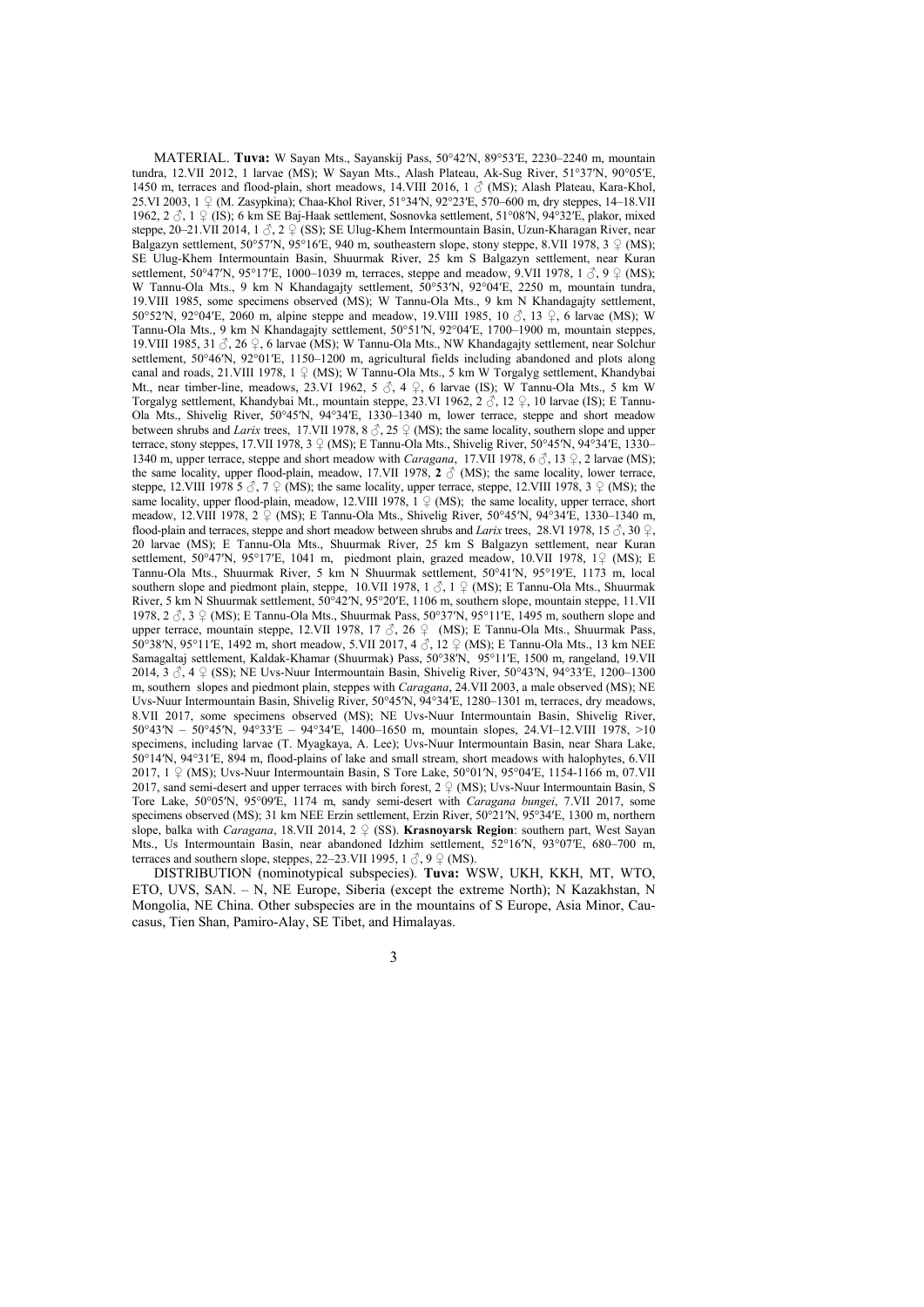ECOLOGY. In Tuva, the species inhabits a wide variety of habitats: from the mountain tundra to the sandy semi-deserts. However, it prefers the mountain steppes with some grasses and forbs.

#### **Genus** *Aeropedellus* **Hebard, 1935**

# **3(67).** *Aeropedellus variegatus* **(Fischer de Waldheim, 1846)**

*Gomphocerus variegatus*: Miram, 1907: 7.

*Dasyhippus variegatus*: Berezhkov, 1951: 10.

*Aeropedellus variegatus*: Ivanova, 1967: 132; Sergeev, 1986: 206; Sergeev *et al*., 1995: 96, 98; Benediktov, 1997: 117; Bukhvalova & Vedenina, 1998: 119.

*Aeropedellus variegatus variegatus*: Berezhkov, 1956: 105; Tishechkin & Bukhvalova, 2009: 27.

MATERIAL. **Tuva:** Chaa-Khol River, 51°34′N, 92°23′E, 570–600 m, dry steppes, 14–18.VII 1962, 2 ♀ (IS); Ulug-Khem Intermountain Basin, 25 km SW Kyzyl City, Ulug River, 51°35′N, 94°09′E, 650–700 m, piedmont plain, dry steppe, 6.VII 1978, 1 ♀ (MS); Ulug-Khem Intermountain Basin, 25 km SW Kyzyl City, Ulug River, 51°34ʹN, 94°10ʹE, 800–900 m, southern slope and piedmont plain, semideserts with *Nanophyton grubovi*, 22.VII 2003, 2 ♀ (MS); W Tannu-Ola Mts., 5 km N Khanda-gajty settlement, 50°48ʹN, 92°05ʹE, 1300–1350 m, piedmont plain, stony steppes with *Caragana*, 16.VIII 1985, 3  $\circ$  (MS); W Tannu-Ola Mts., 5 km N Khandagajty settlement, 50°47′N, 92°02′E, 1225 m, piedmont plain, stony steppes with *Caragana*, 18.VIII 1985, 1 ♀ (MS); W Tannu-Ola Mts., 9 km N Khandagajty settlement, 50°52′N, 92°04′E, 2060 m, alpine steppe and meadow, 19.VIII 1985, 2  $\Im$ , 2  $\Im$ (MS); W Tannu-Ola Mts., 9 km N Khandagajty settlement, 50°51ʹN, 92°04ʹE, 1700–1900 m, mountain steppes, 19.VIII 1985, 2  $\sigma$ , 7  $\sigma$  (MS); W Tannu-Ola Mts., NW Khandagajty settlement, near Solchur settlement, 50°46′N, 92°01′E, 1150–1200 m, agricultural fields including abandoned and plots along canal and roads, 21.VIII 1978, 4  $\circ$ , 2  $\circ$  (MS); W Tannu-Ola Mts., 5 km N Khandagajty settlement, 50°47′N, 92°03′E, 1193 m, piedmont plain, lower terrace of stream, meadow, 21.VIII 1985, 2  $\Omega$  (MS); W Tannu-Ola Mts., 4 km E Khandagajty settlement, 50°45′N, 92°09′E, 1150–1200 m, southern slope and piedmont plain, stony semi-desert with *Nanophyton grubovii*, 24.VIII 1985, 2 ♂ (MS); W Tannu-Ola Mts., near Khandagajty settlement, 50°43′N, 92°04′E, 1170–1200 m, piedmont plain, desert with *Nanophyton grubovii*, 24.VIII 1985, 5  $\hat{\circ}$ , 1  $\hat{P}$  (MS); W Tannu-Ola Mts., near Khandagajty settlement, 50°43′N, 92°03′E, 1200–1250 m, piedmont plain and northern slope, semi-desert with *Caragana* bushes, 24.VIII 1985,  $4 \text{ } \textcircled{3}$ ,  $3 \text{ } \textcircled{2}$  (MS); E Tannu-Ola Mts., Shuurmak River, 5 km N Shuurmak settlement, 50°41′N, 95°19′E, 1173 m, local southern slope and piedmont plain, steppe, 10.VII 1978, 8  $\delta$ , 26  $\dot{\varphi}$  (MS); E Tannu-Ola Mts., Shuurmak River, 5 km N Shuurmak settlement, 50°42ʹN, 95°20ʹE, 1106 m, southern slope, mountain steppe, 11.VII 1978, 1  $\circ$  (MS); Uvs-Nuur Intermountain Basin, Dus-Khol, 50°22′N, 94°52ʹE, 994–995 m, semi-desert with *Nanophyton grubovii*, 24–26.VII 1962, 1 ♀ (IS); Uvs-Nuur Intermountain Basin, 10 km S Erzin settlement, Tsuger-Els, 50°10′N, 95°11′E, 1154 m, sandy semidesert, 23.VII 1978, 1 ♂, 1 ♀ (MS); Uvs-Nuur Intermountain Basin, E Shara-Nuur, Yamalyg farwell rocks, 50°14ʹN, 94°45ʹE, 1150 m, piedmont plain, dry steppe, 6.VII 2017, some specimens observed (MS); 7 km SW Erzin settlement, Tes River, 50°12′N, 95°08′E, 13.VII 2014, 2  $\varphi$  (SS); 25 km SSW Erzin settlement, Tore Lake, 50°02ʹN, 95°03ʹE, 1150 m, sands, grasses and *Caragana*, 11–12.VII 2014, 2  $\circ$ , 3  $\circ$  (SS); 25 km SW Erzin settlement, Tes River, 50°05′N, 95°21′E, 14–15.VII 2014, 3  $\circ$  (SS); Tore Lake, 50°06′N, 95°06′E, 1100 m, steppe, steppe, 12.VII 2014, 6 ♀ (SS); 25 km NEE Erzin settlement, Belyj Medved Mt., 50°21′N, 95°27′E, steppe, 16.VII 2014, 3  $\circ$  (SS).

REMARKS. Almost all specimens may be determined as *Ae. variegatus variegatus*, but some individuals from the eastern part of the East Tannu-Ola Mts. look like *Ae. variegatus minutus* Mistshenko. Actually the genus should be revised in the nearest future.

DISTRIBUTION. **Tuva:** KHE, UKH, WTO, ETO, UVS, SAN. – N Caucasus, NE European Russia, Siberia; N Europe, mountains of S Europe, E Kazakhstan, Mongolia.

ECOLOGY. In Tuva, the species occurs in the different steppes, from the alpine ones to the dry steppes on piedmont plains and to the semi-deserts.

#### *Aeropedellus reuteri* **(Miram, 1907)**

*Gomphocerus reuteri*: Miram, 1907: 6–7.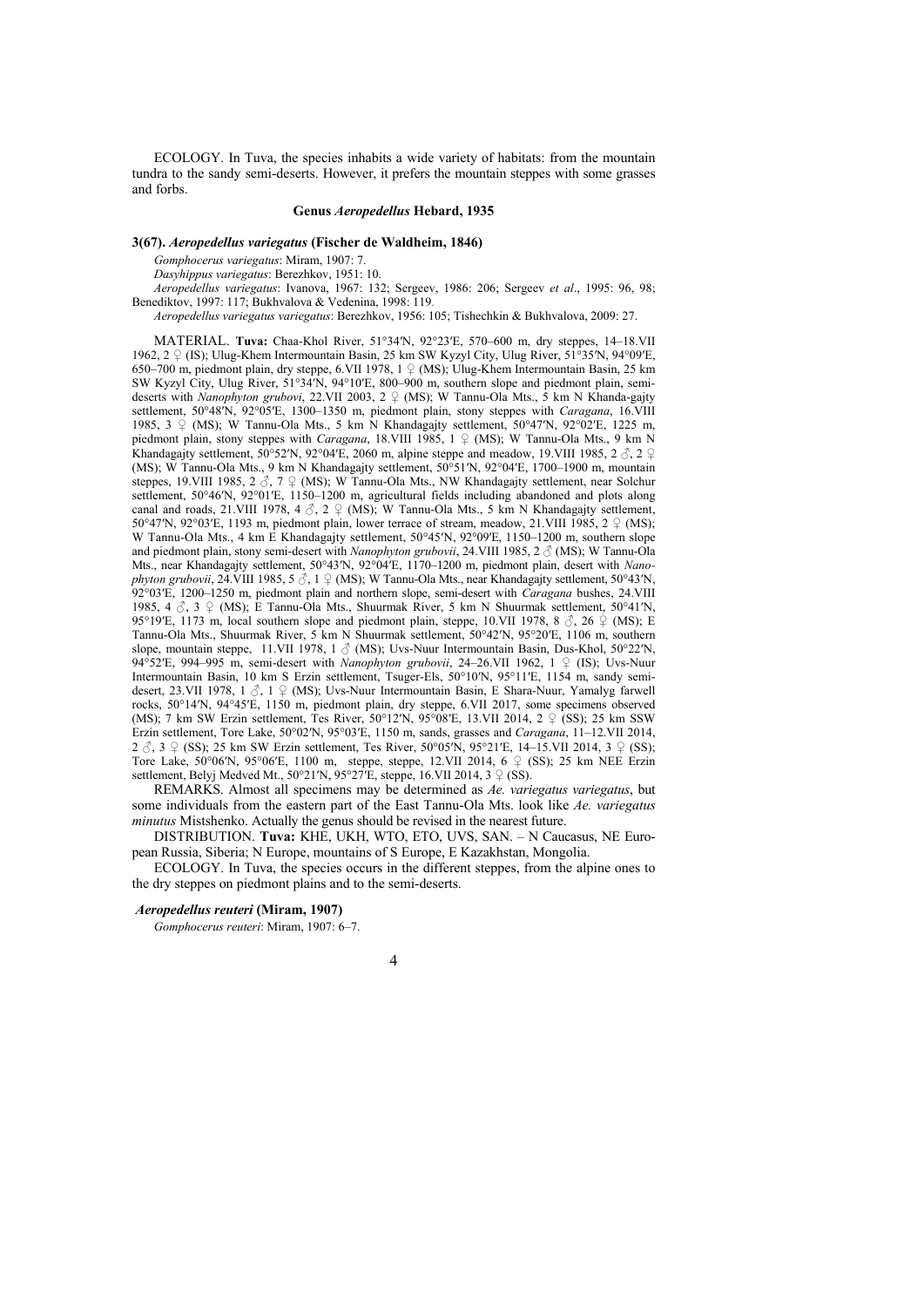REMARKS. The species is decribed from the southern part of Krasnoyark Region (including the vicinities of Minusinsk) and Irkutsk Region (the vicinities of Balagansk).

DISTRIBUTION. Type localities and Khakassia.

ECOLOGY. Associated with the dry steppes.

#### *Aeropedellus chogsomjavi* **Altanchimeg, Chen et Nonnaizb, 2014**

REMARKS. This form was recently described from N Mongolia (near Tunamal Nuur, 1887 m, SW Hovsgol (Khövsgöl, Khuvsgul Province) (Altanchimeg *et al*., 2014). The locality is just about 40–50 km away from the state boundary.

DISTRIBUTION. Only the type locality.

#### **Genus** *Dasyhippus* **Uvarov, 1930**

### **4(68).** *Dasyhippus barbipes* **(Fischer de Waldheim, 1846)**

*Dasyhippus barbipes*: Berezhkov, 1951: 19; Sergeev, 1985: 49; Sergeev, 1986: 206; Benediktov, 1997: 117; Bukhvalova & Vedenina, 1998: 118; Tishechkin & Bukhvalova, 2009: 43.

MATERIAL. **Tuva:** 14 km SW Shagonar City, Shagonar River, 51°27ʹN, 92°45ʹE, 583 m, lower terrace, meadow between bushes, 17-18.VI 2017, 5 3, 8  $\circ$  (MS); 14 km SW Shagonar City, Shagonar River, 51°27′N, 92°45′E, 583 m, upper terrace, dry meadow, 17.VI 2017, 4  $\delta$ , 6  $\Omega$  (MS); 14 km SW Shagonar City, Shagonar River, 51°28′N, 92°44′E, 615–629 m, slopes and piedmont plain, semi-deserts, 21, 23.VI 2017,  $2 \nsubseteq (MS)$ ; 14 km SW Shagonar City, Shagonar River, 51°28′N, 92°44′E, 610 m, steppe with *Stipa*, 23.VI 2017, 3  $\frac{6}{5}$  (MS); 14 km SW Shagonar City, Shagonar River, 51°27′N, 92°45′E, 580–582 m, dry meadow, 23-26.VI 2017, 16  $\Im$ , 11  $\Im$  (MS); 14 km SW Shagonar City, Shagonar River, 51°28′N, 92°45′E, 585–600 m, semi-desert and dry steppe, 25–26.VI 2017, 5  $\Im$ , 28  $\Im$  (MS); 32 km SW Kyzyl City, Elegest River, 51°29′N, 94°10′E, steppe, 22.VII 2014, 6  $\delta$ , 6  $\circ$  (SS); Ulug-Khem Intermountain Basin, 25 km SW Kyzyl City, Ulug River, 51°36′N, 94°09′E, 600–605 m, lower terrace, steppe, 7.VIII 1978, 5  $\Im$ , 9  $\Im$  (MS); the same locality, upper flood-plain, meadow, 7.VIII 1978, 1  $\Im$  (MS); Ulug-Khem Intermountain Basin, 25 km SW Kyzyl City, Ulug River, 51°35ʹN, 94°09ʹE, 630–830 m, mountain slopes and piedmont plain, semi-deserts with *Nanophyton grubovi*, 19.VII 1995, 3 larvae (MS); Ulug-Khem Intermountain Basin, Elegest River, middle part, 51°22ʹN, 94°04ʹE, 695 m, upper terrace, dry steppe, 16.VI 2017, some specimen observed (MS); W Tannu-Ola Mts., 5 km W Torgalyg settlement, Khandybai Mt., mountain steppe, 23.VI 1962, 2  $\Im$ , 10  $\Im$  (IS); NE Uvs-Nuur Intermountain Basin, Khol-Oozhu River, 50°43ʹN, 94°17ʹE, 931 m, upper flood-plain, meadow, 30.VI 1978, 2 ♀ (MS); NE Uvs-Nuur Intermountain Basin, Shivelig River, 50°43′N – 50°45′N, 94°33′E – 94°34′E, 1200–1400 m, piedmont plains, terraces, dry meadows and steppes, 24.VI–12.VIII 1978, >10 specimens (T. Myagkaya, A. Lee); Uvs-Nuur Intermountain Basin, Tes River, 50°33ʹN, 94°31ʹE, 932–934 m, upper flood-plain and terraces, dry meadows and steppes, 27.VI 1978, 17  $\delta$ , 44  $\Omega$  (MS); Uvs-Nuur Intermountain Basin, Tes River, 50°32′N, 94°31′E, 930–932 m, upper flood-plain, meadows, 13.VII 1978, 2  $\circled{S}$ , 10  $\circled{P}$  (MS); the same locality, upper flood-plain and terraces, 11.VIII 1978, 1  $\varphi$  (MS); Uvs-Nuur Intermountain Basin, Tes River, 50°33<sup> $\hat{N}$ </sup>, 94°31′E, 932–934 m, terraces, steppes, 14.VII 1978, 6  $\hat{\circ}$ , 21  $\hat{\circ}$  (MS); Dyttyg-Khem River, 12 km SW Samagaltai settlement, 50°38′ N, 95°19′ E, 17.VII 2014, 2  $\circ$ , 3  $\circ$  (SS); Dyttyg-Khem River, 13 km SW Samagaltai settlement, 8-10.VII 2013, 2  $\circled$  (M. Prostshalykin, V. Loktionov); Uvs-Nuur Intermountain Basin,7 km S Erzin settlement, Tes River, 50°11ʹN, 95°12ʹE, 1097 m, flood-plains, meadows, 21.VII 1978, 1  $\Im$ , 1  $\Im$  (MS); the same locality, lower terrace, steppes, 23.VII 1978, 15  $\Im$ , 33 ♀ (MS); Uvs-Nuur Intermountain Basin,7 km S Erzin settlement, Tes River, 50°11ʹN, 95°12ʹE, 1097 m, lower terrace and upper flood-plains, dry meadows and steppes, 22.VII 1978, 11  $\beta$ , 11  $\beta$  (MS); Uvs-Nuur Intermountain Basin, near Shara Lake, 50°13ʹN, 94°32ʹE, 902–904 m, plain and upper terrace, sands, semi-desert and grassland with *Achnatherum*, 6.VII 2017, 5 ♂, 1 ♀ (MS); 25 km SW Erzin settlement, Tes River, 50°05′N, 95°21′E, 14–15.VII 2014, 8 ♂, 10 ♀ (SS); 31 km NEE Erzin settlement, Erzin River, 50°21′N, 95°34′E, 1100 m, flood-plain, meadow near cliff, 18.VII 2014, 1  $\circ$ , 1  $\circ$  (SS)ment, Erzin River, 50°21′N, 95°34′E, 1100 m, flood-plain, meadow near cliff, 18.VII 2014, 1  $\circ$ , 1  $\circ$  (SS).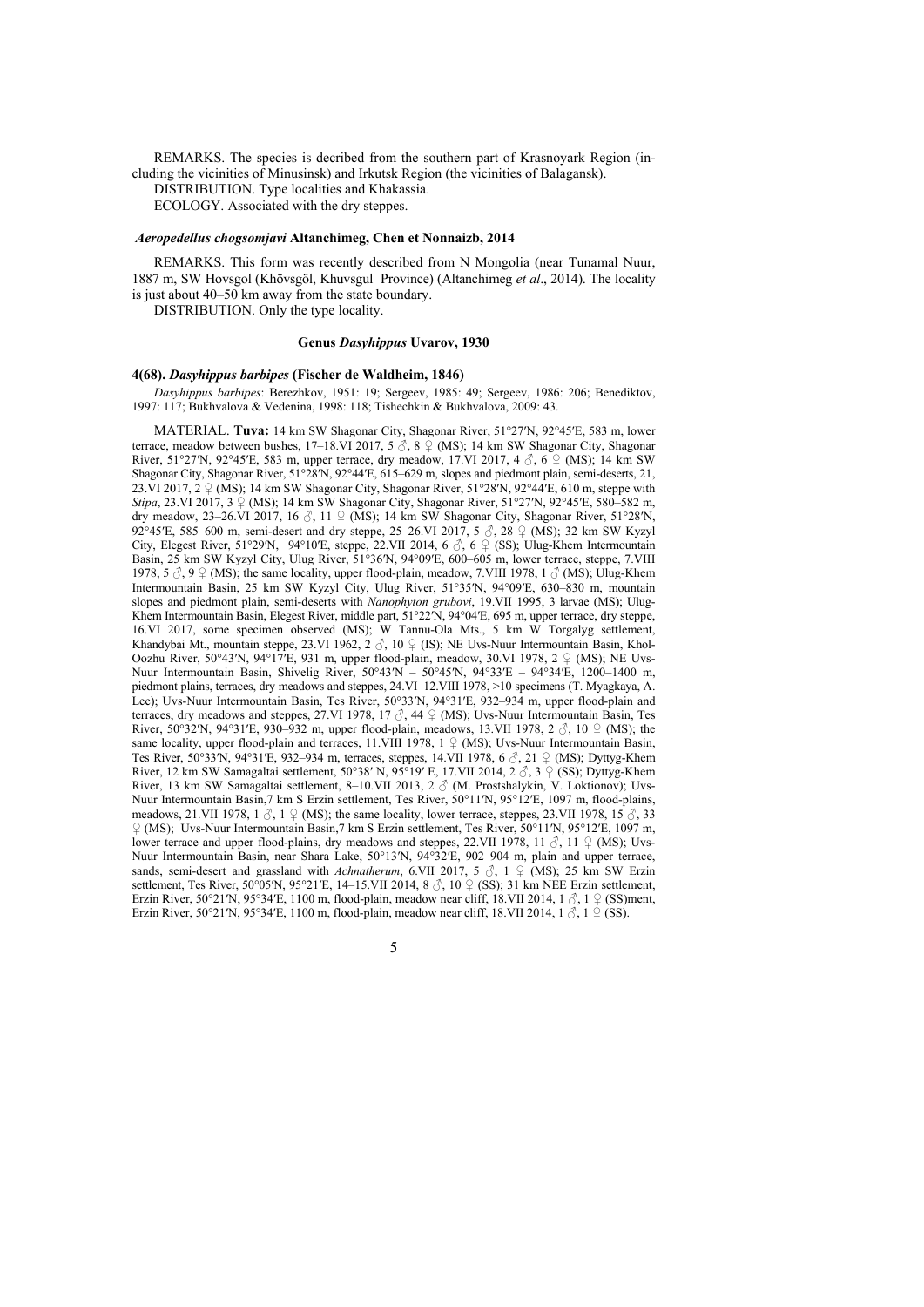DISTRIBUTION. **Tuva:** KHE, UKH, KKH, WTO, UVS, SAN. – SE Altay, Transbaikalia; Mongolia, N China.

ECOLOGY. Usually associated with the semi-deserts and dry steppes.

#### **Genus** *Chorthippus* **Fieber, 1852**

#### **5(69).** *Chorthippus apricarius* **(Linnaeus, 1758)**

*Stenobothrus apricarius*: Miram, 1907: 5.

*Chorthippus* (*Chorthippus*) *apricarius apricarius*: Sergeev, 1986: 207. *Chorthippus apricarius*: Ivanova, 1967: 132; Vedenina & Bukhvalova, 2001: 117. *Chorthippus apricarius apricarius*: Berezhkov, 1956: 113.

MATERIAL. **Tuva:** W Sayan Mts., Alash Plateau, Ak-Sug River, 51°37ʹN, 90°05ʹE, 1450 m, terraces and flood-plain, short meadows, 14.VIII 2016, 1  $\circ$  (MS); Turan-Uyuk Intermountain Basin, Begreda River, 51°59ʹN, 94°18ʹE, 829 m, terrace, meadow, 12.VIII 2018, 4 ♂, 3 ♀, 1 larva (MS); E Tuva, Academician Obruchev Range, southern slope, Koptu (Khapto) River, 51°37ʹN, 95°21ʹE, 781–784 m, lower terrace and flood-plain, meadow, 11.VIII 2018, 2  $\overset{\circ}{\circ}$ , 5  $\overset{\circ}{\div}$ , 2 larvae (MS); W Tannu-Ola Mts., 3 km S Torgalyg settlement, mountain steppe, 24.VI 1962, 1 ♀ (IS). **Krasnoyarsk Region**: southern part, W Sayan Mts., Us Intermountain Basin, near abandoned Idzhim settlement, 52°20′N, 93°20′E, 700–750 m, low terrace, meadow, 22.VII 1995, 1 larva (MS); the same locality, 52°16′N, 93°07′E, 680–700 m, terraces and southern slope, steppes,  $22-23$ .VII 1995, 1  $\circ$  (MS).

REMARKS. The species was mentioned from NW Tuva for the first time by Sergeev  $\&$ Baturina (2017).

DISTRIBUTION (nominotypical subspecies). **Tuva:** WSW, WSE, ET, WTO. – Europe (except the extreme North), S Siberia; Asia Minor, Kazakhstan, NW, N, NE China, Mongolia (including the Mongolian part of Uvs-Nuur Basin (Chogsomzhav, 1977)). Other subspecies occur in the Tatra Mts., Caucasus, Asia Minor, Kopetdagh, Tien Shan, Pamiro-Alay, Afghanistan. ECOLOGY. In Tuva, relatively rare species associated with the dry meadows.

#### **6(70).** *Chorthippus intermedius* **(Bey-Bienko, 1926)**

*Chorthippus intermedius*: Berezhkov, 1951: 18; Berezhkov, 1956: 122; Sergeev *et al*., 1995: 96–98; Benediktov, 1997: 117, 2005: 124; Vedenina & Bukhvalova, 2001: 107; Bukhvalova, 2006: 201. *Chorthippus* (*Chorthippus*) *intermedius*: Sergeev, 1986: 208.

MATERIAL. **Tuva:** W Sayan Mts., Alash Plateau, Ak-Sug River, 51°24ʹN, 90°28ʹE, 1075–1077 m, terraces, steppe and meadow, 12.VIII 2016, 3  $\circ$ , 5  $\circ$  (MS); W Sayan Mts., Alash Plateau, Ak-Sug River, 51°25′N, 91°04′E, 810 m, lower terrace and upper flood-plain, meadows, 13.VIII 2016, 1  $\delta$ , 5 larvae (MS); W Sayan Mts., Alash Plateau, Ak-Sug River, 51°30ʹN, 90°12ʹE, 1250–1252 m, lower terrace and upper flood-plain, meadows, pebbles, 14.VIII 2016, 3  $\circ$  (MS); W Sayan Mts., Alash Plateau, Ak-Sug River, 51°37′N, 90°05′E, 1450 m, southern slope, meadow with bushes, 14.VIII 2016, 4  $\Im$ , 2  $\Im$  (MS); 14 km SW Shagonar City, Shagonar River, 51°27ʹN, 92°45ʹE, 583 m, lower terrace, meadow between bushes, 17–18.VI 2017, 2  $\delta$ , 3  $\Omega$  (MS); 14 km SW Shagonar City, Shagonar River, 51°27′N, 92°45′E, 580–582 m, dry meadow, 23–26.VI 2017, 2  $\Diamond$ , 1 larva (MS); SE Ulug-Khem Intermountain Basin, Uzun-Kharagan River, near Balgazyn settlement, 50°57ʹN, 95°16ʹE, 940 m, southeastern slope, stony steppe, 8.VII 1978, 3 ♀ (MS); SE Ulug-Khem Intermountain Basin, Uzun-Kharagan River, near Balgazyn settlement, 50°57′N, 95°16′E, 940 m, piedmont plain, balka, meadow between larches, 8.VII 1978, 1  $\Im$ , 6  $\Im$ (MS); SE Ulug-Khem Intermountain Basin, Shuurmak River, left side, 15 km S Balgazyn settlement, 50°53′N, 95°12′E, 900–950 m, piedmont plain of E Tannu-Ola Mts., meadow, 9.VII 1978, 4  $\mathcal{J}$  (MS); SE Ulug-Khem Intermountain Basin, Shuurmak River, 25 km S Balgazyn settlement, near Kuran settlement, 50°47′N, 95°17′E, 1000–1039 m, terraces, steppe and meadow, 9.VII 1978, 5  $\circ$  (MS); the same locality, 1030–1050 m, southern slope, steppe and meadow, 10.VII 1978,  $2 \land 1 \lor 1$  larvae (MS); W Tannu-Ola Mts., 9 km N Khandagajty settlement, 50°52′N, 92°04′E, 2060 m, alpine steppe and meadow, 19.VIII 1985, some specimens observed (MS); E Tannu-Ola Mts., Shivelig River, 50°45ʹN, 94°34ʹE, 1330–1340 m, flood-plain and terraces, steppe and short meadow between shrubs and Larix trees, 28.VI1978, 11  $\delta$ ,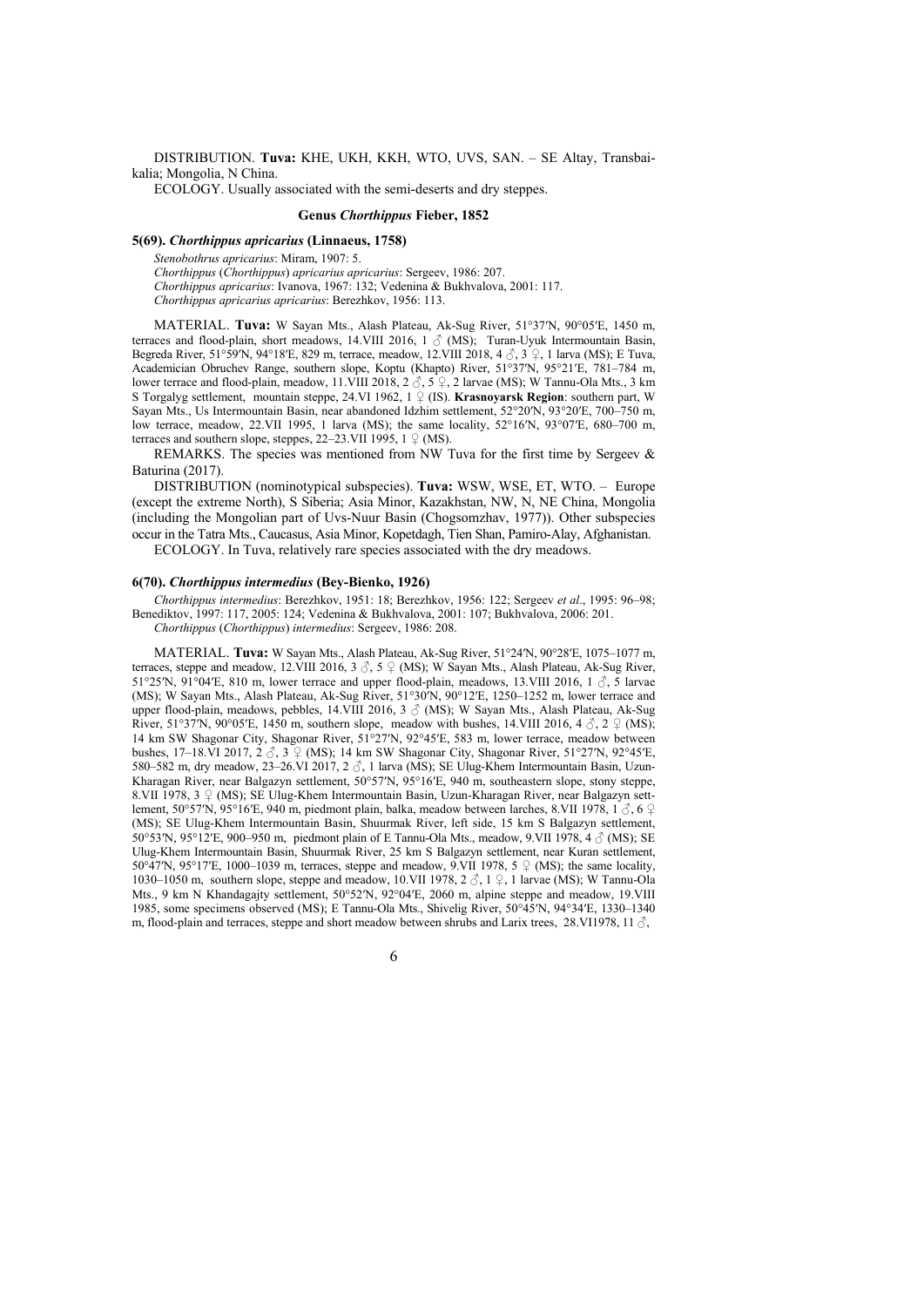8  $\degree$ , 21 larvae (MS); the same locality, upper flood-plain, meadow, 17.VII 1978, 1  $\degree$ , 3  $\degree$  (MS); E Tannu-Ola Mts., Shivelig River, 50°45ʹN, 94°34ʹE, 1330–1340 m, terraces, steppe and short meadow between shrubs and *Larix* trees, 17.VII 1978, 12  $\Im$ , 7  $\Im$  (MS); the same locality, upper terrace, short meadow, 12.VIII 1978, 9  $\Im$ , 14  $\Im$  (MS); the same locality, upper terrace, steppe, 12.VIII 1978, 1  $\Im$  (MS); E Tannu-Ola Mts., Shivelig River, 50°45′N, 94°34′E, 1360′m, upper terrace, short meadow, 15.VII 1978, 9  $\circ$ , 10  $\circ$ (MS); E Tannu-Ola Mts., Shivelig River, 50°45ʹN, 94°34ʹE, 1330–1340 m, terrace, steppe and short meadow between shrubs and *Larix* trees, 17.VII 1978, 8 ♂, 5 ♀ (MS); the same locality, upper terrace, short meadow, 12.VIII 1978, 1  $\circ$  (MS); the same locality, lower terrace, steppe, 12.VIII 1978,  $3 \circ \circ$  (MS); E Tannu-Ola Mts., Shuurmak River, 25 km S Balgazyn settlement, near Kuran settlement, 50°47ʹN, 95°17ʹE, 1041 m, southern slope and piedmont plain, mountain steppe and grazed meadow, 10.VII 1978, 5 ♂, 5 ♀ (MS); E Tannu-Ola Mts., Shuurmak River, 5 km N Shuurmak settlement, 50°42ʹN, 95°20ʹE, 1106 m, southern slope, mountain steppe, 11.VII 1978, 1  $\circ$  (MS); Shuurmak River near Shuurmak settlement, 50°38′N, 95°19′E, mixed meadow (cutted), 19.VII 2014,  $7 \text{ } \textcircled{} \text{ } 2 \text{ } \textcircled{}$  (SS); E Tannu-Ola Mts., 7 km W Shuurmak settlement, 50°37′N, 95°14′E, 1400 m, local southern slope, stony steppe, 12.VII 1978, 1 $\beta$ , 2 ♀ (MS); E Tannu-Ola Mts., Shuurmak Pass, 50°37ʹN, 95°11ʹE, 1495 m, southern slope and upper terrace, mountain steppe, 12.VII 1978, 2  $\Diamond$ , 1  $\Diamond$  (MS); the same locality, flood-plain, meadow with *Salix* bushes, 12.VII 1978, 3 ♂, 1 ♀ (MS); E Tannu-Ola Mts., Shuurmak Pass, 50°38′N, 95°11′E, 1492 m, short meadow, 5.VII 2017,  $7\sigma$ , 13  $\sigma$  (MS); E Tannu-Ola Mts., 13 km NEE Samagaltaj settlement, Kaldak-Khamar (Shuurmak) Pass, 50°38′N, 95°11′E, 1550 m, open larch forest, 19.VII 2014, 4  $\circ$  (SS); NE Uvs-Nuur Intermountain Basin, Shivelig River, 50°43ʹN, 94°33ʹE, 1200–1300 m, lower terrace, meadow 15.VII 1978, 4  $\Im$ , 6  $\Im$  (MS); the same locality and habitats, 11.VIII 1978, 2  $\Im$ , 4  $\Im$  (MS); NE Uvs-Nuur Intermountain Basin, Shivelig River, 50°45ʹN, 94°34ʹE, 1280–1301 m, terraces, dry meadows, 8.VII 2017, some specimens observed (MS); Dyttyg-Khem River, 13 km SW Samagaltai settlement, 8.VII 2013, 1  $\circ$  (M. Prostshalykin, V. Loktionov); 34 km NEE Erzin settlement, Erzin River, 50°22′N, 95°30ʹE, 1100 m, openings of larch forest, 16.VII 2014, 4 ♂, 2 ♀ (SS). **Krasnoyarsk Region:** southern part, W Sayan Mts., Us Intermountain Basin, near abandoned Idzhim settlement, 52°21′N, 93°13′E, 780– 800 m, southern slope, dry mountain meadow and steppe, 22.VII 1995, 2  $\Im$ , 1  $\Im$  (MS); the same locality, 52°16′N, 93°07′E, 680–700 m, terraces and southern slope, steppes, 22–23. VII 1995, 1  $\Omega$  (MS).

REMARKS. Vedenina & Bukhvalova (2001) and Bukhvalova (2006) also found this species in the vicinities of Erzin settlement and on the Tes River.

DISTRIBUTION. **Tuva:** WSW, KHE, UKH, KKH, WTO, ETO, UVS, SAN. – Altay-Sayan Mts., Sakha (Yakutia), S Russian Far East (including Sakhalin); Mongolia, N, NE China, Tibet.

ECOLOGY. Usually prefers meadows.

# **7(71).** *Chorthippus hammarstroemi* **(Miram, 1907)**

*Stenobothrus hammarstroemi*: Miram, 1907: 5.

*Chorthippus hammarstoemi*: Berezhkov, 1951: 19; Sergeev *et al*., 1995: 96; Benediktov, 1997: 117, 2005: 125; Tishechkin & Bukhvalova, 2009: 33.

MATERIAL. **Tuva:** W Sayan Mts., Alash Plateau, Ak-Sug River, 51°24ʹN, 90°28ʹE, 1075–1077 m, terraces, steppe and meadow, 12.VIII 2016, 1  $\circ$  (MS); W Sayan Mts., Alash Plateau, Ak-Sug River, 51°24′N, 90°27′E, 1079–1085 m, southern slope, stony semi-desert, 13.VIII 2016, 7 $\Im$ , 1 $\Im$  (MS); W Sayan Mts., Alash Plateau, Ak-Sug River, 51°23′N, 90°28′E, 1208 m, southern slope, stony steppe, 13.VIII 2016, 2 ♂ (MS); W Sayan Mts., Alash Plateau, Ak-Sug River, 51°25ʹN, 91°04ʹE, 810 m, lower terrace and upper flood-plain, meadows, 13.VIII 2016, 2  $\circ$  (MS); W Sayan Mts., Alash Plateau, Ak-Sug River, 51°25′N, 91°04′E, 800–810 m, southern slope and upper terrace, semi-deserts, 13. VII 2016, 1  $\delta$  (MS); Turan-Uyuk Intermountain Basin, Begreda River, 51°59ʹN, 94°18ʹE, 830–845 m, southern slope and piedmont plain, semi-deserts, 12.VIII 2018, 1 ♀ (MS); E Tuva, Academician Obruchev Range, southern slope, Koptu (Khapto) River, 51°44′N, 95°26′E, 1006 m, southern slope, stony steppe, 11. VIII 2018, 1 ♀ (MS); E Tuva, Academician Obruchev Range, southern slope, Koptu (Khapto) River, 51°37ʹN, 95°21ʹE, 788–843 m, southern slope and upper terraces, steppes, 11.VIII 2018, 1  $\beta$ , 1  $\gamma$  (MS); 16 km N Boyarovka settlement, 15.VII 2013, 1 ♀ (M. Prostshalykin, V. Loktionov); Chaa-Khol River, 51°34′N, 92°23′E, 570–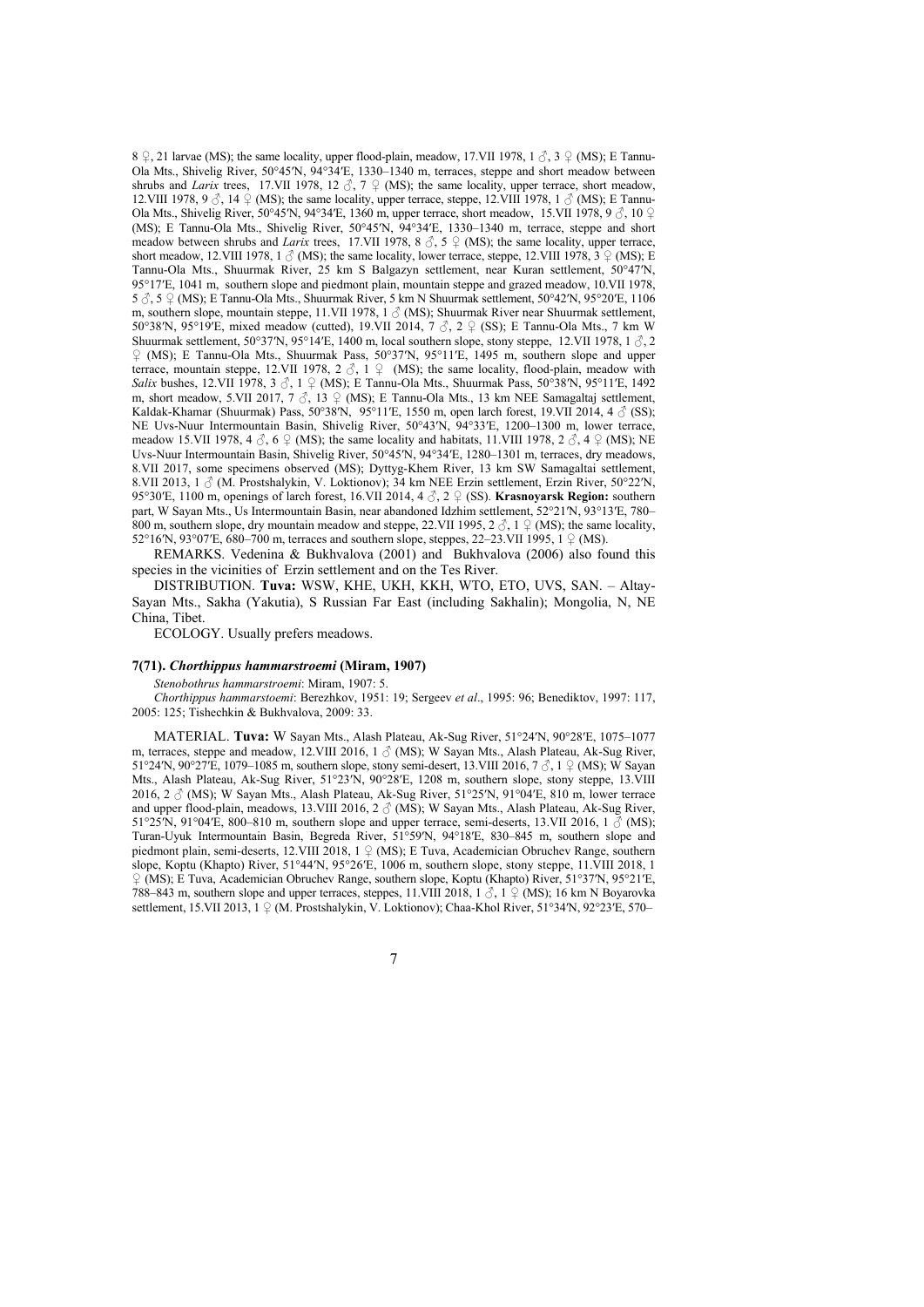600 m, dry steppes, 14–18.VII 1962, 1  $\delta$  (IS); 14 km SW Shagonar City, Shagonar River, 51°27′N. 92°45′E, 583 m, lower terrace, meadow between bushes,  $17-18$ .VI 2017,  $12\text{ }\frac{3}{2}$ , 10 larvae (MS); 14 km SW Shagonar City, Shagonar River, 51°27ʹN, 92°45ʹE, 583 m, upper terrace, dry meadow, 17.VI 2017, 2  $\hat{\zeta}$ , 3  $\hat{\zeta}$ , 10 larvae (MS); 14 km SW Shagonar City, Shagonar River, 51°28′N, 92°44′E, 610 m, steppe with *Stipa*, 23.VI 2017, 1  $\beta$ , 5 larvae (MS); 14 km SW Shagonar City, Shagonar River, 51°27′N, 92°45<sup>'</sup>E, 580–582 m, dry meadow, 23–26.VI 2017, 7  $\Im$ , 5  $\Im$  (MS); 14 km SW Shagonar City, Shagonar River, 51°28′N, 92°45′E, 585–600 m, semi-desert and dry steppe, 25–26.VI 2017, 4 3, 1 ♀ (MS); 32 km SW Kyzyl City, Elegest River, 51°29ʹN, 94°10ʹE, steppe, 22.VII 2014, 2 ♀ (SS); Ulug-Khem Intermountain Basin, 25 km SW Kyzyl City, Ulug River, 51°34ʹN, 94°10ʹE, 800–900 m, southern slope and piedmont plain, semi-deserts with *Nanophyton grubovi*, 22.VII 2003, 1 ♀, 1 larva (MS); Kaa (Malyj Yenissei) River, right side, near Boyarovka settlement, 51°32′N, 95°21′E, 703 m, plain, dry steppe, 12.VIII 2018, 2 ♀ (MS); 6 km SE Baj-Haak settlement, Sosnovka settlement, 51°08ʹN, 94°32ʹE, plakor, mixed steppe, 20– 21.VII 2014, 9  $\delta$ , 8  $\circ$  (SS); the same locality, bottom of balka, wet meadow, 21.VII 2014, 1  $\delta$ , 1  $\circ$  (SS); SE Ulug-Khem Intermountain Basin, Uzun-Kharagan River, near Balgazyn settlement, 50°57ʹN, 95°16′E, 940 m, southeastern slope, stony steppe, 8.VII 1978, 7  $\Im$ , 8  $\Im$  (MS); SE Ulug-Khem Intermountain Basin, Shuurmak River, 25 km S Balgazyn settlement, near Kuran settlement, 50°47ʹN, 95°17′E, 1030–1050 m, southern slope, steppe and meadow, 10.VII 1978, 3  $\Im$ , 2  $\Im$  (MS); W Tannu-Ola Mts., 4 km E Khandagajty settlement, 50°45ʹN, 92°09ʹE, 1150–1200 m, southern slope and piedmont plain, stony semi-desert with *Nanophyton grubovii*, 24.VIII 1985, 1 ♀ (MS); Shuurmak River near Shuurmak settlement, 1170 m, 12.VII 2011, 1  $\Im$ , 2  $\Im$  (M. Prostshalykin, V. Loktionov); N Uvs-Nuur Intermountain Basin, Iribitej River, 50°45′N, 93°09′E, 1030–1040 m, 29.VII 1978, upper terrace, dry steppe with *Caragana*, 1 ♂ (MS); NE Uvs-Nuur Intermountain Basin, Shivelig River, 50°39ʹN, 94°28ʹE, 990–995 m, flood-plain and terraces, dry steppes with *Caragana*, 28.VI 1978, 11 ♂, 7 ♀, 18 larvae (MS); the same locality and habitats, 18.VII 1978, 50  $\circ$ , 66  $\circ$  (MS); the same locality and habitats, 10.VIII 1978,  $8 \text{ }\partial$ , 12  $\varphi$  (MS); NE Uvs-Nuur Intermountain Basin, Shivelig River, 50°43′N, 94°33′E, 1200–1300 m, lower terrace, meadow, 15.VII 1978,  $1 \text{ } \textcircled{}$  (MS); the same locality, lower flood-plain, pebbles and sand with scarce vegetation, 15.VII 1978, 1  $\varphi$  (MS); NE Uvs-Nuur Intermountain Basin, Shivelig River, 50°43′N, 94°33′E, 1215 m, lower terrace, dry steppe, 11.VIII 1978, 1  $\Im$ , 1  $\Im$  (MS); NE Uvs-Nuur Intermountain Basin, Shivelig River, 50°43ʹN, 94°33ʹE, 1200–1300 m, southern slopes and piedmont plain, steppes with *Caragana*, 24.VII 2003, 1  $\beta$ , 9  $\frac{1}{2}$ , 1 larvae (MS); NE Uvs-Nuur Inter-mountain Basin, Shivelig River, 50°43ʹN, 94°33ʹE, 1259 m, piedmont plain, dry steppe with *Caragana*, 8.VII 2017, 4  $\Im$ , 2  $\Im$ , 11 larvae (MS); NE Uvs-Nuur Intermountain Basin, Shivelig River, 50°43′N – 50°45′N, 94°33ʹE – 94°34ʹE, 1200–1400 m, mountain slopes, piedmont plains, terraces, dry meadows and steppes, often with bushes and stones, 24.VI–12.VIII 1978, >40 specimens, including larvae (T. Myagkaya, A. Lee); Dyttyg-Khem River, 12 km SW Samagaltai settlement, 50°38′ N, 95°19<sup>′</sup> E, 17.VII 2014, 1  $\check{\mathcal{O}}$  (SS); 31 km NEE Erzin settlement, Erzin River, 50°21ʹN, 95°34ʹE, 1300 m, northern slope, balka with *Caragana*, 18.VII 2014, 8 ♂, 10 ♀ (SS). **Krasnoyarsk Region**: southern part, W Sayan Mts., Us Intermountain Basin, near abandoned Idzhim settlement, 52°21′N, 93°13′E, 780–800 m, southern slope, dry mountain meadow and steppe, 22.VII 1995, 9  $\Im$ , 19  $\Im$  (MS); the same localityt, 52°16′N, 93°07<sup>TE</sup>, 680–700 m, terraces and southern slope, steppes, 22–23. VII 1995,  $1 \nsubseteq (MS)$ .

DISTRIBUTION. **Tuva:** WSW, WSE, ET, KHE, UKH, KKH, WTO, ETO, UVS, SAN. – Altay-Sayan Mts., Transbaikalia, S Sakha (Yakutia), S Russian Far East, Mongolia, N, NE China, Korea.

ECOLOGY. Usually associated with the different types of the steppes and semi-deserts with bushes, especially from the family Fabaceae.

#### **8(72).** *Chorthippus dorsatus orientalis* **Bey-Bienko, 1941**

MATERIAL. **Tuva:** 14 km SW Shagonar City, Shagonar River, 51°27ʹN, 92°45ʹE, 583 m, lower terrace, meadow between bushes, 17–18.VI 2017, 1 $\hat{\beta}$  (MS); Tandinskij District, Bah-Haak, 12.IX 1959, 23  $\Diamond$ , 19  $\Diamond$  (N. Filippov) (Zoological Institite, Saint Petersburg, L. Mistshenko det.).

REMARKS. Several akin forms of this grasshopper group, namely *Chorthippus loratus*  (Fischer de Waldheim), *Ch. giganteus* Mistshenko, *Ch. dichrous* (Eversmann), *Ch. dorsatus dorsatus* (Zetterstedt) and *Ch. dorsatus orientalis* Bey-Bienko, may be explicitly separated by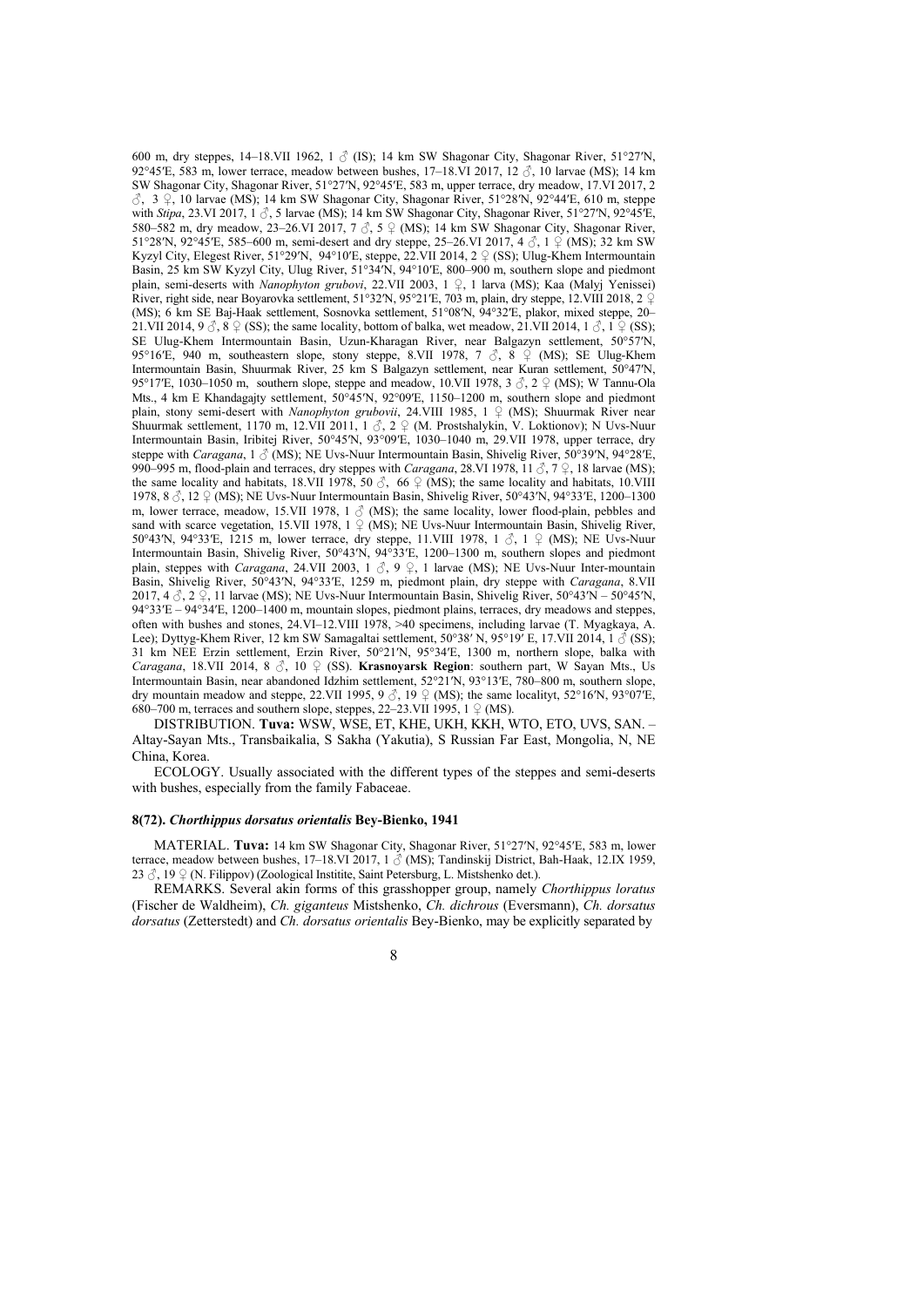some groups of morphological traits, including the wing venation patterns. The last taxon is characterized by the narrow costal field of its tegmina and relatively long antennae of males. This allows us to discuss the taxonomic status of *Ch. (dorsatus) orientalis* Bey-Bienko. However, the acoustic signals of males of *Ch. dorsatus dorsatus* (Komarova & Dubrovin, 1973; Stumpner & Helversen, 1994; Bukhvalova & Zhantiev, 1993; Benediktov, 2005; Bukhvalova, 2006) and *Ch. dorsatus orientalis* (Cigliano *et al*., 2019) are quite similar. On the contrary, the male acoustic signals of *Ch. dorsatus dorsatus*, *Ch. dichrous* and *Ch. loratus* are explicitly different (Komarova & Dubrovin, 1973; Stumpner & Helversen, 1994; Cigliano *et al*., 2019)

DISTRIBUTION. **Tuva:** KHE, UKH. – Transbaikalia; Mongolia, NE China. Besides that, *Ch. dorsatus orientalis* occurs in the Mongolian part of Uvs-Nuur Intermoutain Basin (Mistshenko, 1968; Chogsomzhav, 1972).

ECOLOGY. Rare, the main type of habitats is the dry meadows of the steppe and semidesert altitudinal belts.

# **\*9(73).** *Chorthippus dorsatus dorsatus* **(Zetterstedt, 1821)**

*Stenobothrus dorsatus*: Miram, 1907: 6.

*Chorthippus dorsatus*: Berezhkov, 1951: 19; Benediktov, 1997: 117; Bukhvalova, 2006: 201.

MATERIAL. **Tuva:** W Sayan Mts., Kurtushibinskij Range, 52°16ʹ N, 93°41ʹ E, 1429 m, alpine meadows, 13.VIII 2018, 1  $\beta$ , 1  $\beta$  (MS); E Tuva, Academician Obruchev Range, southern slope, Koptu (Khapto) River, 51°50′N, 95°25′E, 1132–1135 m, terrace and flood-plains, meadows, 11.VIII 2018, 1 $\hat{\phi}$ , 3 ♀ (MS); E Tuva, Academician Obruchev Range, southern slope, Koptu (Khapto) River, 51°37ʹN, 95°21′E, 781–784 m, lower terrace and flood-plain, meadow, 11.VIII 2018, 1  $\Im$ , 2  $\Im$  (MS); Kyzyl, swamp with the common reed and sedges, 14.VIII 1993, 3  $\sigma$ , 2  $\sigma$  (AB); the same locality, 4.VIII 1994, 4  $\sigma$ , 3  $\sigma$ (AB); Tes River, near Erzin settlement, flood-plain, swamp, 5.VIII 1989, 1 ♂ (M. Bukhvalova); 10 km S Naryn settlement, 2 km E Tagydty Pass, 1800 m, 26.VIII 1994, 1 ♂ (AB). **Krasnoyarsk Region**: southern part, W Sayan Mts., Us Intermountain Basin, near abandoned Idzhim settlement, 52°20′N, 93°20′E, 700– 750 m, low terrace, meadow, 22.VII 1995, 10  $\circ$ , 8  $\circ$ , 25 larvae (MS); the same locality, 52°21′N, 93°13′E, 780–800 m, southern slope, dry mountain meadow and steppe, 22.VII 1995, 1  $\sigma$  (MS); the same locality, 52°16′N, 93°07′E, 680–700 m, terraces and southern slope, steppes, 22–23.VII 1995, 4  $\delta$ , 4  $\Omega$ , 11 larvae (MS).

DISTRIBUTION. **Tuva:** WSE, ET, UKH, KKH, UVS, SAN. – Europe (except the extreme North and the southern regions), N Caucasus, S Siberia (up to Krasnoyarsk Region); N Kazakhstan.

ECOLOGY. Usually associated with the forest meadows in the northern part of the region. In intermountain basins, commonly limited by flood-plains with swamps.

# **10(74).** *Chorthippus dichrous* **(Eversmann, 1859)**

*Chorthippus dorsatus loratus* auct.: Berezhkov, 1951: 19.

*Chorthippus dichrous*: Berezhkov, 1956: 131 (bona sp.); Benediktov, 1997: 117; Vedenina & Bukhvalova, 2001: 108.

MATERIAL. **Tuva:** W Sayan Mts., Alash Plateau, Ak-Sug River, 51°25ʹN, 91°04ʹE, 810 m, lower terrace and upper flood-plain, meadows, 13.VIII 2016, 5  $\circ$  (MS); Chaa-Khol River, 51°34′N, 92°23′E, 570 m, flood-plain, meadow, 17.VII 1962, 1  $\leq$ , 3  $\subseteq$ , 28 larvae (IS); the same locality and habitat, 19.VIII 1962, 9  $\circ$ , 6  $\circ$  (IS); the same locality, 570–600 m, dry steppes, 14–18.VII 1962, 5 larvae (IS); SE Ulug-Khem Intermountain Basin, Uzun-Kharagan River, near Balgazyn settlement, 50°57′N, 95°15′E, 886 m, lower terrace, meadow, 8.VII 1978, 10  $\circ$ , 5  $\circ$ , 343 larvae (MS); SE Ulug-Khem Intermountain Basin, Shuurmak River, left side, 15 km S Balgazyn settlement, 50°53ʹN, 95°12ʹE, 900–950 m, piedmont plain of E Tannu-Ola Mts., meadow, 9.VII 1978,  $2 \text{ } \textcircled{}$ , 39 larvae (MS); NE Uvs-Nuur Intermountain Basin, Khol-Oozhu River, 50°43′N, 94°17′E, 930 m, upper flood-plain, meadow, 16.VII 1978, 2  $\circ$  (MS); Uvs-Nuur Intermountain Basin,7 km S Erzin settlement, Tes River, 50°11ʹN, 95°12ʹE, 1097 m, upper flood-plain, meadows, 21.VII 1978, 1  $\delta$  (MS); Uvs-Nuur Intermountain Basin, 7 km S Erzin settlement, Tes River, 50°11′N, 95°12′E, 1097 m, lower terrace, meadows, 23.VII 1978, 2 ♀ (MS).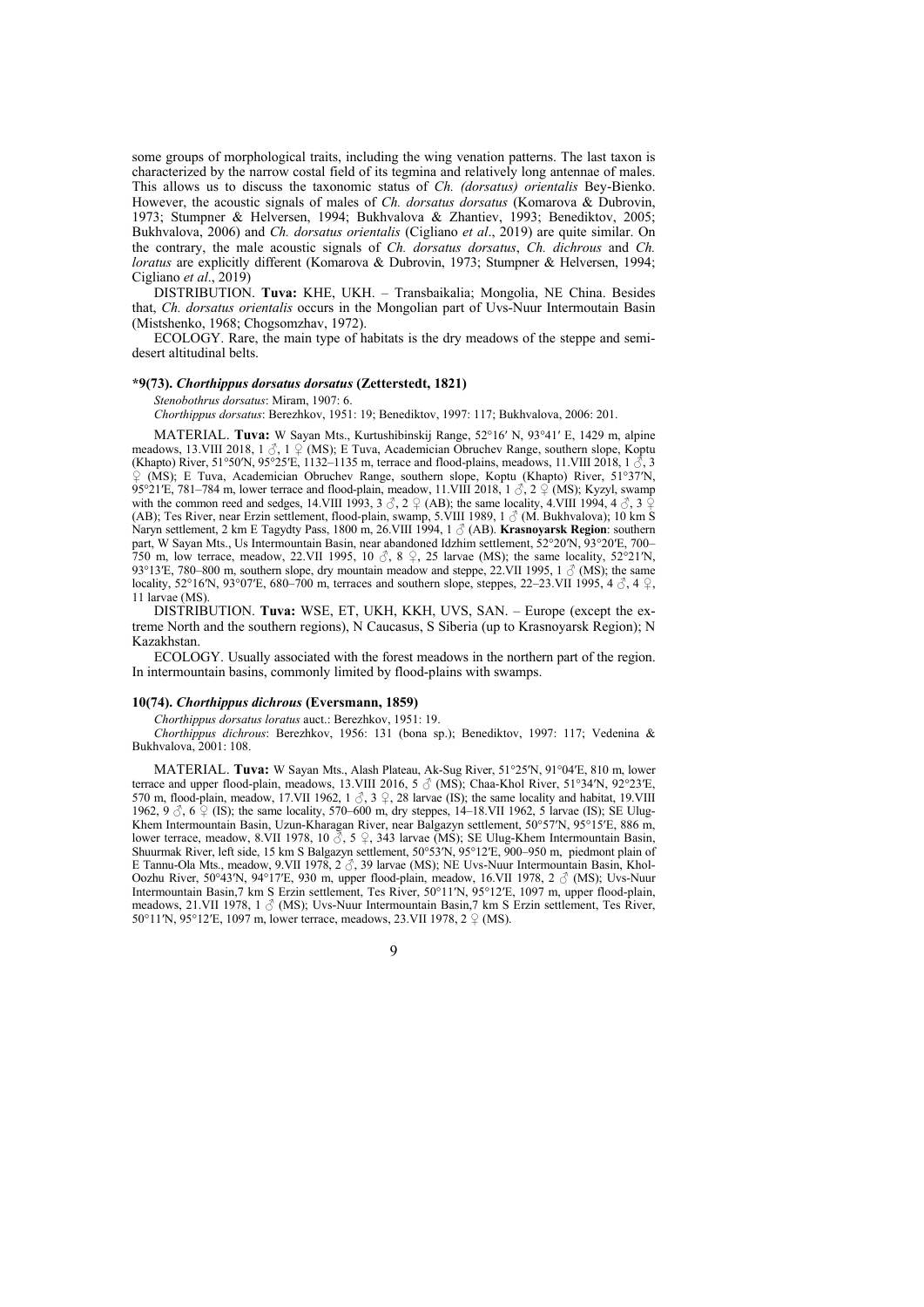DISTRIBUTION. **Tuva:** WSW, KHE, UKH, KKH, UVS. – S, SE Europe, S Siberia (up to Tuva); Asia Minor, Caucasus, Iran, Kazakhstan, Tien Shan, Pamiro-Alay, NW China, Mongolia.

ECOLOGY. Commonly associated with the wet and dense vegetation of the flood-plains.

#### **11(75).** *Chorthippus albomarginatus* **(De Geer, 1773)**

*Stenobothrus albomarginatus*: Miram, 1907: 6.

MATERIAL. **Tuva:** E Tuva, Academician Obruchev Range, southern slope, Koptu (Khapto) River, 51°52′N, 95°26′E, 1230 m, terrace, meadow, 10.VIII 2018, 1  $\varphi$  (MS); E Tuva, Academician Obruchev Range, southern slope, Koptu (Khapto) River, 51°50ʹN, 95°25ʹE, 1132–1135 m, terrace and flood-plains, meadows, 11.VIII 2018, 7  $\Im$ , 23  $\Im$  (MS); E Tuva, Academician Obruchev Range, southern slope, Koptu (Khapto) River, 51°44′ N, 95°26′ E, 958 m, upper terrace, steppe, 11. VIII 2018, 12  $\Im$ , 17  $\Im$  (MS); E Tuva, Academician Obruchev Range, southern slope, Koptu (Khapto) River, 51°37ʹN, 95°21ʹE, 788–843 m, southern slope and upper terraces, steppes, 11.VIII 2018, 12  $\frac{1}{2}$  (MS); E Tuva, Academician Obruchev Range, southern slope, Koptu (Khapto) River, 51°37'N, 95°21'E, 781-784 m, lower terrace and flood-plain, meadow, 11.VIII 2018, 1 ♂, 14 ♀ (MS); SE Ulug-Khem Intermountain Basin, Uzun-Kharagan River, near Balgazyn settlement,  $50^{\circ}57^{\prime}\text{N}$ ,  $95^{\circ}15^{\prime}E$ , 886 m, upper flood-plain, meadow, 8.VII 1978,  $1 \text{ } \text{\ensuremath{\mathcal{S}}}$  (MS); SE Ulug-Khem Intermountain Basin, Shuurmak River, 25 km S Balgazyn settlement, near Kuran settlement,  $50^{\circ}47'N$ ,  $95^{\circ}17'E$ ,  $1000-1039$  m, terraces, steppe and meadow, 9.VII 1978,  $5\textcircled{3}$ ,  $4\textcircled{2}$  (MS); the same locality, 1006 m, upper flood-plain, overgrazed meadow, 10.VII 1978, 1  $\circled$  (MS); W Tannu-Ola Mts., 5 km N Khandagajty settlement, 50°47′N, 92°02′E, 1225 m, piedmont plain, lower part, low terrace and flood-plain of stream, ruderal vegetation and meadow, 16.VIII 1985, 10  $\beta$ , 19  $\beta$  (MS); W Tannu-Ola Mts., 5 km N Khandagajty settlement, 50°47ʹN, 92°03ʹE, 1193 m, piedmont plain, lower terrace of stream, meadow, 21.VIII 1985, 14  $\circled{?}$ , 32  $\circled{2}$  (MS); W Tannu-Ola Mts., 5 km N Khandagajty settlement, 50°47ʹN, 92°05ʹE, 1200–1250 m, piedmont plain, lower part, stony steppes with *Caragana* and dry meadow, 21.VIII 1985, 8  $\Diamond$ , 25  $\Diamond$  (MS); W Tannu-Ola Mts., 4 km E Khandagajty settlement, Mugur River, 50°44′N, 92°08′E, 1100–1150 m, low terrace and upper flood-plain, meadows, 24.VIII 1978, 116  $\circ$ , 347  $\circ$  (MS); W Tannu-Ola Mts., 5 km N Khandagajty settlement, 50°47′N, 92°02′E, 1225 m, piedmont plain, middle part, lower terrace of stream, 25.VIII 1985, 6  $\circ$ , 14  $\circ$  (MS); NE Uvs-Nuur Intermountain Basin, Shivelig River, 50°43′N, 94°33′E, 1215 m, lower terrace, meadow, 11.VIII 1978, 1  $\circ$ , 1  $\circ$  (MS); Uvs-Nuur Intermountain Basin,7 km S Erzin settlement, Tes River, 50°11ʹN, 95°12ʹE, 1097 m, lower terrace, meadows, 23.VII 1978, 3 ♂ (MS); Uvs-Nuur Intermountain Basin,7 km S Erzin settlement, Tes River,  $50^{\circ}11'N$ ,  $95^{\circ}12'E$ ,  $1097$  m, upper flood-plain, meadows,  $21.$ VII  $1978$ ,  $35 \, \beta$ ,  $33 \, \Omega$  (MS). **Krasnoyarsk Region**: southern part, W Sayan Mts., Us Intermountain Basin, near abandoned Idzhim settlement,  $52^{\circ}20^{\prime}N$ ,  $93^{\circ}20^{\prime}E$ ,  $700-750$  m, low terrace, meadow, 22.VII 1995, 3  $\Im$ , 1  $\Im$  (MS); the same locality, 52°16′N, 93°07′E, 680–700 m, terraces and southern slope, steppes, 22–23. VII 1995, 14  $\delta$ , 49  $\Omega$ , 7 larvae (MS).

REMARKS. In Tuva, there are two species from this complex, namely *Chorthippus albomarginatus* and *Ch. karelini*. These taxa may be separated on the basis of morphological traits (the first species has relatively short antennae) and their acoustic signals. The morphological analysis shows that *Ch. albomarginatus* is mainly distributed in some relatively cold and wet parts of Tuva, but, in some cases, both species occur in the same habitat. Unfortunately, there are no acoustic data confirming these data.

DISTRIBUTION. **Tuva:** ET, KKH, WTO, UVS. – Europe (except the extreme North and the southern parts), W Siberia (up to Krasnoyarsk Region and except the Kulunda steppe); N Kazakhstan, N Mongolia.

ECOLOGY. The species prefers the dry meadows in the forest-steppe and forest life zones.

# **12(76).** *Chorthippus karelini* **(Uvarov, 1910)**

*Chorthippus karelini*: Benediktov, 1997: 118, 2005: 126; Bukhvalova & Vedenina, 2001: 109, 115; Vedenina, 2015.

*Chorthippus albomarginatus*: Berezhkov, 1951: 19; Sergeev *et al*., 1995: 97. *Chorthippus albomarginatus karelini*: Bukhvalova, 2006: 201.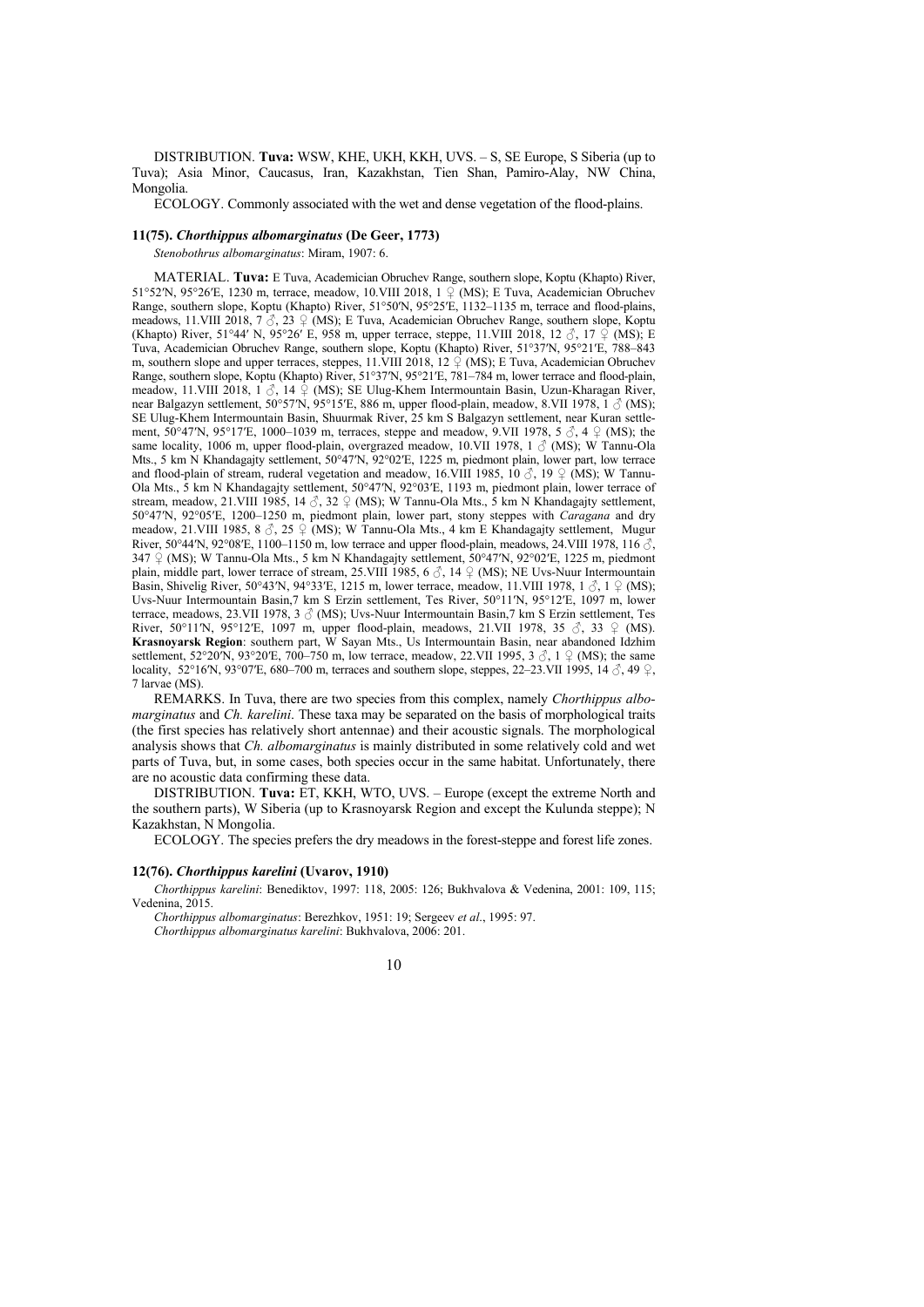MATERIAL. **Tuva:** W Sayan Mts., Alash Plateau, Ak-Sug River, 51°24ʹN, 90°28ʹE, 1075–1077 m, terraces, steppe and meadow, 12.VIII 2016, 1  $\circ$  (MS); W Sayan Mts., Alash Plateau, Ak-Sug River, 51°25′N, 91°04′E, 810 m, lower terrace and upper flood-plain, meadows, 13.VIII 2016, 4 $\beta$ , 2 $\frac{1}{2}$  (MS); W Sayan Mts., Alash Plateau, Ak-Sug River, 51°30′N, 90°12′E, 1250–1252 m, lower terrace and upper flood-plain, meadows, pebbles, 14.VIII 2016, 10  $\delta$ , 32  $\Omega$  (MS); W Sayan Mts., Kurtushibinskij Range, 52°16<sup>'</sup> N, 93°41′ E, 1429 m, alpine meadows, 13. VIII 2018, 1  $\circ$ , 1  $\circ$  (MS); Turan-Uyuk Intermountain Basin, Begreda River, 51°59ʹN, 94°18ʹE, 829 m, terrace, meadow, 12.VIII 2018, 2 ♂, 3 ♀ (MS). E Tuva, Academician Obruchev Range, southern slope, Koptu (Khapto) River, 51°57ʹN, 95°33ʹE, 1945 m, alpine meadow, 10.VIII 2018, 1 ♀ (MS); E Tuva, Academician Obruchev Range, southern slope, Koptu (Khapto) River, 51°56ʹN, 95°30ʹE, 1737–1869 m, southern slope, terraces, flood-plains, meadows, 9–10.VIII 2018, 1  $\Im$ , 1  $\Im$  (MS); E Tuva, Academician Obruchev Range, southern slope, Koptu (Khapto) River, 51°52′N, 95°26′E, 1230 m, terrace, meadow, 10.VIII 2018, 1  $\Im$ , 1  $\Im$  (MS); E Tuva, Academician Obruchev Range, southern slope, Koptu (Khapto) River, 51°50′N, 95°25′E, 1132–1135 m, terrace and flood-plains, meadows, 11.VIII 2018, 16  $\beta$ , 61  $\circ$  (MS); E Tuva, Academician Obruchev Range, southern slope, Koptu (Khapto) River, 51°44′ N, 95°26′ E, 958 m, upper terrace, steppe, 11.VIII 2018, 1  $\circ$ , 1  $\circ$  (MS); E Tuva, Academician Obruchev Range, southern slope, Koptu (Khapto) River, 51°37ʹN, 95°21ʹE, 788–843 m, southern slope and upper terraces, steppes, 11.VIII 2018, 21  $\tilde{\mathcal{S}}$ , 30  $\varphi$  (MS); E Tuva, Academician Obruchev Range, southern slope, Koptu (Khapto) River, 51°37ʹN, 95°21ʹE, 781–784 m, lower terrace and flood-plain, meadow, 11.VIII 2018, 15  $\Im$ , 28  $\Im$  (MS); 14 km SW Shagonar City, Shagonar River, 51°27′N, 92°45<sup>'</sup>E, 583 m, lower terrace, meadow between bushes, 17-18.VI 2017, 140 ♂, 89 ♀ (MS); 14 km SW Shagonar City, Shagonar River, 51°27′N, 92°45′E, 583 m, upper terrace, dry meadow, 17.VI 2017, 20  $\circled$ , 13  $\hat{P}$ , 16 larvae (MS); 14 km SW Shagonar City, Shagonar River, 51°28′N, 92°44′E, 615–629 m, slopes and piedmont plain, semi-deserts, 21, 23.VI 2017, 2  $\frac{1}{2}$  (MS); 14 km SW Shagonar City, Shagonar River, 51°28ʹN, 92°44ʹE, 610 m, steppe with *Stipa*, 23.VI 2017, 23 ♂, 21 ♀, 15 larvae (MS); 14 km SW Shagonar City, Shagonar River, 51°27′N, 92°45′E, 580–582 m, dry meadow, 23–26.VI 2017, 173  $\frac{3}{2}$ , 187 ♀, 65 larvae (MS); 14 km SW Shagonar City, Shagonar River, 51°28ʹN, 92°45ʹE, 585–600 m, semidesert and dry steppe, 25–26.VI 2017, 27  $\circled{3}$ , 13  $\circled{2}$ , 4 larvae (MS); 32 km SW Kyzyl City, Elegest River, 51°29′N, 94°10′E, steppe, 22.VII 2014,  $3 \stackrel{\frown}{\circ}$ ,  $1 \stackrel{\frown}{\circ}$  (SS); Ulug-Khem Intermountain Basin, 25 km SW Kyzyl City, Ulug River, 51°36′N, 94°09′E, 600–605 m, lower terrace, steppe, 7.VIII 1978, 11  $\Im$ , 6  $\Im$ , 3 larvae (MS); the same locality, upper flood-plain, meadow, 7.VIII 1978, 27  $\circled{3}$ , 10  $\circled{2}$ , 2 larvae (MS); Kaa (Malyj Yenissei) River, right side, near Boyarovka settlement, 51°32ʹN, 95°21ʹE, 703 m, plain, dry steppe, 12.VIII 2018, 1  $\circ$  (MS); 6 km SE Baj-Haak settlement, Sosnovka settlement, 51°08′N, 94°32′E, bottom of balka, wet meadow, 21.VII 2014, 1  $\beta$ , 1  $\beta$  (SS); 6 km SE Baj-Haak settlement, Sosnovka settlement, 51°08′N, 94°32′E, plakor, mixed steppe, 21.VII 2014, 4  $\circ$ , 4  $\circ$  (SS); SE Ulug-Khem Intermountain Basin, Uzun-Kharagan River, near Balgazyn settlement, 50°57ʹN, 95°15ʹE, 886 m, lower terrace, meadow, 8.VII 1978, 48  $\Im$ , 30  $\Im$ , 33 larvae (MS); W Tannu-Ola Mts., 5 km N Khandagajty settlement, 50°47′N, 92°02ʹE, 1225 m, piedmont plain, lower part, low terrace and flood-plain of stream, ruderal vegetation and meadow, 16.VIII 1985, 13  $\beta$ , 6  $\beta$  (MS); W Tannu-Ola Mts., 5 km N Khandagajty settlement, Mugur River, 50°46′N, 92°04′E, 1170 m, marsh, wet meadow with bushes, 17.VIII 1985, 1 $\beta$  (MS); W Tannu-Ola Mts., NW Khandagajty settlement, near Solchur settlement, 50°46ʹN, 92°01ʹE, 1150–1200 m, plots along canal, 21.VIII 1978, 1  $\circled{S}$ , 1  $\circled{S}$  (MS); W Tannu-Ola Mts., 5 km N Khandagajty settlement, 50°47′N, 92°03′E, 1193 m, piedmont plain, lower terrace of stream, meadow, 21.VIII 1985, 7  $\Im$ , 2  $\Im$  (MS); W Tannu-Ola Mts., 5 km N Khandagajty settlement, 50°47ʹN, 92°05ʹE, 1200–1250 m, piedmont plain, lower part, stony steppes with *Caragana* and dry meadow, 21.VIII 1985, 29 ♂, 22 ♀ (MS); W Tannu-Ola Mts., 4 km E Khandagajty settlement, Mugur River, 50°44ʹN, 92°08ʹE, 1100–1150 m, low terrace and upper flood-plain, meadows, 24.VIII 1978,  $\overline{44} \circledcirc$ , 55  $\circledcirc$  (MS); E Tannu-Ola Mts., Shuurmak River, 5 km N Shuurmak settlement, 50°42ʹN, 95°20ʹE, 1086 m, upper flood-plain, wet meadow, 11.VII 1978, 1 ♀ (MS); Shuurmak River near Shuurmak settlement, 50°38ʹN, 95°19ʹE, mixed meadow (cutted), 19.VII 2014, 3  $\circled{3}$ , 3  $\circled{2}$  (SS); Shuurmak River near Shuurmak settlement, 1170 m, 12.VII 2013, 1  $\circled{3}$  (M. Prostshalykin, V. Loktionov); E Tannu-Ola Mts., Shuurmak Pass, 50°37ʹN, 95°11ʹE, 1495 m, flood-plain, meadow with *Salix* bushes, 12.VII 1978, 3 ♂, 3 ♀, 4 larvae (MS); E Tannu-Ola Mts., Shuurmak Pass, 50°38′N, 95°11′E, 1492 m, short meadow, 5.VII 2017, 1  $\circ$ , 1  $\circ$  (MS); E Tannu-Ola Mts., 13 km NEE Samagaltaj settlement, Kaldak-Khamar (Shuurmak) Pass, 50°38ʹN, 95°11ʹE, 1500 m, rangeland, 19.VII 2014, 3 ♀ (SS); N Uvs-Nuur Intermountain Basin, Iribitej River, 50°44′N, 93°08′E, 984 m, upper terrace, stony semi-desert, 29.VII 1978, 1  $\circ$  (MS); the same locality, lower terrace, meadow, 1  $\circ$  (MS); N Uvs-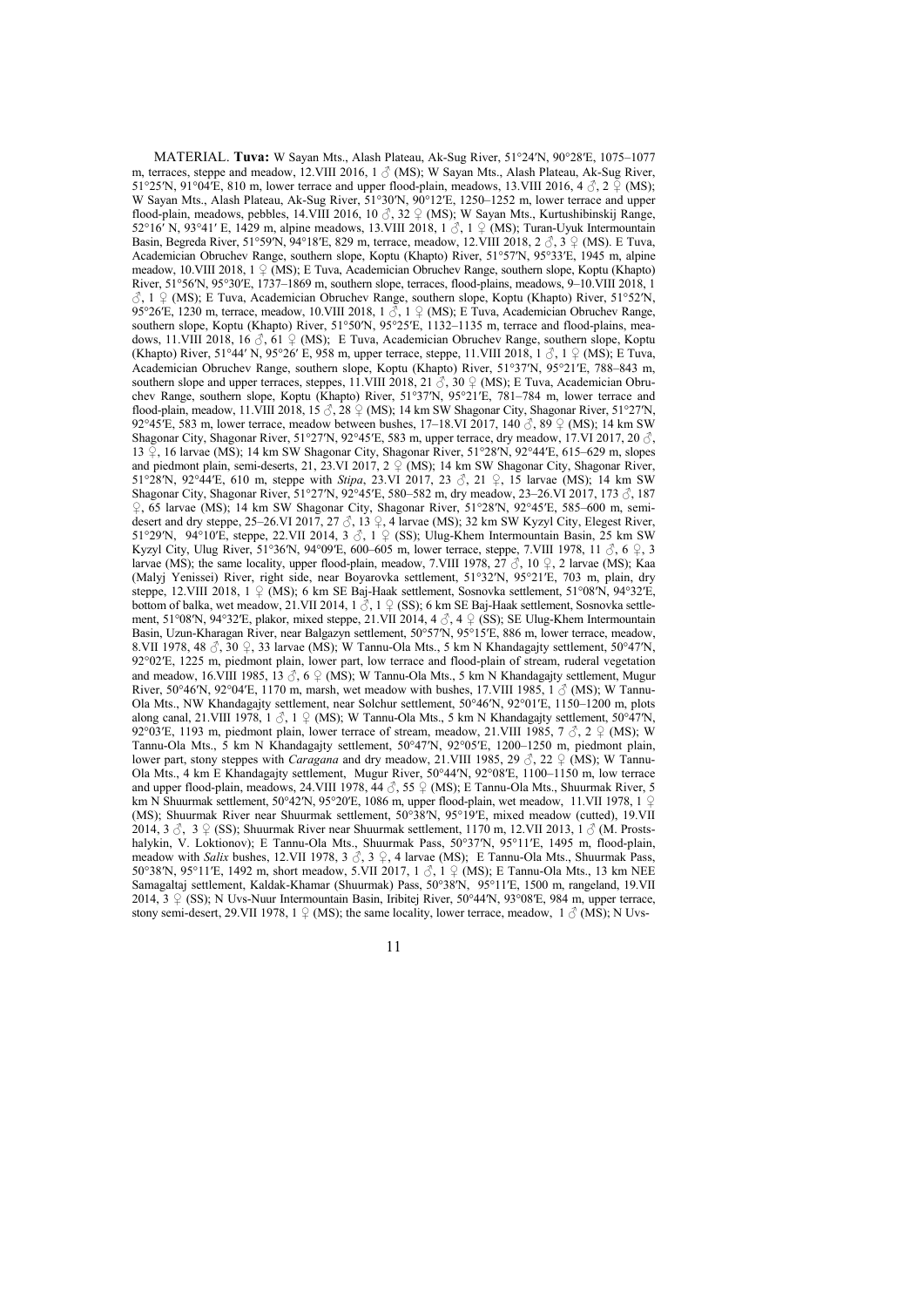Nuur Intermountain Basin, Iribitej River, 50°45′N, 93°09′E, 1030–1040 m, terraces, dry meadows and steppes, 29.VII 1978, 1  $\hat{\circ}$ , 4  $\hat{\varphi}$  (MS); N Uvs-Nuur Intermountain Basin, Amdaygyn-Khol, 50°42′N, 93°16ʹE, 783 m, meadow, 27.VII 1962, several specimens (IS); Uvs-Nuur Intermountain Basin, Tes River Valley, near Oo-Shynaa settlement, 50°39ʹN, 93°40ʹE, 807 m, flood-plains, meadows with halophytes, 31.VII 1978, 2  $\zeta$ , 2  $\cong$  (MS); NE Uvs-Nuur Intermountain Basin, Khol-Oozhu River, 50°43′N, 94°17′E, 930 m, upper flood-plain, meadow*,* 16.VII 1978, 8 ♂, 12 ♀ (MS); NE Uvs-Nuur Intermountain Basin, Khol-Oozhu River, 50°43′N, 94°17′E, 931 m, upper flood-plain, meadow, 30.VI 1978, 15  $\Im$ , 4  $\Im$ , 17 larvae (MS); NE Uvs-Nuur Intermountain Basin, Shivelig River, 50°43′N, 94°33′E, 1200–1300 m, lower terrace, meadow 15.VII 1978, 2  $\Im$ , 3  $\Im$ , 5 larvae (MS); NE Uvs-Nuur Intermountain Basin, Shivelig River, 50°45ʹN, 94°34ʹE, 1280–1301 m, terraces, dry meadows, 8.VII 2017, some specimens observed (MS); Uvs-Nuur Intermountain Basin, Tes River, 50°32ʹN, 94°31ʹE, 930–932 m, upper flood-plain, meadows, 13.VII 1978, 1  $\Im$ , 1  $\Im$ , 2 larvae (MS); Dyttyg-Khem River, 12 km SW Samagaltai settlement, 50°38′ N, 95°19′ E, 17.VII 2014, 2  $\hat{\beta}$ , 1  $\hat{\beta}$  (SS); Dyttyg-Khem River, 13 km SW Samagaltai settlement, 6–10.VII 2013, 6 ♂, 3 ♀ (M. Prostshalykin, V. Loktionov); Uvs-Nuur Intermountain Basin,7 km S Erzin settlement, Tes River, 50°11′N, 95°12′E, 1097 m, flood-plains, meadows, 21.VII 1978, 8  $\delta$ , 12  $\Omega$  (MS); Uvs-Nuur Intermountain Basin,7 km S Erzin settlement, Tes River, 50°11ʹN, 95°12ʹE, 1097 m, upper flood-plain, meadows, 21.VII 1978, 91  $\beta$ , 44  $\beta$ , 14 larvae (MS); Uvs-Nuur Intermountain Basin, 7 km S Erzin settlement, Tes River, 50°11ʹN, 95°12ʹE, 1097 m, lower terrace and upper flood-plains, dry meadows and steppes, 22. VII 1978,  $5 \circled{3}$ ,  $5 \circled{9}$  (MS); Uvs-Nuur Intermountain Basin, 7 km S Erzin settlement, Tes River,  $50^{\circ}11'N$ ,  $95^{\circ}12'E$ ,  $1097$  m, lower terrace, meadows, 23. VII 1978, 23  $\partial$ , 14  $\Omega$  (MS); 7 km SW Erzin settlement, Tes River, 50°12′N, 95°08′E, 13.VII 2014, 2  $\beta$  (SS); 25 km SW Erzin settlement. Tes River, 50°05′N, 95°21′E, 14–15.VII 2014, 3  $\hat{\circ}$ , 7  $\hat{\varphi}$  (SS); the same locality, 5.VII 2013, 1  $\hat{\circ}$  (M. Prostshalykin, V. Loktionov); Uvs-Nuur Intermountain Basin, S Tore Lake, 50°01′N, 95°04′E, 1154-1166 m, 07.VII 2017, sand semi-desert and upper terraces with birch forest, 36  $\hat{\beta}$ , 17  $\hat{\gamma}$ , 7 larvae (MS); Uvs-Nuur Intermountain Basin, S Tore Lake,  $\overline{50}^{\circ}02^{\prime}N$ , 95°03′E, 1152 m, flood-plain, meadow, 07.VII 2017, 6  $\circ$ , 5 ♀ (MS); Uvs-Nuur Intermountain Basin, near Shara Lake, 50°13ʹN, 94°32ʹE, 902–904 m, plain and upper terrace, sands, semi-desert and grassland with *Achnatherum*, 6.VII 2017, 4  $\beta$ , 7  $\beta$ , 1 larva (MS); Uvs-Nuur Intermountain Basin, near Shara Lake, 50°14ʹN, 94°31ʹE, 894 m, flood-plains of lake and small stream, short meadows with halophytes, 6.VII 2017,  $3 \textdegree$ ,  $3 \textdegree$ , 1 larva (MS); 34 km NEE Erzin settlement, Erzin River, 50°22′N, 95°30′E, 1100 m, openings of larch forest, 16.VII 2014, 2  $\delta$ , 2  $\Im$  (SS); 25 km NEE Erzin settlement, Belvi Medved Mt., 50°21′N, 95°27′E, steppe, 16.VII 2014, 1 $\alpha$ , 1  $\beta$  (SS). **Krasnoyarsk Region**: southern part, W Sayan Mts., Us Intermountain Basin, near abandoned Idzhim settlement, 52°20′N, 93°20′E, 700–750 m, low terrace, meadow, 22.VII 1995, 1  $\circ$  (MS); the same locality, 52°16′N, 93°07′E, 680–700 m, terraces and southern slope, steppes, 22–23.VII 1995, 14  $\circledcirc$ , 8  $\circledcirc$ (MS). **Khakassia:** W Sayan Mts., Bolshoj On River, 51°52′N, 89°48′E, 1200 m, upper terrace, opening, old gravel quarry, 15.VIII 2016,  $1 \nsubseteq (MS)$ .

REMARKS. See under *Chorthippus albomarginatus*. We may also suppose that the main part of all records of *Ch. albomarginatus* from Tuva belongs to this species. Wide distribution of this species in Tuva is verified by the analysis of the male calling songs.

DISTRIBUTION. **Tuva:** WSW, WSE, ET, KHE, UKH, KKH, WTO, ETO, UVS, SAN. – SW Europe, S Siberia (up to Tuva); Kazakhstan (except the North), Asia Minor, Caucasus, Iran, Middle Asia, Mongolia.

ECOLOGY. The species prefers the dry meadows in the steppes and semi-deserts.

#### **13(77).** *Chorthippus fallax* **(Zubovsky, 1900)**

*Stenobothrus ehnbergi*: Miram, 1907: 5–6.

*Chorthippus fallax*: Berezhkov, 1951: 18; Ivanova, 1967: 132; Sergeev *et al*., 1995: 96–98; Benediktov, 1997: 117, 2005: 125; Bukhvalova, 2006: 201.

*Chorthippus* (*Chorthippus*) *fallax*: Sergeev, 1986: 209.

MATERIAL. **Tuva:** W Sayan Mts., Alash Plateau, Ak-Sug River, 51°24ʹN, 90°28ʹE, 1075–1077 m, terraces, steppe and meadow, 12.VIII 2016, 1  $\delta$ , 2  $\Omega$ , 2 larvae (MS); W Sayan Mts., Alash Plateau, Ak-Sug River, 51°24′N, 90°27′E, 1079–1085 m, southern slope, stony semi-desert, 13.VIII 2016, 1  $\frac{1}{2}$  (MS); W Sayan Mts., Alash Plateau, Ak-Sug River, 51°23ʹN, 90°28ʹE, 1208 m, southern slope, stony steppe,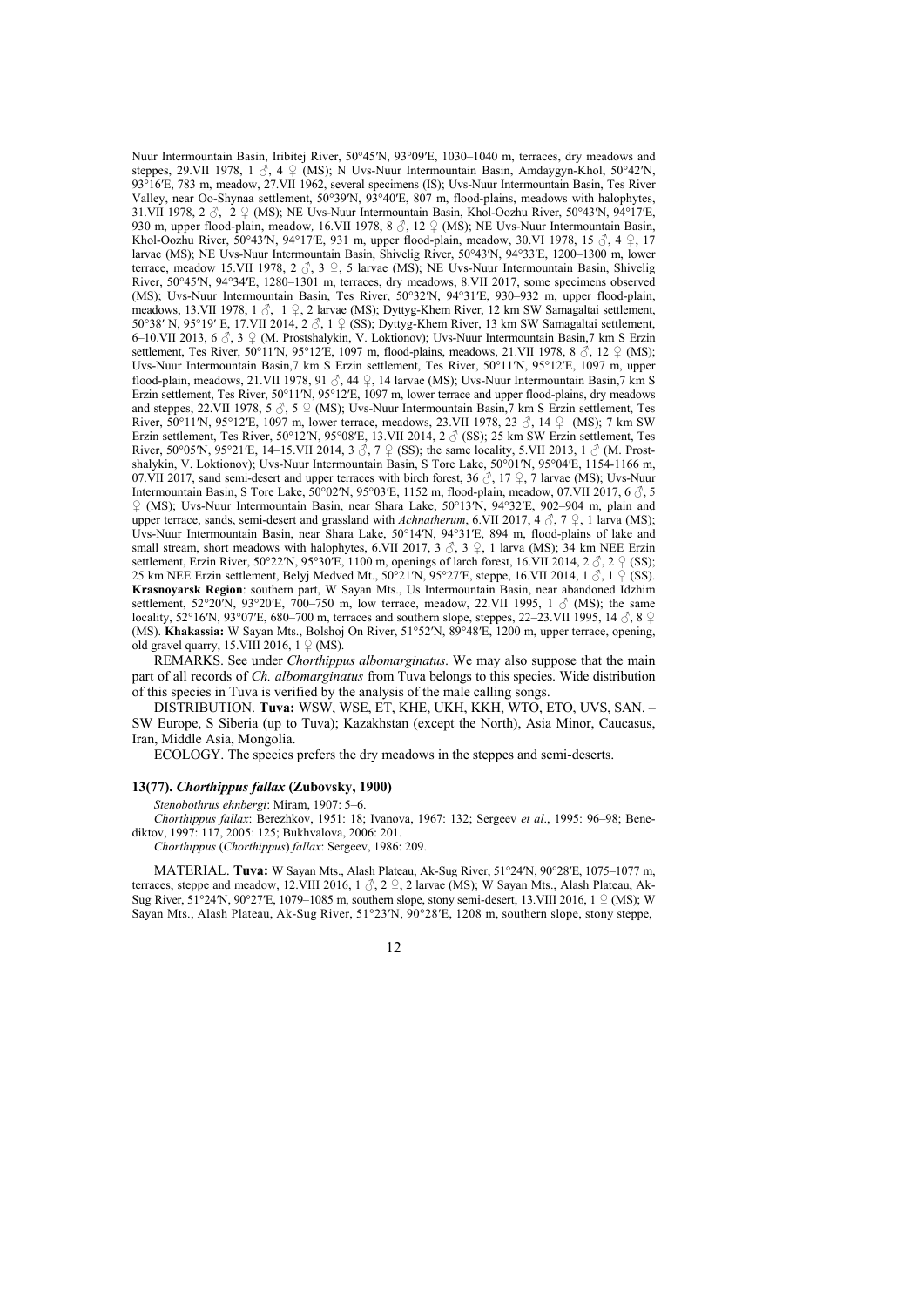13.VIII 2016, 2  $\beta$ , 1  $\beta$  (MS); W Sayan Mts., Alash Plateau, Ak-Sug River, 51°25′N, 91°04′E, 810 m, lower terrace and upper flood-plain, meadows, 13.VIII 2016, 7  $\beta$ , 9  $\beta$ , 45 larva (MS); W Sayan Mts., Alash Plateau, Ak-Sug River, 51°30ʹN, 90°12ʹE, 1250–1252 m, lower terrace and upper flood-plain, meadows, pebbles, 14.VIII 2016, 8  $\beta$ , 6  $\beta$ , 7 larvae (MS); W Sayan Mts., Alash Plateau, Ak-Sug River, 51°37′N, 90°05′E, 1450 m, terraces and flood-plain, short meadows, 14.VIII 2016, 1  $\frac{1}{2}$  (MS); Turan-Uyuk Intermountain Basin, Begreda River, 51°59ʹN, 94°18ʹE, 829 m, terrace, meadow, 12.VIII 2018, 10 ♂, 8 ♀, 1 larva (MS); E Tuva, Academician Obruchev Range, southern slope, Koptu (Khapto) River, 51°37′N, 95°21′E, 788–843 m, southern slope and upper terraces, steppes, 11.VIII 2018, 1  $\acute{\phi}$  (MS); Chaa-Khol River, 51°34′N, 92°23′E, 570 m, flood-plain, meadow, 17.VII 1962, 1  $\beta$ , 14 larvae (IS); the same locality, 570–600 m, dry steppes, 14–18.VII 1962, 18 larvae (IS); 14 km SW Shagonar City, Shagonar River, 51°27′N, 92°45′E, 583 m, lower terrace, meadow between bushes, 17–18.VI 2017, 7 larvae (MS); 14 km SW Shagonar City, Shagonar River, 51°27ʹN, 92°45ʹE, 583 m, upper terrace, dry meadow, 17.VI 2017, 3 larvae (MS); 14 km SW Shagonar City, Shagonar River, 51°27ʹN, 92°45ʹE, 580–582 m, dry meadow, 23–26.VI 2017, 1 larva (MS); Ulug-Khem Intermountain Basin, 25 km SW Kyzyl City, Ulug River, 51°36′N, 94°09′E, 600–605 m, lower terrace, steppe, 7.VIII 1978, 1 larva (MS); Ulug-Khem Intermountain Basin, 25 km SW Kyzyl City, Ulug River, 51°35ʹN, 94°09ʹE, 630–830 m, mountain slopes and piedmont plain, semi-deserts *Nanophyton grubovi*, 19.VII 1995, 5 larvae (MS); Ulug-Khem Intermountain Basin, 25 km SW Kyzyl City, Ulug River, 51°36ʹN, 94°09ʹE, 600–605 m, lower terrace and upper flood-plain, meadows, 20.VII 1995, 22 larvae (MS); Ulug-Khem Intermountain Basin, 25 km SW Kyzyl City, Ulug River, 51°34ʹN, 94°10ʹE, 800–900 m, southern slope and piedmont plain, semideserts *Nanophyton grubovi*, 22.VII 2003, 22 larvae (MS); SE Ulug-Khem Intermountain Basin, Uzun-Kharagan River, near Balgazyn settlement, 50°57ʹN, 95°16ʹE, 940 m, southeastern slope, stony steppe, 8.VII 1978, 13 larvae (MS); SE Ulug-Khem Intermountain Basin, Uzun-Kharagan River, near Balgazyn settlement, 50°57'N, 95°16'E, 940 m, upper terrace, meadow with *Caragana* bushes, 8.VII 1978, 47 larvae (MS); SE Ulug-Khem Intermountain Basin, Uzun-Kharagan River, near Balgazyn settlement, 50°57′N, 95°15′E, 886 m, lower terrace, meadow, 8.VII 1978, 2 Å, 1 ♀, 25 larvae (MS); SE Ulug-Khem Intermountain Basin, Shuurmak River, 25 km S Balgazyn settlement, near Kuran settlement, 50°47ʹN, 95°17′E, 1000-1039 m, terraces, steppe and meadow, 9.VII 1978, 46 larva (MS); the same locality, 1030–1050 m, southern slope, steppe and meadow, 10.VII 1978, 1 larva (MS); the same locality, 1006 m, upper flood-plain, overgrazed meadow, 10.VII 1978, 1  $\circ$ , 5 larvae (MS); W Tannu-Ola Mts., 5 km N Khandagajty settlement, 50°47ʹN, 92°02ʹE, 1225 m, piedmont plain, lower part, low terrace and floodplain of stream, ruderal vegetation and meadow, 16.VIII 1985, 4 ♂, 4 ♀, 9 larvae (MS); W Tannu-Ola Mts., 5 km N Khandagajty settlement, Mugur River, 50°46ʹN, 92°04ʹE, 1170 m, marsh, wet meadow with bushes, 17.VIII 1985,  $1\text{ }\mathcal{J}$  (MS); W Tannu-Ola Mts., 9 km N Khandagajty settlement, 50°51′N, 92°04′E, 1700–1900 m, mountain steppes, 19.VIII 1985, 6  $\beta$ , 2  $\beta$ , 383 larvae (MS); W Tannu-Ola Mts., NW Khandagajty settlement, near Solchur settlement, 50°46ʹN, 92°01ʹE, 1150–1200 m, plots along canal, 21.VIII 1978, 1  $\varphi$ , 4 larvae (MS); W Tannu-Ola Mts., 5 km N Khandagajty settlement, 50°47′N, 92°03′E, 1193 m, piedmont plain, lower terrace of stream, meadow, 21.VIII 1985, 49  $\beta$ , 44  $\circ$ , 132 larvae (MS); W Tannu-Ola Mts., 5 km N Khandagajty settlement, 50°47ʹN, 92°05ʹE, 1200–1250 m, piedmont plain, lower part, stony steppes with *Caragana* and dry meadow, 21.VIII 1985, 1  $\Im$ , 1  $\Im$  (MS); W Tannu-Ola Mts., 4 km E Khandagajty settlement, Mugur River, 50°44′N, 92°08′E, 1100–1150 m, low terrace and upper flood-plain, meadows, 24.VIII 1978, 12  $\Im$ , 10  $\Im$ , 1 larvae (MS); W Tannu-Ola Mts., 5 km N Khandagajty settlement, 50°47′N, 92°02′E, 1225 m, piedmont plain, middle part, lower terrace of stream, 25.VIII 1985, 2  $\beta$ , 2  $\beta$ , 2 larvae (MS); W Tannu-Ola Mts., 5 km W Torgalyg settlement, Khandybai Mt., near timber-line, meadows, 23.VI 1962, 2 larvae (IS); W Tannu-Ola Mts., 5 km W Torgalyg settlement, Khandybai Mt., mountain steppe, 23.VI 1962, 5 larvae (IS); E Tannu-Ola Mts., Shivelig River, 50°45′N, 94°34′E, 1330–1340 m, upper terrace, steppe and short meadow with *Caragana*, 17.VII 1978, 28 larvae (MS); the same locality, upper terrace, shorth meadow and steppe, 12.VIII 1978, 10  $\Diamond$ , 11  $\Diamond$ , 16 larvae (MS); the same locality, lower terrace, steppe, 12.VIII 1978, 6  $\Diamond$ , 5  $\Diamond$ . 12 larvae (MS); the same locality, upper flood-plain, meadow, 12.VIII 1978,  $1 \nsubseteq 6$  larvae (MS); E Tannu-Ola Mts., Shuurmak River, 25 km S Balgazyn settlement, near Kuran settlement, 50°47ʹN, 95°17ʹE, 1041 m, southern slope, mountain steppe, 10.VII 1978, 4 larvae (MS); E Tannu-Ola Mts., Shuurmak River, 5 km N Shuurmak settlement, 50°41ʹN, 95°19ʹE, 1173 m, local southern slope and piedmont plain, steppe, 10.VII 1978, 70 larvae (MS); E Tannu-Ola Mts., Shuurmak River, 5 km N Shuurmak settlement, 50°42′N, 95°20′E, 1106 m, southern slope, mountain steppe, 11.VII 1978, 1 larvae (MS); E Tannu-Ola Mts., Shuurmak Pass, 50°37ʹN, 95°11ʹE, 1495 m, southern slope and upper terrace, mountain steppe,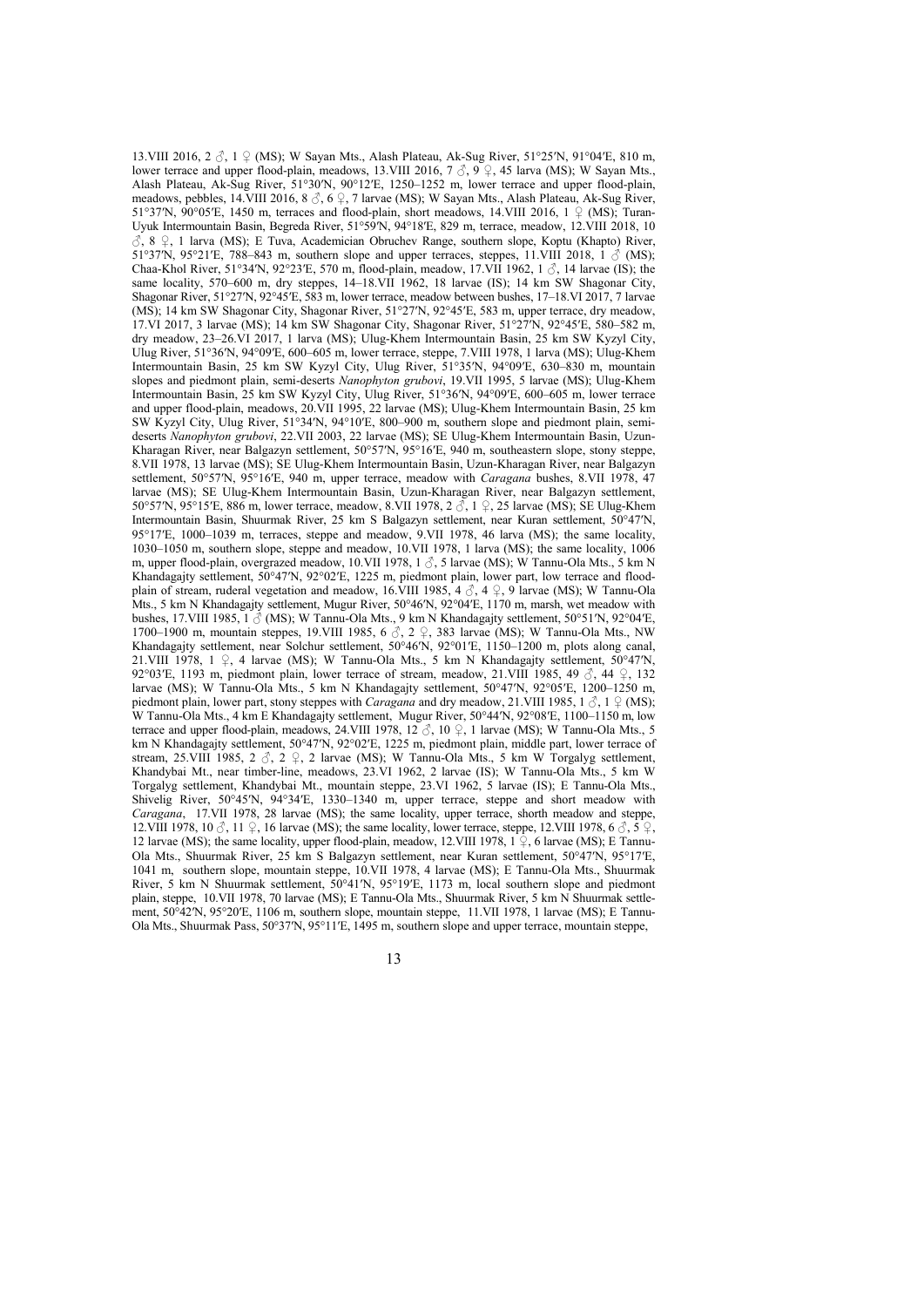12.VII 1978, 50 larvae (MS); N Uvs-Nuur Intermountain Basin, Iribitej River, 50°45′N, 93°09′E, 1030– 1040 m, 29.VII 1978, flood plains and terraces, dry meadows and steppes, 1  $\hat{P}$ , 47 larvae (MS); N Uvs-Nuur Intermountain Basin, Iribitej River, 50°44′N, 93°08′E, 984 m, 29.VII 1978, flood-plains, meadows, 4 larvae (MS); N Uvs-Nuur Intermountain Basin, Iribitej River, 50°44′N, 93°08′E, 984 m, 29.VII 1978, upper terrace, stony semi-desert, 1 larva (MS); NE Uvs-Nuur Intermountain Basin, Khol-Oozhu River, 50°43ʹN, 94°17ʹE, 931 m, upper flood-plain, meadow, 30.VI 1978, 4 larvae (MS); NE Uvs-Nuur Intermountain Basin, Khol-Oozhu River, 50°43ʹN, 94°17ʹE, 930 m, upper flood-plain, meadow*,* 16.VII 1978, 2  $\beta$ , 88 larvae (MS); NE Uvs-Nuur Intermountain Basin, Shivelig River, 50°43′N, 94°33′E, 1200–1300 m, lower terrace, meadow 15.VII 1978, 1  $\Im$ , 119 larvae (MS); NE Uvs-Nuur Intermountain Basin, Shivelig River, 50°39ʹN, 94°28ʹE, 990–995 m, terraces, dry steppes with *Caragana*, 18.VII 1978, 10 larva (MS); NE Uvs-Nuur Intermountain Basin, Shivelig River, 50°43ʹN, 94°33ʹE, 1215 m, lower floodplain, pebbles and stone with scarce vegetation, 11.VIII 1978,  $1 \circled{S}$ ,  $1 \circled{S}$  (MS); NE Uvs-Nuur Intermountain Basin, Shivelig River, 50°43ʹN, 94°33ʹE, 1215 m, lower terrace, dry steppe, 11.VIII 1978, 17 ♂, 14 ♀, 39 larvae (MS); the same locality, lower terrace, wet meadow, 11.VIII 1978,  $2 \text{ } \circlearrowleft$ , 1  $\text{ } \circlearrowright$  (MS); Uvs-Nuur Intermountain Basin, Tes River, 50°33ʹN, 94°31ʹE, 932–934 m, upper flood-plain and terraces, dry meadows and steppes, 27.VI 1978, 2 larvae (MS); Uvs-Nuur Intermountain Basin, Tes River, 50°32′N, 94°31′E, 930– 932 m, upper flood-plain, meadows, 13.VII 1978, 15 larvae (MS); Uvs-Nuur Intermountain Basin, Tes River, 50°33ʹN, 94°31ʹE, 932–934 m, terraces, steppes, 14.VII 1978, 18 larvae (MS); Uvs-Nuur Intermountain Basin, Tes River, 50°32ʹN, 94°31ʹE, 930–932 m, upper flood-plain and terraces, 11.VIII 1978, 1  $\circ$  (MS); Dyttyg-Khem River, 12 km SW Samagaltai settlement, 50°38′ N, 95°19′ E, 17.VII 2014, 3 ♂, 3 ♀ (SS); Uvs-Nuur Intermountain Basin,7 km S Erzin settlement, Tes River, 50°11ʹN, 95°12ʹE, 1097 m, flood-plains, meadows between poplars and willows, 21.VII 1978, 18 larvae (MS); Uvs-Nuur Intermountain Basin,7 km S Erzin settlement, Tes River, 50°11ʹN, 95°12ʹE, 1097 m, upper flood-plain, meadows, 21.VII 1978, 6  $\beta$  larvae (MS); Uvs-Nuur Intermountain Basin, 7 km S Erzin settlement, Tes River, 50°11′N, 95°12′E, 1097 m, lower terrace and upper flood-plains, dry meadows and steppes, 22.VII 1978, 8 larvae (MS); Uvs-Nuur Intermountain Basin,7 km S Erzin settlement, Tes River, 50°11ʹN, 95°12′E, 1097 m, lower terrace, meadows, 23.VII 1978, 2 $\beta$ , 25 larva (MS); 31 km NEE Erzin settlement, Erzin River, 50°21′N, 95°34′E, 1100 m, flood-plain, meadow near cliff, 18.VII 2014, 3  $\delta$ , 2  $\circ$  (SS). **Krasnoyarsk Region:** southern part, W Sayan Mts., Us Intermountain Basin, near abandoned Idzhim settlement, 52°21′N, 93°13′E, 780–800 m, southern slope, dry mountain meadow and steppe, 22.VII 1995, 1  $\beta$ , 9 larvae (MS); the same locality, 52°16′N, 93°07′E, 680–700 m, terraces and southern slope, steppes, 22–23.VII 1995, 27 larvae (MS).

DISTRIBUTION (nominotypical subspecies). **Tuva:** WSW, WSE, ET, KHE, UKH, KKH, WTO, ETO, UVS, SAN. – Siberia (except the western part of West Siberian Plain and the extreme North), S Russian Far East; E Kazakhstan, N Mongolia, N, NE China, Korea. Other subspecies occur on islands (Sakhalin, Kurile and Japan).

ECOLOGY. The species prefers the dry meadows with short vegetation and the steppes. It is also common in the different agricultural landscapes.

#### **14(78).** *Chorthippus parallelus* **(Zetterstedt, 1821)**

*Stenobothrus parallelus*: Miram, 1907: 6.

*Chorthippus longicornis longicornis*: Berezhkov, 1956: 125–126.

MATERIAL. **Krasnoyarsk Region**: southern part, Oya River, Ermakovskoje settlement, 52°17′N, 92°27′E, 290 m, lower terrace, meadow, 17.VII 1995,  $1 \text{ } \overset{\circ}{\circ}$ ,  $1 \text{ } \frac{\circ}{\circ}$  (MS).

REMARKS. The species was mentioned from W Tuva for the first and last time by Miram (1907).

Defaut (2012: 17, 20) suggested to erect the new genus, namely *Pseudochorthippus*, with three species, namely *Chorthippus parallelus* (Zetterstedt), *Ch. montanus* (Charpentier), and *Ch. curtipennis* (Harris). However, the differential diagnosis of this genus is very weak and does not allow to indentify the generic position of many species and subspecies from the genus *Chorthippus* s. l. This means that the general taxonomic structure of the last genus should be revised in the future. This analysis should include not only the species discussed by Defaut, but also numerous taxa known from Eurasia.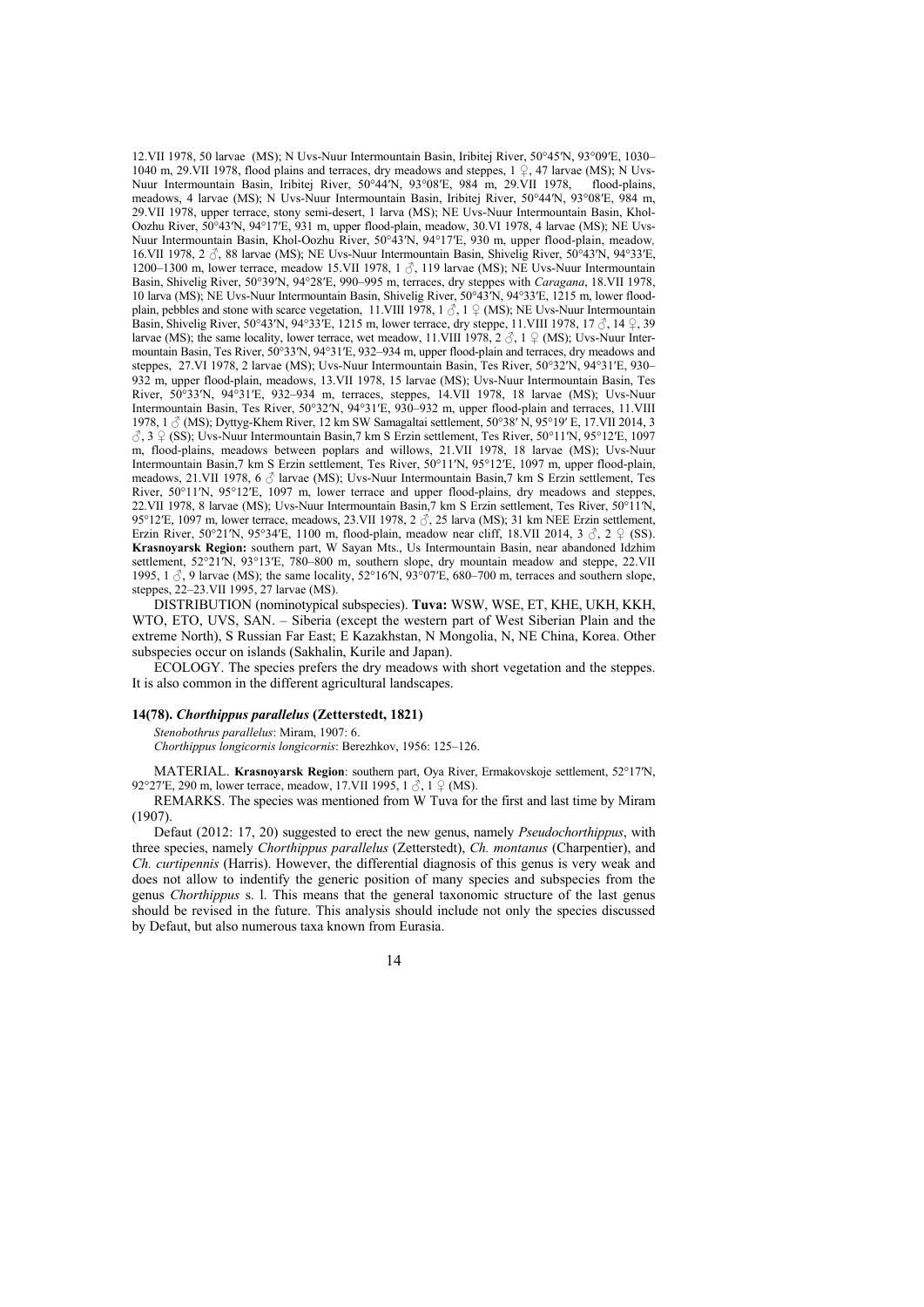DISTRIBUTION. **Tuva:** KHE. – Europe (except the extreme North), Siberia (except the North, but including the central parts of Sakha (Yakutia), and the southern parts of Krasnoyarsk Region and the Republic of Khakassia (Ivanova, 1967)), Asia Minor, Caucasus, Kazakhstan, Tien Shan, Mongolia [including the Mongolian part of Uvs-Nuur Basin (Chogsomzhav, 1977)], NW China.

ECOLOGY. Unknown.

#### **15(79).** *Chorthippus montanus* **(Charpentier, 1825)**

*Chorthippus montanus*: Berezhkov, 1951: 18–19; Benediktov, 1997: 117; Bukhvalova, 2006: 201.

MATERIAL. **Tuva:** W Sayan Mts., Alash Plateau, Ak-Sug River, 51°37ʹN, 90°05ʹE, 1450 m, terraces and flood-plain, short meadows, 14.VIII 2016, 1  $\beta$ , 1  $\beta$ , 1 larva (MS); W Sayan Mts., Alash Plateau, Ak-Sug River, 51°37ʹN, 90°05ʹE, 1450 m, southern slope, meadow with bushes, 14.VIII 2016, 1 larva (MS); W Sayan Mts., Alash Plateau, Ak-Sug River, 51°42ʹN, 89°58ʹE, 1760–1767 m, southern slope and upper terrace, 15.VIII 2016, 1  $\circ$  (MS); W Sayan Mts., Alash Plateau, Ak-Sug River, 51°42′N, 89°55ʹE, 1900–1907 m, mountain tundra with *Betula* bushes, 15.VIII 2016, 3 ♂, 7 larvae (MS); W Sayan Mts., Kurtushibinskij Range, 52°16′ N, 93°41′ E, 1429 m, alpine meadows, 13.VIII 2018, 2 3, 1 ♀, 1 larva (MS); E Tuva, Academician Obruchev Range, southern slope, Koptu (Khapto) River, 51°52ʹN, 95°26′E, 1230 m, terrace, meadow, 10.VIII 2018, 1 ℃, 1 ♀ (MS); E Tuva, Academician Obruchev Range, southern slope, Koptu (Khapto) River, 51°50′N, 95°25′E, 1132-1135 m, terrace and flood-plains, meadows, 11.VIII 2018, 5  $\overset{\rightarrow}{\mathcal{S}}$ , 5  $\overset{\leftarrow}{\mathcal{L}}$  (MS); SE Ulug-Khem Intermountain Basin, Uzun-Kharagan River, near Balgazyn settlement, 50°57′N, 95°16′E, 940 m, southeastern slope, stony steppe, 8.VII 1978, 37 larvae (MS); SE Ulug-Khem Intermountain Basin, Uzun-Kharagan River, near Balgazyn settlement, 50°57ʹN, 95°15ʹE, 886 m, lower terrace, meadow, 8.VII 1978, 79 larvae (MS); SE Ulug-Khem Intermountain Basin, Shuurmak River, left side, 15 km S Balgazyn settlement, 50°53ʹN, 95°12ʹE, 900–950 m, piedmont plain of E Tannu-Ola Mts., meadow, 9.VII 1978, 2 larvae (MS); W Tannu-Ola Mts., 5 km N Khandagajty settlement, Mugur River, 50°46′N, 92°04′E, 1170 m, marsh, wet meadow with bushes, 17.VIII 1985, 23  $\Im$ , 17  $\Im$  (MS); Uvs-Nuur Intermountain Basin, Tes River Valley, near Oo-Shynaa settlement, 50°39′N, 93°40ʹE, 807 m, flood-plains, meadows with halophytes, 31.VII 1978, 1 larva (MS); Uvs-Nuur Intermountain Basin,7 km S Erzin settlement, Tes River, 50°11ʹN, 95°12ʹE, 1097 m, flood-plains, meadows, 21.VII 1978, 17 larvae (MS); Uvs-Nuur Intermountain Basin,7 km S Erzin settlement, Tes River, 50°11ʹN, 95°12ʹE, 1097 m, upper flood-plain, meadows, 21.VII 1978, 3 ♂, 1 ♀ (MS);. **Krasnoyarsk Region**: southern part, West Sayan Mts., Us Intermountain Basin, near abandoned Idzhim settlement, 52°20′N, 93°20′E, 700–750 m, low terrace, meadow, 22.VII 1995, 7 ♂, 2 ♀, 25 larvae (MS). **Khakassia:** W Sayan Mts., Bolshoj On River, 51°52′N, 89°48′E, 1200 m, upper terrace, opening, old gravel quarry, 15.VIII 2016, 2  $\delta$ , 1  $\Omega$  (MS).

DISTRIBUTION. **Tuva:** WSW, WSE, ET, KKH, WTO, UVS. – N, C Europe, Siberia, Russian Far East; N Kazakhstan, Mongolia, NE China, N Korea.

ECOLOGY. Usually associated with the wet meadows.

# **Subfamily Locustinae (= Oedipodinae) Tribe Parapleurini Genus** *Stethophyma* **Fischer, 1853**

#### **16(80).** *Stethophyma grossum* **(Linnaeus, 1758)**

*Mecostethus grossus*: Miram, 1907: 7; Berezhkov, 1951: 20; Berezhkov, 1956: 142; Ivanova, 1967: 133.

*Stethophyma grossum*: Sergeev, 1986: 210; Benediktov, 1997: 117.

MATERIAL. **Tuva:** E Tuva, Academician Obruchev Range, southern slope, Koptu (Khapto) River, 51°37ʹN, 95°21ʹE, 781 m, flood-plain, meadow, 11.VIII 2018, some specimens observed (MS); 14 km SW Shagonar City, Shagonar River, 51°27ʹN, 92°45ʹE, 583 m, lower terrace, meadow between bushes, 17–18.VI 2017, some specimens observed (MS); SE Ulug-Khem Intermountain Basin, Uzun-Kharagan River, near Balgazyn settlement, 50°55′N, 95°09′E, 901 m, flood-plain, meadow, 27.VII 1978, 3  $\circ$  (A. Bugrov); W Tannu-Ola Mts., 5 km N Khandagajty settlement, 50°47ʹN, 92°02ʹE, 1225 m, piedmont plain,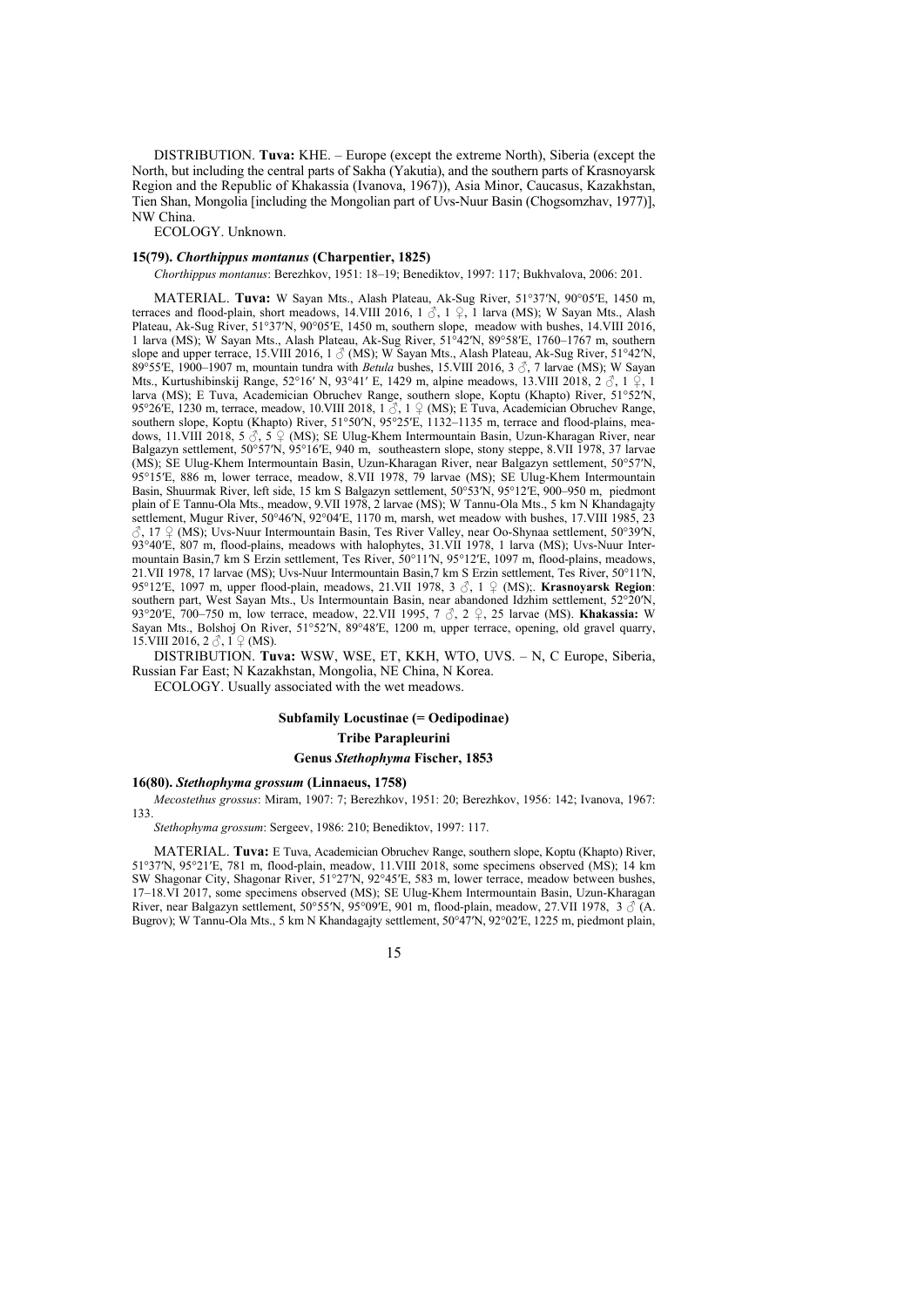lower part, flood-plain of stream, wet meadow, 16.VIII 1985, 1 ♀ (MS); W Tannu-Ola Mts., 4 km E Khandagajty settlement, Mugur River, 50°44′N, 92°08′E, 1100–1150 m, low terrace and upper flood-plain, meadows, 24.VIII 1978, 14  $\Im$ , 7  $\Im$  (MS); N Uvs-Nuur Intermountain Basin, Amdaygyn-Khol, 50°42′N, 93°16ʹE, 783 m, meadow, 27.VII 1962, several specimens (IS); NE Uvs-Nuur Intermountain Basin, Khol-Oozhu River, Khol-Oozhu settlement, 50°45ʹN, 94°24ʹE, 1070–1080 m, lower terrace, meadow, 21.VII 1960, several specimens (IS); the same locality and habitat, 3.VIII 1960, several specimens (IS); Uvs-Nuur Intermountain Basin,7 km S Erzin settlement, Tes River, 50°11ʹN, 95°12ʹE, 1097 m, upper flood-plain, meadows, 21.VII 1978, 2 larvae (MS). **Krasnoyarsk Region**: southern part, West Sayan Mts., Us Intermountain Basin, near abandoned Idzhim settlement, 52°20′N, 93°20′E, 700–750 m, low terrace, meadow, 22.VII 1995, 2 larvae (MS).

DISTRIBUTION. **Tuva:** ET, KHE, UKH, KKH, WTO, UVS. – Almost all temperate Eurasia (except the extreme North).

ECOLOGY. This species prefers mesohydrophilic vegetation along streams and marshes.

#### *Stethophyma magister* **(Rehn, 1902)**

*Mecostethus tscherskii*: Berezhkov, 1956: 142–143.

MATERIAL. **Khakassia**: near Tashtyp settlement, VII 1920, 1 ♂, 1 ♀.

DISTRIBUTION. Southern parts of Khakassia and Krasnoyarsk Region, Transbaikalia, S Russian Far East, including Kurile Islands; Japan.

# **Tribe Epacromiini**

#### **Genus** *Epacromius* **Uvarov, 1942**

#### **17(81).** *Epacromius pulverulentus* **(Fischer de Waldheim, 1846)**

*Aiolopus coerulipes*: Berezhkov, 1951: 20. *Epacromius coerulipes:* Berezhkov, 1956: 154–155. *Epacromius pulverulentus:* Sergeev, 1986: 210; Benediktov, 2018: 22.

MATERIAL. **Tuva:** Chaa-Khol River, 51°34′N, 92°23′E, 570 m, flood-plain, meadow, 17.VII 1962, 1 larva (IS); Ulug-Khem Intermountain Basin, 25 km SW Kyzyl City, Ulug River, 51°36ʹN, 94°09ʹE, 600–605 m, lower terrace and upper flood-plain, meadows, 20.VII 1995, 1 3, 124 larvae (MS); Kaa (Malvi Yenissei) River, right side, near Boyarovka settlement, 51°32ʹN, 95°21ʹE, 703 m, plain, dry steppe, 12.VIII 2018, 1  $\circ$  (MS); W Tannu-Ola Mts., NW Khandagajty settlement, near Solchur settlement, 50°46′N, 92°01′E, 1150–1200 m, irrigated field, 21.VIII 1978,  $1 \nsubseteq (MS)$ ; Uvs-Nuur Intermountain Basin, Tes River Valley, near Oo-Shynaa settlement, 50°39ʹN, 93°40ʹE, 807 m, flood-plains, meadows with halophytes, 31.VII 1978, 2 larvae (MS); Uvs-Nuur Intermountain Basin,7 km S Erzin settlement, Tes River, 50°11ʹN, 95°12ʹE, 1097 m, lower terrace and upper flood-plains, dry meadows and steppes, 22.VII 1978, 1 larva (MS); Uvs-Nuur Intermountain Basin, near Shara Lake, 50°14ʹN, 94°31ʹE, 894 m, flood-plains of lake and small stream, short meadows with halophytes, 6.VII 2017, 5 larvae (MS); the same locality, 50°13ʹN, 94°32ʹE, 902–904 m, plain and upper terrace, sands, semi-desert and grassland with *Achnatherum*, 6.VII 2017, 8 larvae (MS).

REMARKS. The synonymy of *Epacromia coerulipes* Ivanov, 1887 and *Oedipoda pulverulenta* Fischer de Waldheim, 1846 was shown by Mistshenko (1968: 494).

DISTRIBUTION. **Tuva:** UKH, KKH, WTO, UVS. – S Europe, S Siberia, S Russian Far East; Kazakhstan, Tien Shan, Kashmir, Mongolia, China.

ECOLOGY. Usually associated with halophytic vegetation.

#### **18(82).** *Epacromius tergestinus* **(Megerle von Mühlfeld, 1825)**

*Aiolopus tergestinus*: Berezhkov, 1951: 20. *Epacromius tergestinus:* Sergeev, 1986: 210.

MATERIAL. **Tuva:** 25 km SW Kyzyl City, Ulug River, 51°35′N, 94°08′E, 600 m, lower floodplain, wet meadow, 7.VIII 1978, 1 larvae (MS); Uvs-Nuur Intermountain Basin, near Shara Lake, 50°14′N,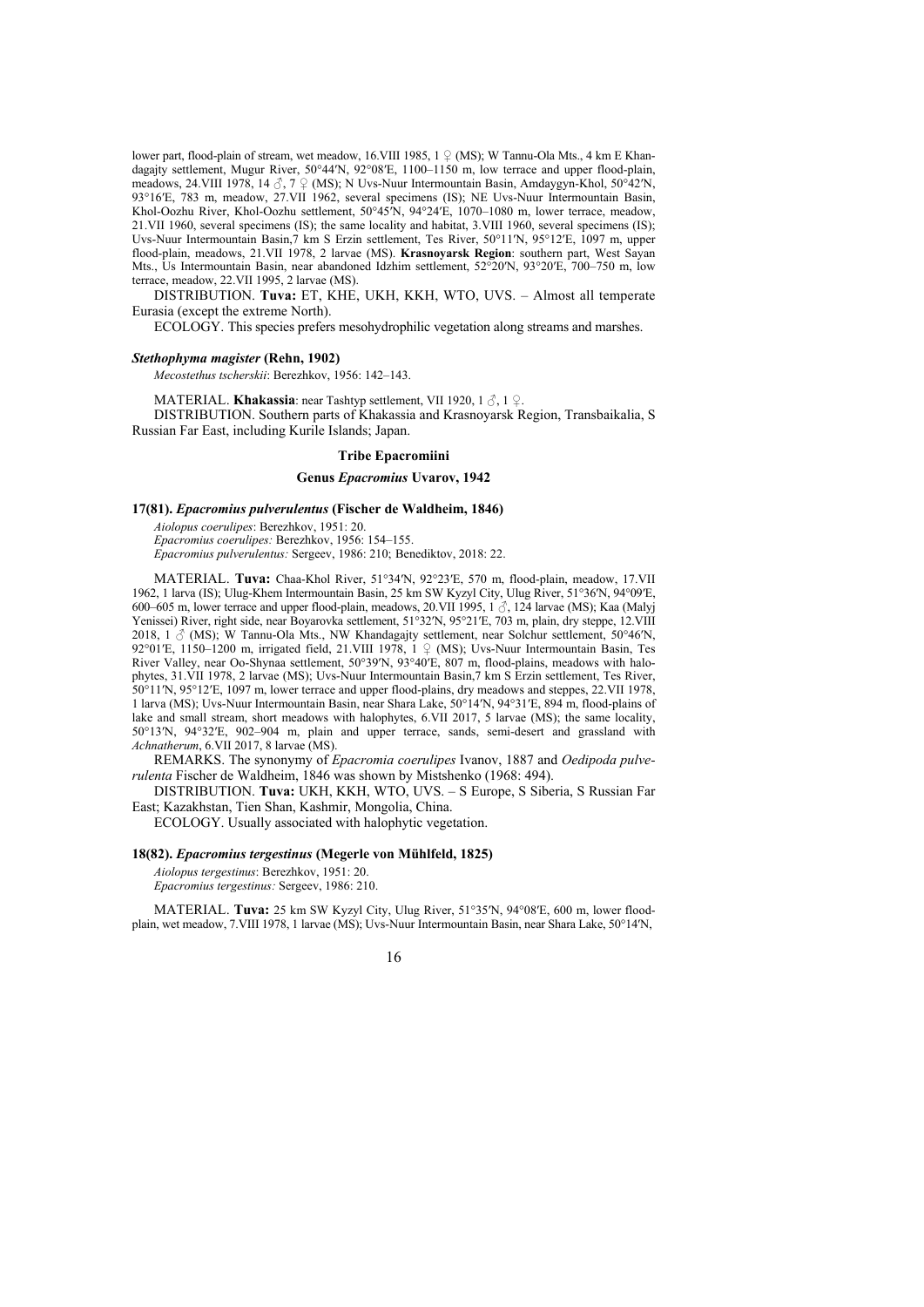94°31′E, 894 m, flood-plains of lake and small stream, short meadows with halophytes, 6.VII 2017, 2  $\varphi$ , 1 larva (MS); 32 km SW Kyzyl City, Elegest River, 51°29ʹN, 94°10ʹE, grasses along willows near river, 22.VII 2014,  $8 \text{ } \textcircled{}$ ,  $10 \text{ } \textcircled{}$  (SS).

DISTRIBUTION. **Tuva:** KHE, UKH, UVS. – S Europe, S Siberia; Caucasus, Kazakhstan, Tien Shan, Pamiro-Alay, Afghanistan, NW Mongolia, NW China, Tibet. ECOLOGY. Usually associated with halophytic vegetation.

#### **Tribe Locustini**

#### **Genus** *Locusta* **Linnaeus, 1758**

# **19(83).** *Locusta migratoria* **Linnaeus, 1758**

*Locusta migratoria*: Sergeev, 1986: 211; Sergeev, 2017: 413.

MATERIAL. **Tuva:** Uvs-Nuur Intermountain Basin, near Shara Lake, 50°14ʹN, 94°31ʹE, 894 m, flood-plains of lake and small stream, short meadows with halophytes, 6.VII 2017, 2 larvae (MS, Ch. Kuzhuget); the same locality, 50°13ʹN, 94°32ʹE, 902–904 m, plain and upper terrace, sands, semi-desert and grassland with *Achnatherum*, 6.VII 2017,  $14 \text{ } \textcircled{}$ , 11  $\textcircled{}$ , 2 larvae (MS).

REMARKS.The species was mentioned from S Tuva for the first time by Sergeev (2017).

DISTRIBUTION. **Tuva:** UVS. – The most widely distributed acridid species. Its ranges include almost all Eurasia (except the North), Africa, Australia and many islands. The nominotypical subspecies is chiefly distributed in the extra-tropical regions. *Locusta migratoria migratorioides* (Reiche & Fairmaire) occurs mainly in the tropical part of the species range (Ma *et al*., 2012; Cigliano *et al*., 2019).

ECOLOGY. The Migratory locust is one of the most important pest in a number of countries. In Tuva, its population is mainly associated with *Achnatherum* grasslands.

### **Genus** *Oedaleus* **Fieber, 1853**

#### **20(84).** *Oedaleus decorus asiaticus* **Bey-Bienko, 1941**

*Oedaleus nigrofasciatus*: Miram, 1907: 7. *Oedaleus asiaticus*: Berezhkov, 1951: 20; Berezhkov, 1956: 152; Ivanova, 1967: 133. *Oedaleus decorus*: Sergeev *et al*., 1995: 97–98. *Oedaleus decorus asiaticus*: Ritchie, 1981: 126–127; Sergeev, 1986: 211; Benediktov, 1997: 117.

MATERIAL. **Tuva:** W Sayan Mts., Alash Plateau, Ak-Sug River, 51°24ʹN, 90°27ʹE, 1079–1085 m, southern slope, stony semi-desert, 13.VIII 2016,  $1 \nsubseteq (MS)$ ; W Sayan Mts., Alash Plateau, Ak-Sug River, 51°25′N, 91°04′E, 800–810 m, southern slope and upper terrace, semi-deserts, 13.VII 2016, 24  $\circ$ , 28 ♀ (MS); W Sayan Mts., Alash Plateau, Ak-Sug River, 51°25ʹN, 91°04ʹE, 810 m, lower terrace and upper flood-plain, meadows, 13.VIII 2016, 2  $\Im$ , 2  $\Im$  (MS); W Sayan Mts., Alash Plateau, Ak-Sug River, 51°30ʹN, 90°12ʹE, 1250–1252 m, lower terrace and upper flood-plain, meadows, pebbles, 14.VIII 2016, 1 ♀ (MS); Turan-Uyuk Intermountain Basin, Begreda River, 51°59ʹN, 94°18ʹE, 830–845 m, southern slope and piedmont plain, semi-deserts, 12.VIII 2018, 41  $\delta$ , 13  $\frac{O}{A}$  (MS); Turan-Uyuk Intermountain Basin, Begreda River, 51°59′N, 94°18′E, 829 m, terrace, meadow, 12.VIII 2018, 1 ♂ (MS); E Tuva, Academician Obruchev Range, southern slope, Koptu (Khapto) River, 51°57ʹN, 95°33ʹE, 2005 m, along road (!) in mountain tundra, 10.VIII 2018, 1  $\frac{1}{2}$  (MS); E Tuva, Academician Obruchev Range, southern slope, Koptu (Khapto) River, 51°50′N, 95°25′E, 1132–1135 m, terrace and flood-plains, meadows, 11.VIII<br>Koptu (Khapto) River, 51°50′N, 95°25′E, 1132–1135 m, terrace and flood-plains, meadows, 11.VIII 2018, some specimens observed (MS); E Tuva, Academician Obruchev Range, southern slope, Koptu (Khapto) River, 51°37ʹN, 95°21ʹE, 788–843 m, southern slope and upper terraces, steppes, 11.VIII 2018, some specimens observed (MS); Chaa-Khol River, 51°34′N, 92°23′E, 570–600 m, dry steppes, 14– 18.VII 1962, 10 ♂, 10 ♀, 9 larvae (IS); 14 km SW Shagonar City, Shagonar River, 51°27ʹN, 92°45ʹE, 583 m, lower terrace, meadow between bushes, 17–18.VI 2017, 28 larvae (MS); 14 km SW Shagonar City, Shagonar River, 51°27ʹN, 92°45ʹE, 583 m, upper terrace, dry meadow, 17.VI 2017, 9 larvae (MS); 14 km SW Shagonar City, Shagonar River, 51°28ʹN, 92°44ʹE, 615–629 m, slopes and piedmont plain,

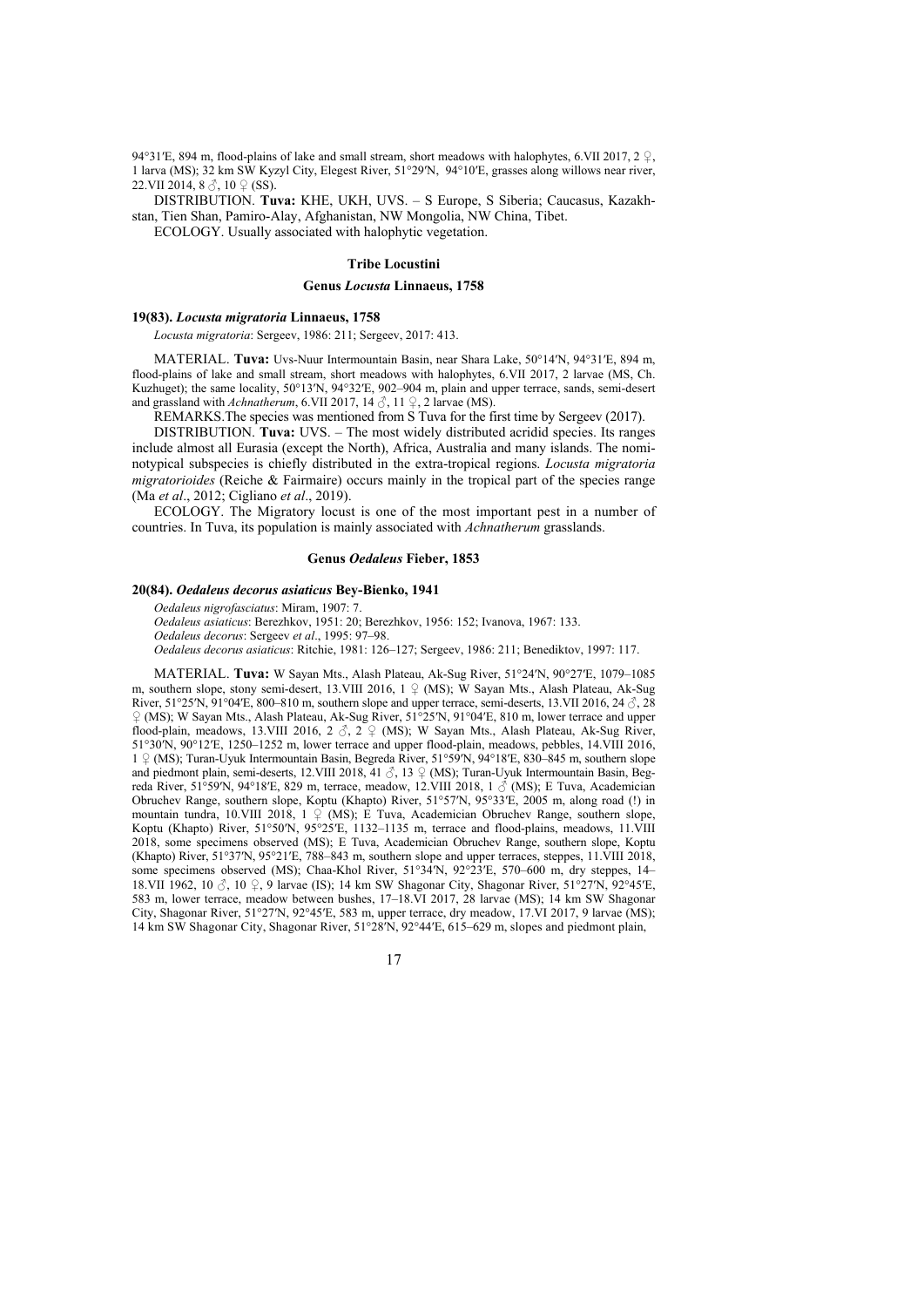semi-deserts, 21, 23.VI 2017, 52  $\Im$ , 4  $\Im$ , 285 larvae (MS); 14 km SW Shagonar City, Shagonar River, 51°28ʹN, 92°44ʹE, 610 m, steppe with *Stipa*, 23.VI 2017, 3 larvae (MS); 14 km SW Shagonar City, Shagonar River, 51°28′N, 92°45′E, 585–600 m, semi-desert and dry steppe, 25–26.VI 2017, 10  $\delta$ , 21 larvae (MS); 32 km SW Kyzyl City, Elegest River, 51°29′N, 94°10′E, steppe, 22.VII 2014, 4  $\delta$ , 5  $\Omega$ (SS); Ulug-Khem Intermountain Basin, 25 km SW Kyzyl City, Ulug River, 51°35′N, 94°09′E, 650–700 m, piedmont plain, dry steppe, 6.VII 1978, 2 larvae (MS); Ulug-Khem Intermountain Basin, 25 km SW Kyzyl City, Ulug River, 51°35ʹN, 94°09ʹE, 630–830 m, mountain slopes and piedmont plain, semi-deserts *Nanophyton grubovi*, 19.VII 1995, 27 ♂, 19 ♀, 8 larvae (MS); Ulug-Khem Intermountain Basin, 25 km SW Kyzyl City, Ulug River, 51°35ʹN, 94°08ʹE, 608 m, upper terrace, semi-deserts *Nanophyton grubovi*, 20.VII 1995, 16  $\Diamond$ , 16  $\Diamond$ , 2 larvae (MS); Ulug-Khem Intermountain Basin, 25 km SW Kyzyl City, Ulug River, 51°36′N, 94°09′E, 600–605 m, lower terrace and upper flood-plain, meadows, 20.VII 1995, 1  $\delta$ (MS); Ulug-Khem Intermountain Basin, 25 km SW Kyzyl City, Ulug River, 51°34ʹN, 94°10ʹE, 800–900 m, southern slope and piedmont plain, semi-deserts *Nanophyton grubovi*, 22.VII 2003, 7 ♂, 9 ♀ (MS); Ulug-Khem Intermountain Basin, Elegest River, middle part, 51°22ʹN, 94°04ʹE, 695 m, upper terrace, dry steppe, 16.VI 2017, a specimen observed (MS); Kaa (Malyj Yenissei) River, right side, near Boyarovka settlement, 51°32′N, 95°21′E, 703 m, plain, dry steppe, 12.VIII 2018, 3  $\Im$ , 6  $\Im$  (MS); 6 km SE Baj-Haak settlement, Sosnovka settlement, 51°08′N, 94°32′E, slope of balka with steppe, 20–21.VII 2014, 3  $\delta$ , 1  $\beta$ (SS); Ulug-Khem Intermountain Basin, 8 km N Cheder Lake, 51°32ʹN, 95°21ʹE, 750–760 m, steppes, 12.VIII 1962, 1 ♂ (IS); SE Ulug-Khem Intermountain Basin, Uzun-Kharagan River, near Balgazyn settlement, 50°57′N, 95°16′E, 940 m, upper terrace, meadow with *Caragana* bushes, 8.VII 1978, 1 larva (MS); W Tannu-Ola Mts., 5 km N Khandagajty settlement, 50°48ʹN, 92°05ʹE, 1300–1350 m, piedmont plain, stony steppes with *Caragana*, 16.VIII 1985, 2  $\circ$ , 1  $\circ$  (MS); W Tannu-Ola Mts., NW Khandagaity settlement, near Solchur settlement, 50°46′N, 92°01′E, 1150–1200 m, agricultural fields including abandoned and plots along canal and roads, 21.VIII 1978, 3  $\beta$ , 1  $\beta$ , 3 larvae (MS); W Tannu-Ola Mts., 5 km N Khandagajty settlement, 50°47′N, 92°03′E, 1193 m, piedmont plain, lower terrace of stream, meadow, 21.VIII 1985, 1 larva (MS); W Tannu-Ola Mts., 5 km N Khandagajty settlement, 50°47ʹN, 92°05ʹE, 1200–1250 m, piedmont plain, lower part, stony steppes with *Caragana* and dry meadow, 21.VIII 1985, 2 ♀, 2 larvae (MS); W Tannu-Ola Mts., 5 km N Khandagajty settlement, 50°50ʹN, 92°05ʹE, 1500-1550 m, piedmont plain, upper part, steppe, 21.VIII 1985, 2 ♀ (MS); W Tannu-Ola Mts., 4 km E Khandagajty settlement, 50°45ʹN, 92°09ʹE, 1150–1200 m, southern slope and piedmont plain, stony semi-desert with *Nanophyton grubovii*, 24.VIII 1985, 16 ♂, 14 ♀, 4 larvae (MS); W Tannu-Ola Mts., near Khandagajty settlement, 50°44′N, 92°09′E, 1140 m, northern slope, stony semi-desert, 24.VIII 1985, 1 ♀ (MS); W Tannu-Ola Mts., near Khandagajty settlement, 50°43′N, 92°04′E, 1170–1200 m, piedmont plain, desert with *Nanophyton grubovii*, 24.VIII 1985, 4 ♂, 1 ♀ (MS); W Tannu-Ola Mts., near Khandagajty settlement, 50°43<sup>'</sup>N, 92°03'E, 1200-1250 m, piedmont plain and northern slope, semi-desert with *Caragana* bushes, 24.VIII 1985, 3 ♂, 2 ♀, 1 larva (MS); E Tannu-Ola Mts., Shivelig River, 50°45ʹN, 94°34′E, 1330–1340 m, lower terrace, steppe, 12.VIII 1978, 1  $\circ$  (MS); N Uvs-Nuur Intermountain Basin, Iribitej River, 50°44′N, 93°08′E, 938-973 m, 24.VI 1978, piedmont plain, stony semi-deserts with *Nanophyton grubovii*, 65 larvae (IS, MS); N Uvs-Nuur Intermountain Basin, Iribitej River, 50°45′N, 93°09′E, 1030–1040 m, 29.VII 1978, upper terrace, semi-desert, 29.VII 1978, 2  $\Im$ , 1  $\Im$  (MS); N Uvs-Nuur Intermountain Basin, Iribitej River, 50°44′N, 93°08′E, 984 m, 29.VII 1978, upper terrace, stony semi-desert, 29.VII 1978, 2  $\circled{S}$ , 5  $\circled{S}$  (MS); the same locality, lower terrace, meadow, 29.VII 1978, 1  $\circled{S}$ (MS); N Uvs-Nuur Intermountain Basin, Iribitej River, 50°44′N, 93°08′E, 938 m, 30.VII 1978, lower terrace and flood-plains, steppe, 30.VII 1978, 21  $\Im$ , 15  $\Im$  (MS); N Uvs-Nuur Intermountain Basin, Iribitej River, 50°44′N, 93°08′E, 938 m, 30.VII 1978, upper terrace and piedmont plain, semi-desert with *Nanophyton grubovii*, 26 ♂, 14 ♀ (MS); N Uvs-Nuur Intermountain Basin, Iribitej River, 50°44′N, 93°08′E, 973 m, 30.VII 1978, piedmont plain, upper part, semi-desert with *Nanophyton grubovii*, 22 ♂, 21 ♀ (MS); N Uvs-Nuur Intermountain Basin, 50 km E Amdaygyn-Khol, semi-desert with *Nanophyton grubovii*, 26.VII 1962, 1  $\Im$ , 1 larva (IS); NE Uvs-Nuur Intermountain Basin, Khol-Oozhu River, 50°43′N, 94°17′E, 931 m, piedmont plain, lower part, semi-desert with *Nanophyton grubovii*, 30.VI 1978, some specimens observed (MS); NE Uvs-Nuur Intermountain Basin, Khol-Oozhu River, 50°43ʹN, 94°17ʹE, 930 m, piedmont plain, lower part, meadow, semi-desert with *Nanophyton grubovii*, 16.VII 1978, 7  $\delta$ , 3  $\circ$ (MS); NE Uvs-Nuur Intermountain Basin, Shivelig River, 50°39ʹN, 94°28ʹE, 990–995 m, flood-plain and terraces, dry steppes with *Caragana*, 28.VI 1978, 127 larvae (MS); the same locality and habitats,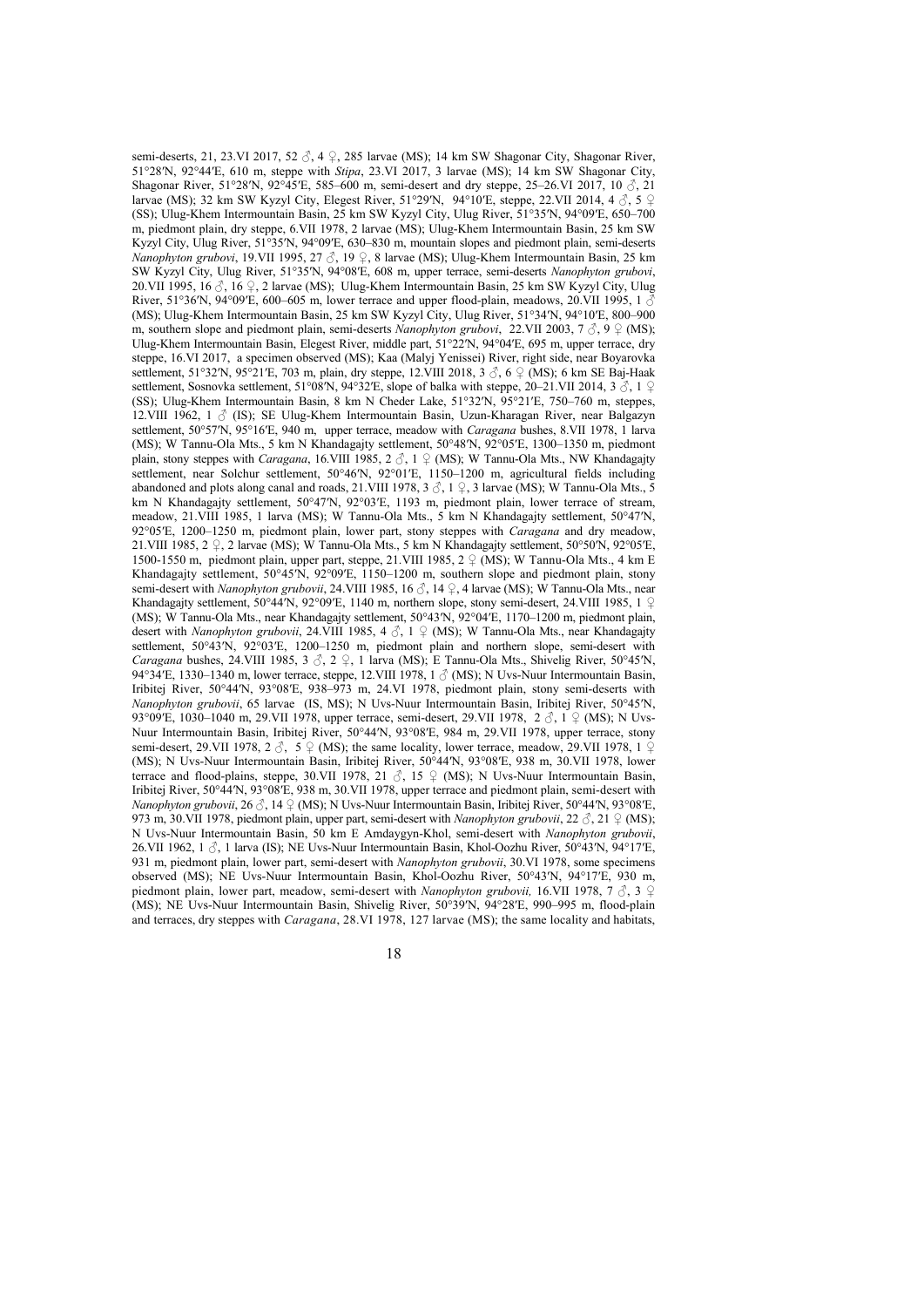18.VII 1978, 146  $\Im$ , 32  $\Im$ , 114 larvae (MS); the same locality and habitats, 10.VIII 1978, 112  $\Im$ , 52  $\Im$ (MS); NE Uvs-Nuur Intermountain Basin, Shivelig River, 50°43ʹN, 94°33ʹE, 1215 m, lower terrace, dry steppe, 15.VII 1978, 10  $\sigma$ , 5  $\Omega$  (MS); the same locality and habitats, 11.VIII 1978, 13  $\sigma$ , 1  $\Omega$  (MS); the same locality, lower terrace, wet meadow, 11.VIII 1978, 1  $\Omega$  (MS); NE Uvs-Nuur Intermountain Basin, Shivelig River, 50°43′N, 94°33′E, 1200–1300 m, southern slopes and piedmont plain, steppes with *Caragana*, 24.VII 2003, 12  $\beta$ , 3  $\frac{1}{2}$  (MS); NE Uvs-Nuur Intermountain Basin, Shivelig River, 50°45′N, 94°34ʹE, 1280–1301 m, terraces, dry meadows, 8.VII 2017, some specimens observed (MS); NE Uvs-Nuur Intermountain Basin, Shivelig River, 50°43ʹN, 94°33ʹE, 1259 m, piedmont plain, dry steppe with *Caragana*, 8.VII 2017, 2 ♂, 8 ♀, 42 larvae (MS); NE Uvs-Nuur Intermountain Basin, Shivelig River,  $50^{\circ}43\text{N} - 50^{\circ}45\text{N}$ ,  $94^{\circ}33\text{E} - 94^{\circ}34\text{E}$ , 1200–1650 m, mountain slopes, piedmont plains, terraces, dry meadows and steppes, often with bushes and stones, 24.VI–12.VIII 1978, >100 specimens, including larvae (T. Myagkaya, A. Lee); Uvs-Nuur Intermountain Basin, Tes River, 50°33ʹN, 94°31ʹE, 932–934 m, terraces, dry meadows and steppes, 27.VI 1978, 1  $\delta$ , 6 larvae (MS); Uvs-Nuur Intermountain Basin, Tes River, 50°32′N, 94°31′E, 930–932 m, upper flood-plain, meadows, 13.VII 1978, 1  $\Im$ , 1  $\Im$ , 2 larvae (MS); Uvs-Nuur Intermountain Basin, Tes River, 50°33ʹN, 94°31ʹE, 932–934 m, terraces, steppes, 14.VII 1978, 1  $\Diamond$ , 1  $\Diamond$  (MS); the same locality, upper flood-plain and terraces, 11.VIII 1978, 5  $\Diamond$ , 1  $\Diamond$ (MS); Dyttyg-Khem River, 12 km SW Samagaltai settlement, 50°38′ N, 95°19′ E, 17.VII 2014, 1  $\circ$ , 1  $\circ$ (SS); Uvs-Nuur Intermountain Basin,7 km S Erzin settlement, Tes River, 50°11ʹN, 95°12ʹE, 1097 m, lower terrace and upper flood-plains, dry meadows and steppes, 22.VII 1978, 8  $\circ$ , 8  $\circ$  (MS); Uvs-Nuur Intermountain Basin,7 km S Erzin settlement, Tes River, 50°11ʹN, 95°12ʹE, 1097 m, lower terrace, steppes, 23.VII 1978, 2 3, 1 ♀ (MS); Uvs-Nuur Intermountain Basin, E Shara-Nuur, Yamalyg farwell rocks, 50°14ʹN, 94°45ʹE, 1150 m, piedmont plain, dry steppe, 6.VII 2017, numerous specimens observed (MS); Uvs-Nuur Intermountain Basin, near Shara Lake, 50°13ʹN, 94°32ʹE, 902–904 m, plain and upper terrace, sands, semi-desert and grassland with *Achnatherum*, 6.VII 2017, 1  $\delta$ , 2  $\circ$  (MS); 25 km SW Erzin settlement, Tes River, 50°05′N, 95°21′E, 14–15.VII 2014, 4  $\beta$ , 4  $\beta$  (SS); Tore Lake, 50°06′N, 95°06′E, 1100 m, steppe, steppe, 12.VII 2014, 4  $\delta$ , 1  $\circ$  (SS); Uvs-Nuur Intermountain Basin, S Tore Lake, 50°01′N, 95°04′E, 1154-1166 m, 07.VII 2017, sand semi-desert and upper terraces with birch forest,  $4 \text{ } \diamondsuit$ ,  $3 \text{ } \diamondsuit$  (MS); Uvs-Nuur Intermountain Basin, S Tore Lake,  $50^{\circ}05^{\prime}N$ ,  $95^{\circ}09^{\prime}E$ , 1174 m, sandy semi-desert with *Caragana bungei*, 7.VII 2017, 12 ♂, 19 ♀ (MS); 31 km NEE Erzin settlement, Erzin River, 50°21ʹN, 95°34ʹE, 1100 m, flood-plain, meadow near cliff, 18.VII 2014, 2 ♂, 2 ♀ (SS). **Khakassia:**  W Sayan Mts., Bolshoj On River, 51°52′N, 89°48′E, 1200 m, upper terrace, opening, old gravel quarry, 15.VIII 2016,  $4 \nsubseteq (MS)$ .

REMARKS. *Oedaleus asiaticus* was described by Bey-Bienko (1941) from S Transbaikalia, Tuva and Mongolia. Later Ritchie (1981) revised the genus *Oedaleus* Fieber and considered that *Oe. asiaticus* is conspecific with *Oe. decorus*. He diplomatically suggested a subspecific rank for the former taxon, but actually mentioned very significant variability of specimens of *Oe. decorus* from different parts of its range. Our data support this point of view. In the mountains of South Siberia, strong variations in sizes, shapes of the pronotal disc, hind wing fascia appearance don't allow to differ these forms. Besides, their habitat and trophic preferences are almost the identical.

Some orthopterists (Ma *et al*., 1991; Zheng & Xia, 1998; Chen, 2005) follow Ritchie's proposal, but some others (Cigliano *et al*., 2019) prefer to differ these two taxa as the separate species. Unfortunately, molecular data don't allow us to solve this problem explicitly. Fries *et al*. (2007) showed that these two forms are similar but should be considered as the separate species (estimated time of their divergence is about 34.7 Mya). Kindler *et al*. (2012) hypothesized that in the complex of *decorus–asiaticus*, there are three distinct, but closely related species or subspecies, namely Western European *Oe*. *decorus*, Eastern European *Oe*. *decorus* and *Oe*. *asiaticus*. Later Schmid *et al*. (2018) also showed similarity between *Oe. decorus* from Europe and *Oe. decorus asiaticus*. These slightly contradictory estimations may be resulted from either deep genetic splits between different spatial population groups of *Oe. decorus* (see Kindler *et al*., 2012) or misidentification of specimens from East Asia where some other species of the genus *Oedaleus* occur. That is why we continue to follow the most comprehensive revision of the genus (Ritchie, 1981).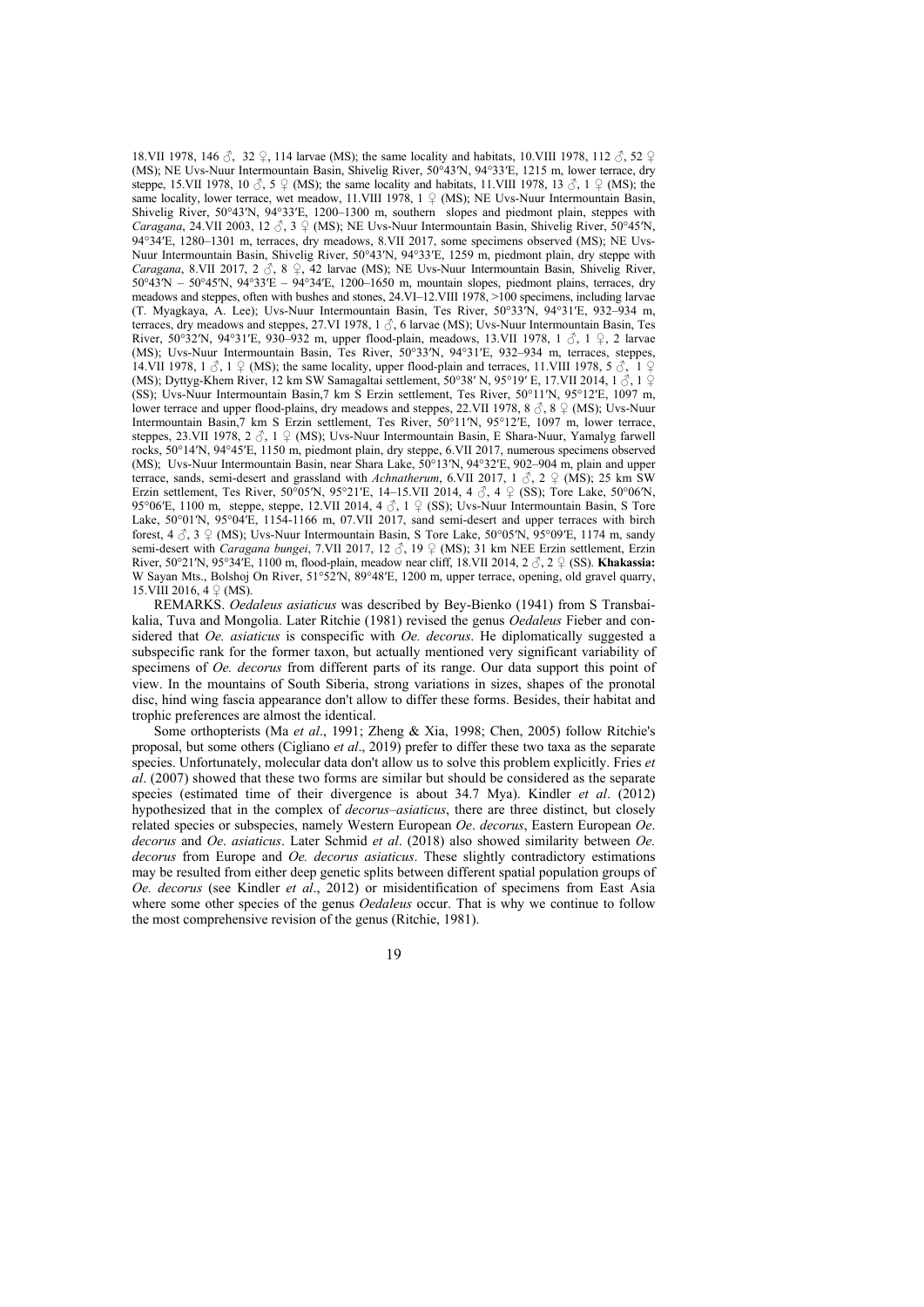DISTRIBUTION. **Tuva:** WSW, WSE, ET, KHE, UKH, KKH, WTO, ETO, UVS, SAN. – S Europe, S Siberia (up to Amur Region); N Africa, Asia Minor, Levant, Caucasus, Kazakhstan, Iran, Tien Shan, Pamiro-Alay, Kopetdagh, N Afghanistam, Mongolia, NW, N, NE, E China (ssp. *asiaticus* Bey-Bienko occurs in the easthern part of the species range, from the Altay-Sayan Mts. and NW Mongolia).

ECOLOGY. One of the most common and widely distributed species in the dry steppes.

#### *Oedaleus infernalis* **Saussure, 1884**

*Oedaleus infernalis amurensis*: Berezhkov, 1956: 152; Chogsomzhav, 1977: 187. *Oedaleus infernalis*: Ritchie, 1981: 128–132.

REMARKS. Berezkov (1956) recorded this species for W Siberia and Chogsomzhav (1977) mentioned it for the Mongolian part of Uvs-Nuur Basin, but both records probably are based on missidentification of *Oedaleus decorus*.

DISTRIBUTION. S Russian Far East, NE, E China, Tibet, Korea, Japan.

#### **Genus** *Psophus* **Fieber, 1853**

# **21(85).** *Psophus stridulus* **(Linnaeus, 1758)**

*Psophus stridulus*: Miram, 1907: 7; Berezhkov, 1951: 20; Berezhkov,1956: 146; Ivanova, 1967: 133; Sergeev, 1986: 211; Benediktov, 1997: 117.

MATERIAL. **Tuva:** 25 km NW Balgazyn settlement, pine forest ("Balgazynskij Bor"), 900 m, 21.VIII 1994, 1 ♂ (AB); Baj-Haak settlement, VI 1959, meadow, 11 ♂, 2 ♀ (S. V. Sharova). **Krasnoyarsk Region**: southern part, West Sayan Mts., Us Intermountain Basin, near abandoned Idzhim settlement, 52°21′N, 93°13′E, 780–800 m, southern slope, dry mountain meadow and steppe, 22.VII 1995, 1 larva (MS); the same locality, 52°20′N, 93°20′E, 700–750 m, low terrace, meadow, 22.VII 1995, 3 larvae (MS).

REMARKS. The species was mentioned from E Tuva for the first time by Berezhkov (1951). Later it was found in the same part of the Republic.

DISTRIBUTION. **Tuva:** KKH. – Europe (except the extreme North), S Siberia, S Russian Far East; N Kazakhstan, NE China, Korea.

#### **Tribe Oedipodini**

# **Genus** *Celes* **Saussure, 1884**

# **22(86).** *Celes skalozubovi skalozubovi* **Adelung, 1906**

*Celes skalozubovi*: Miram, 1907: 7–8; Berezhkov, 1951: 20–21; Sergeev, 1986: 212; Sergeev *et al*., 1995: 96–97; Benediktov, 1997: 117.

*Celes skalozubovi skalozubovi*: Berezhkov, 1956: 158–159.

MATERIAL. **Tuva**: W Sayan Mts., Alash Plateau, Ak-Sug River, 51°23ʹN, 90°28ʹE, 1208 m, southern slope, stony steppe, 13.VIII 2016, 1 larva (MS); W Sayan Mts., Alash Plateau, Ak-Sug River, 51°25′N, 91°04′E, 800–810 m, southern slope and upper terrace, semi-deserts, 13.VII 2016, 8  $\mathcal{S}$  (MS); W Sayan Mts., Alash Plateau, Ak-Sug River, 51°25ʹN, 91°04ʹE, 810 m, lower terrace and upper floodplain, meadows, 13.VIII 2016, 1  $\circ$  (MS); Turan-Uyuk Intermountain Basin, Begreda River, 51°59′N, 94°18′E, 829 m, terrace, meadow, 12.VIII 2018, 1  $\circ$  (MS); E Tuva, Academician Obruchev Range, southern slope, Koptu (Khapto) River, 51°44′N, 95°26′E, 1006 m, southern slope, stony steppe, 11.VIII 2018, 2  $\Im$ , 1  $\Im$  (MS); E Tuva, Academician Obruchev Range, southern slope, Koptu (Khapto) River, 51°37′N, 95°21′E, 788–843 m, southern slope and upper terraces, steppes, 11.VIII 2018, 2  $\Im$ , 1  $\Im$  (MS); Chaa-Khol River, 51°34′N, 92°23′E, 570–600 m, dry steppes, 14–18.VII 1962, 1  $\Im$ , 3 larvae (IS); 14 km SW Shagonar City, Shagonar River, 51°28ʹN, 92°44ʹE, 615–629 m, slopes and piedmont plain, semideserts, 21, 23. VI 2017, 11 larvae (MS); 32 km SW Kyzyl City, Elegest River, 51°29′N, 94°10′E, steppe, 22.VII 2014,  $1 \nsubseteq$  (SS); Ulug-Khem Intermountain Basin, Elegest River, middle part, 51°22′N, 94°04′E, 695 m, upper terrace, dry steppe, 16.VI 2017, a specimen observed (MS); Kaa (Malyj Yenissei) River, right side, near Boyarovka settlement,  $51^{\circ}32'N$ ,  $95^{\circ}21'E$ , 703 m, plain, dry steppe, 12.VIII2018, 3  $\circ$ ,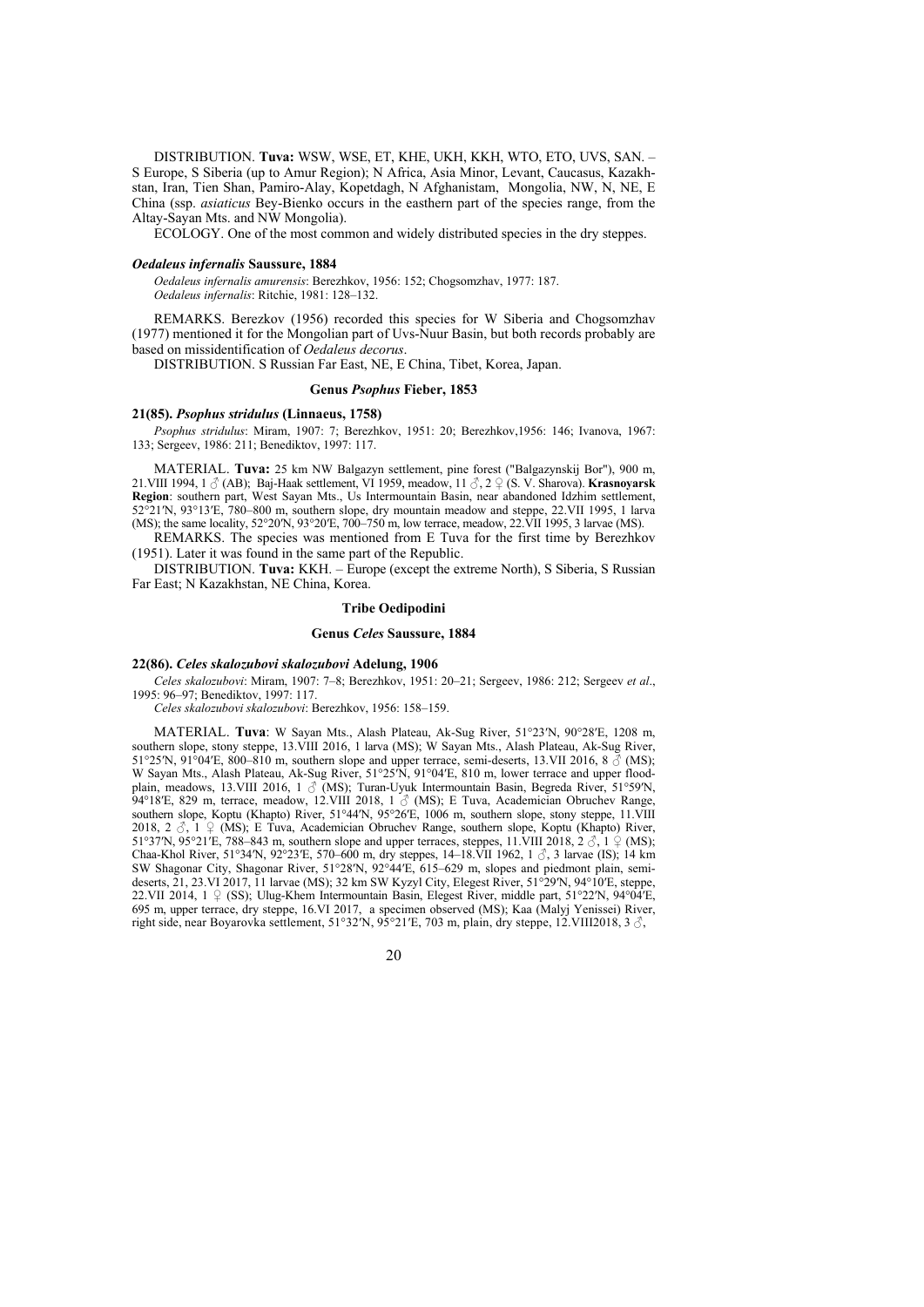1 ♀ (MS); 6 km SE Baj-Haak settlement, Sosnovka settlement, 51°08ʹN, 94°32ʹE, slope of balka with steppe, 20–21.VII 2014, 4  $\beta$  (SS); SE Ulug-Khem Intermountain Basin, Uzun-Kharagan River, near Balgazyn settlement, 50°57'N, 95°16'E, 940 m, southeastern slope, stony steppe, 8.VII 1978, 22 larvae (MS); SE Ulug-Khem Intermountain Basin, Uzun-Kharagan River, near Balgazyn settlement, 50°57ʹN, 95°16ʹE, 940 m, upper terrace, meadow with *Caragana* bushes, 8.VII 1978, 6 larvae (MS); SE Ulug-Khem Intermountain Basin, Shuurmak River, 25 km S Balgazyn settlement, near Kuran settlement, 50°47ʹN, 95°17ʹE, 1030–1050 m, southern slope, steppe and meadow, 10.VII 1978, 7 larvae (MS); W Tannu-Ola Mts., 5 km N Khandagajty settlement, 50°48ʹN, 92°05ʹE, 1300–1350 m, piedmont plain, stony steppes with *Caragana*, 16.VIII 1985, 1 ♂ (MS); E Tannu-Ola Mts., Shuurmak River, 25 km S Balgazyn settlement, near Kuran settlement, 50°47′N, 95°17′E, 1041 m, southern slope, mountain steppe, 10.VII 1978, 5 larvae (MS); E Tannu-Ola Mts., Shivelig River, 50°45ʹN, 94°34ʹE, 1330–1340 m, upper terrace, steppe and short meadow with *Caragana*, 17.VII 1978, 1 larva (MS); E Tannu-Ola Mts., Shuurmak River, 5 km N Shuurmak settlement, 50°41ʹN, 95°19ʹE, 1173 m, local southern slope and piedmont plain, steppe, 10.VII 1978, 6 larvae (MS); E Tannu-Ola Mts., Shuurmak River, 5 km N Shuurmak settlement, 50°42ʹN, 95°20ʹE, 1106 m, southern slope, mountain steppe, 11.VII 1978, 3 larvae (MS); E Tannu-Ola Mts., 7 km W Shuurmak settlement, 50°37′N, 95°14′E, 1400 m, local southern slope, stony steppe, 12.VII 1978, 6 larvae (MS); E Tannu-Ola Mts., Shuurmak Pass, 50°37ʹN, 95°11ʹE, 1495 m, southern slope and upper terrace, mountain steppe, 12.VII 1978, 9 larvae (MS); N Uvs-Nuur Intermountain Basin, Iribitej River, 50°44′N, 93°08′E, 938–973 m, piedmont plain, stony semi-deserts with *Nanophyton grubovii*, 24.VI 1978, 5 larvae (IS, MS); N Uvs-Nuur Intermountain Basin, Iribitej River, 50°44′N, 93°08′E, 938 m, lower terrace and flood-plains, steppe, 30.VII 1978, 2  $\delta$  (MS); NE Uvs-Nuur Intermountain Basin, Shivelig River, 50°39ʹN, 94°28ʹE, 990–995 m, flood-plain and terraces, dry steppes with *Caragana*, 28.VI 1978, 3 larvae (MS); the same locality and habitats, 18.VII 1978, 3  $\hat{\phi}$ , 10 larvae (MS); the same locality and habitats, 10.VIII 1978, 9  $\stackrel{\circ}{\circ}$ , 9  $\stackrel{\circ}{\circ}$  (MS); NE Uvs-Nuur Intermountain Basin, Shivelig River, 50°43′N, 94°33′E, 1215 m, lower terrace, dry steppe, 15.VII 1978, 1 larvae (MS); NE Uvs-Nuur Intermountain Basin, Shivelig River, 50°43ʹN, 94°33ʹE, 1200–1300 m, southern slopes and piedmont plain, steppes with *Caragana*, 24.VII 2003, 2 ♀, 65 larvae (MS); Uvs-Nuur Intermountain Basin, Tes River, 50°33ʹN, 94°31ʹE, 932–934 m,terraces, dry meadows and steppes, 27.VI 1978, 2 larvae (MS); Uvs-Nuur Intermountain Basin, Tes River, 50°32ʹN, 94°31ʹE, 930–932 m, upper flood-plain, meadows, 13.VII 1978, 2 larvae (MS); Uvs-Nuur Intermountain Basin,7 km S Erzin settlement, Tes River, 50°11ʹN, 95°12ʹE, 1097 m, flood-plains, meadows, 21.VII 1978, 4 larvae (MS); Uvs-Nuur Intermountain Basin,7 km S Erzin settlement, Tes River, 50°11ʹN, 95°12ʹE, 1097 m, lower terrace, steppes, 23.VII 1978, 1 larva (MS). **Krasnoyarsk Region:** southern part, W Sayan Mts., Us Intermountain Basin, near abandoned Idzhim settlement, 52°21′N, 93°13′E, 780–800 m, southern slope, dry mountain meadow and steppe, 22.VII 1995, 6 larvae (MS); the same locality, 52°20′N, 93°20′E, 700–750 m, low terrace, meadow, 22.VII 1995, 1 larva (MS); the same locality,  $52^{\circ}16'N$ ,  $93^{\circ}07'E$ ,  $680-700$  m, terraces and southern slope, steppes, 22–23.VII 1995, 18 larvae (MS).

DISTRIBUTION (nominotypical subspecies). **Tuva:** WSW, WSE, ET, KHE, UKH, KKH, ETO, UVS. – S Siberia; N Kazakhstan, Mongolia, N China. *Celes skalozubovi akitanus* (Shiraki) occurs in S Russian Far East, E Mongolia, NE China, Korea, and Japan.

ECOLOGY. More or less common form of the dry steppes.

# **Tribe Bryodemini**

# **Genus** *Bryodemella* **Yin, 1982**

# **Subgenus** *Bryodemella* **Yin, 1982**

# **23(87).** *Bryodemella* **(***Bryodemella***)** *holdereri* **(Krauss, 1901)**

*Bryodema holdereri*: Cherepanov, 1952: 207; Sergeev *et al*., 1995: 98. *Bryodema holdereri occidentale*: Berezhkov, 1951: 21. *Bryodemella holdereri occidentale*: Benediktov, 1997: 117. *Bryodema holbeleri holbeleri* (sic!): Pavlov, 2004: 65. *Bryodemella* (s. str.) *holdereri*: Benediktov, 1998: 796.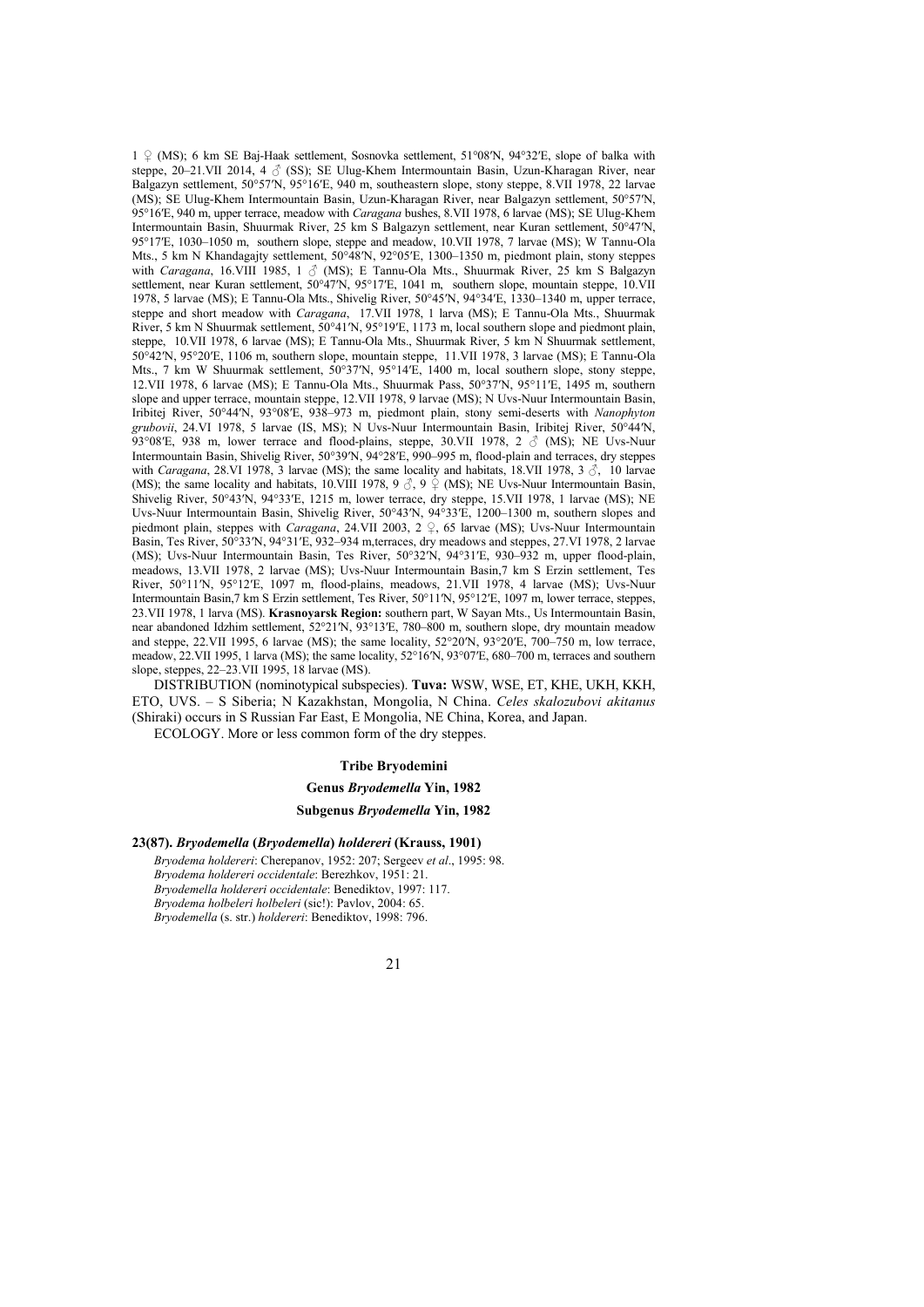MATERIAL. **Tuva:** W Sayan Mts., Alash Plateau, Ak-Sug River, 51°25ʹN, 91°04ʹE, 800–810 m, southern slope and upper terrace, semi-deserts, 13.VII 2016, a male observed (MS); Chaa-Khol River, 51°34′N, 92°23′E, 570–600 m, dry steppes, 14–18.VII 1962, 1 larva (IS); Ulug-Khem Intermountain Basin, 25 km SW Kyzyl City, Ulug River, 51°34ʹN, 94°10ʹE, 800–900 m, southern slope and piedmont plain, semi-deserts *Nanophyton grubovi*, 22.VII 2003, 31 ♂, 1 ♀ (MS); Ulug-Khem Intermountain Basin, Elegest River, middle part, 51°22′N, 94°04′E, 695 m, upper terrace, dry steppe, 16.VI 2017, a specimen observed (MS); 6 km SE Baj-Haak settlement, Sosnovka settlement, 51°08′N, 94°32′E, slope of balka with steppe, 20.VII 2014, 1  $\delta$  (SS); W Tannu-Ola Mts., 5 km N Khandagajty settlement, 50°48′N, 92°05′E, 1300–1350 m, piedmont plain, stony steppes with *Caragana*, 16.VIII 1985, 3 ♂ (MS); W Tannu-Ola Mts., 9 km N Khandagajty settlement, 50°50′N, 92°05′E, 1637 m, mountain steppes, 19.VIII 1985, 1  $\delta$ ,  $5 \nsubseteq (MS)$ ; W Tannu-Ola Mts., NW Khandagajty settlement, near Solchur settlement,  $50^{\circ}46^{\prime}N$ ,  $92^{\circ}01^{\prime}E$ , 1150–1200 m, agricultural fields including abandoned and plots along canal and roads, 21.VIII 1978, 3  $\Im$ , 3  $\Im$  (MS); W Tannu-Ola Mts., 5 km N Khandagajty settlement, 50°47′N, 92°05′E, 1200–1250 m, piedmont plain, lower part, stony steppes with *Caragana* and dry meadow, 21.VIII 1985, 3 ♂ (MS); W Tannu-Ola Mts., 5 km N Khandagajty settlement, 50°50ʹN, 92°05ʹE, 1500-1550 m, piedmont plain, upper part, steppe, 21.VIII 1985, 2  $\beta$  (MS); W Tannu-Ola Mts., 4 km E Khandagajty settlement, 50°45′N. 92°09ʹE, 1150–1200 m, southern slope and piedmont plain, stony semi-desert with *Nanophyton grubovii*, 24. VIII 1985,  $3 \text{ } \textcircled{}$ ,  $3 \text{ } \textcircled{}$  (MS); W Tannu-Ola Mts., near Khandagajty settlement,  $50^{\circ}43'N$ ,  $92^{\circ}03'E$ ,  $1200-$ 1250 m, piedmont plain and northern slope, semi-desert with *Caragana* bushes, 24.VIII 1985, some specimens observed (MS); N Uvs-Nuur Intermountain Basin, Iribitej River, 50°44′N, 93°08′E, 938–973 m, piedmont plain, stony semi-deserts with *Nanophyton grubovii*, 24.VI 1978, 2 larvae (IS, MS); N Uvs-Nuur Intermountain Basin, Iribitej River, 50°45′N, 93°09′E, 1030–1040 m, flood plains and terraces, dry meadows and steppes, 29.VII 1978, 12  $\hat{\beta}$ , 1 larva (MS); N Uvs-Nuur Intermountain Basin, Iribitej River, 50°44′N, 93°08′E, 984 m, lower flood-plain, pebbles and stone, scarce vegetation with *Salix* and *Nepeta*, 29.VII 1978, 1  $\circled{}$  (MS); the same locality, lower terrace, meadow 29.VII 1978, 1  $\circled{}$  (MS); the same locality, upper flood-plain, 29.VII 1978, 1 ♀ (MS); the same locality, upper terrace, stony semi-desert, 2  $\circ$  (MS); N Uvs-Nuur Intermountain Basin, Iribitej River, 50°44′N, 93°08′E, 938 m, lower terrace and flood-plains, steppe, 30.VII 1978, 1 ♀ (MS); NE Uvs-Nuur Intermountain Basin, Shivelig River, 50°43<sup>'</sup>N, 94°33'E, 1215 m, lower terrace, dry steppe, 15.VII 1978, 2  $\Im$ , 1  $\Im$  (MS); the same locality and habitats, 11.VIII 1978, 1  $\circ$  (MS); NE Uvs-Nuur Intermountain Basin, Shivelig River, 50°39′N, 94°28′E, 990–995 m, lower terrace, dry steppe, 10.VIII 1978, 1  $\circ$  (MS); Uvs-Nuur Intermountain Basin, Dus-Khol, 50°22′N, 94°52′E, 994–995 m, semi-desert with *Nanophyton grubovii*, 24–26.VII 1962, 2  $\hat{\phi}$ , 1  $\hat{\phi}$ (IS); Uvs-Nuur Intermountain Basin,7 km S Erzin settlement, Tes River, 50°11ʹN, 95°12ʹE, 1097 m, flood-plains, meadows, 21.VII 1978, 1  $\Im$ , 1  $\Im$  (MS); Uvs-Nuur Intermountain Basin,7 km S Erzin settlement, Tes River, 50°11′N, 95°12′E, 1097 m, lower terrace, steppes, 23.VII 1978, 4  $\beta$  (MS); Uvs-Nuur Intermountain Basin, 10 km S Erzin settlement, Tsuger-Els, 50°10ʹN, 95°11ʹE, 1154 m, sandy semi-desert, 23.VII 1978, 16  $\Im$ , 10  $\Im$ , 2 larvae (MS); Uvs-Nuur Intermountain Basin, Tes River, 50°32′N, 94°31′E, 930–932 m, upper flood-plain and terraces, 11.VIII 1978, 1  $\Im$ , 1  $\Im$  (MS); Naryn River, near Naryn settlement, steppes, 16–20.VII 1971, some specimens (N. Antropova).

DISTRIBUTION. **Tuva:** MT, KHE, UKH, KKH, WTO, UVS, SAN. – SE Altay, Khakassia, S Krasnoyarsk Region, Transbaikalia; Mongolia, N, NE China.

ECOLOGY. Commonly in the dry steppes, including the mountain ones.

# **24(88).** *Bryodemella* **(***Bryodemella***)** *tuberculata* **(Fabricius, 1775)**

*Bryodema tuberculatum*: Miram, 1907: 8; Berezhkov, 1951: 21; Sergeev *et al*., 1995: 96–98; Kazakova & Sergeev, 1997: 317; Pavlov, 2004: 65.

*Bryodemella tuberculatum dilutum*: Berezhkov, 1951: 21; Benediktov, 1997: 117. *Bryodemella* (s. str.) *tuberculatum*: Benediktov, 1998: 796.

MATERIAL. **Tuva:** W Sayan Mts., Alash Plateau, Ak-Sug River, 51°30ʹN, 90°12ʹE, 1250–1252 m, lower terrace and upper flood-plain, meadows, pebbles, 14.VIII 2016, 2  $\circ$ , 1  $\circ$  (MS); W Sayan Mts., Alash Plateau, Ak-Sug River, 51°37ʹN, 90°05ʹE, 1450 m, terraces and flood-plain, short meadows, 14.VIII 2016, 2 ♀ (MS); W Sayan Mts., Alash Plateau, Ak-Sug River, 51°24ʹN, 90°28ʹE, 1075–1077 m, terraces, steppe and meadow, 12.VIII 2016,  $1 \text{ Å}$  (MS); W Sayan Mts., Alash Plateau, Ak-Sug River,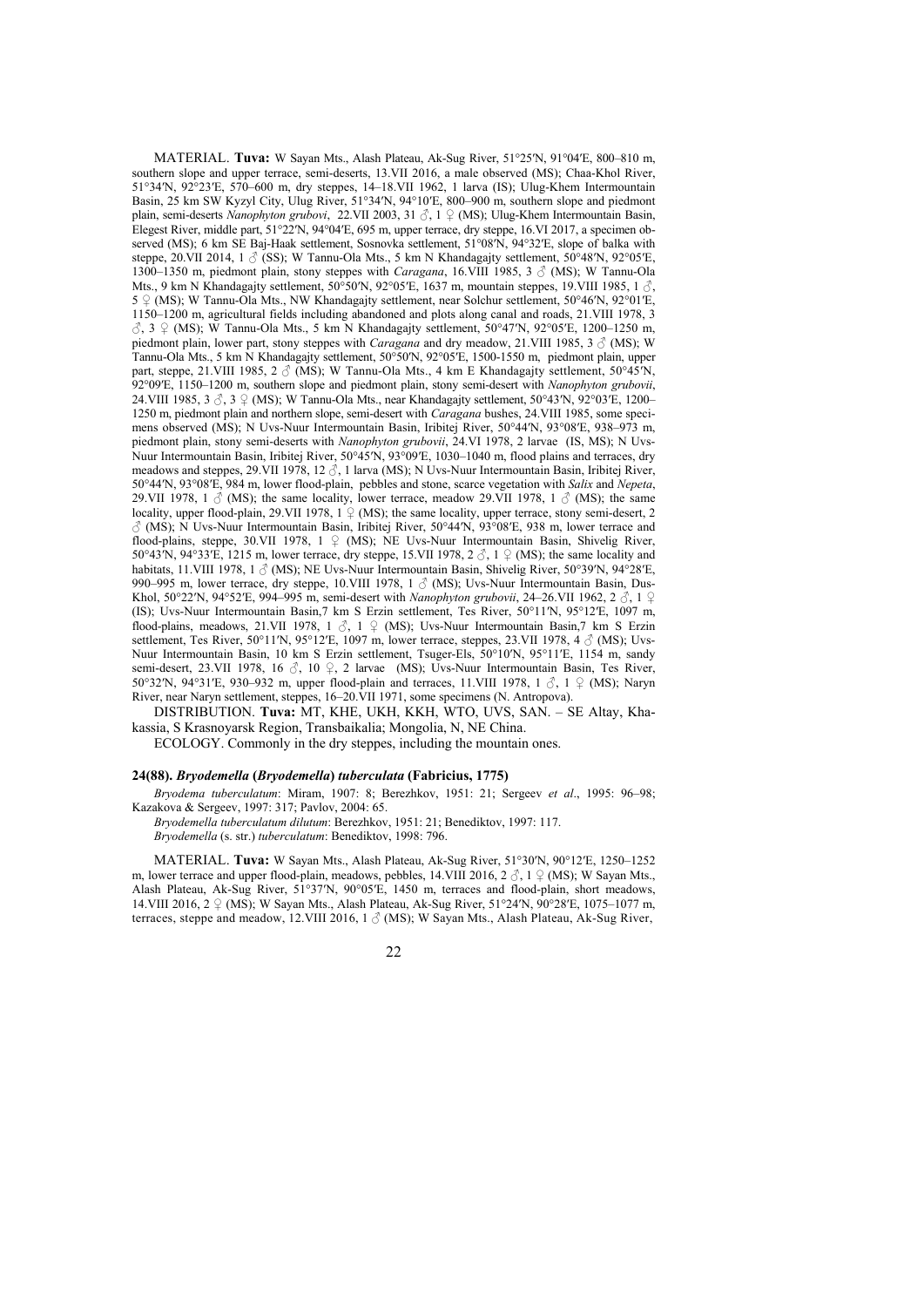51°24′N, 90°27′E, 1079–1085 m, southern slope, stony semi-desert, 13.VIII 2016, 1  $\circ$  (MS); W Sayan Mts., Alash Plateau, Ak-Sug River, 51°25′N, 91°04′E, 800-810 m, southern slope and upper terrace, semi-deserts, 13.VII 2016, 1  $\textcircled{S}$  (MS); W Sayan Mts., Alash Plateau, Ak-Sug River, 51°31′N, 90°12′E, 1275 m, southern slope, steppe, 14.VIII 2016, 2  $\delta$ , 1 larva (MS); Turan-Uyuk Intermountain Basin, Begreda River, 51°59'N, 94°18'E, 830–845 m, southern slope and piedmont plain, semi-deserts, 12.VIII 2018, 1  $\beta$ , 1 larva (MS); E Tuva, Academician Obruchev Range, southern slope, Koptu (Khapto) River, 51°44′N, 95°26′E, 1006 m, southern slope, stony steppe, 11.VIII 2018, 1 3 (MS); Chaa-Khol River, 51°34′N, 92°23′E, 570–600 m, dry steppes, 14–18.VII 1962, 2 ♀, 5 larvae (IS); 14 km SW Shagonar City, Shagonar River, 51°27ʹN, 92°45ʹE, 583 m, lower terrace, meadow between bushes, 17–18.VI 2017, some specimens observed (MS); 14 km SW Shagonar City, Shagonar River, 51°28′N, 92°44′E, 615–629 m, slopes and piedmont plain, semi-deserts, 21, 23.VI 2017,  $1 \text{ } \text{\&} 3 \text{ } \text{\&} 7$ , 5 larvae (MS); 14 km SW Shagonar City, Shagonar River, 51°28ʹN, 92°45ʹE, 585–600 m, semi-desert and dry steppe, 25–26.VI 2017, 4  $\circ$  (MS); 32 km SW Kyzyl City, Elegest River, 51°29′N, 94°10′E, steppe, 22.VII 2014, 3  $\circ$ , 1  $\circ$ (SS); Ulug-Khem Intermountain Basin, 25 km SW Kyzyl City, Ulug River, 51°34ʹN, 94°10ʹE, 800–900 m, southern slope and piedmont plain, semi-deserts with *Nanophyton grubovi*, 22.VII 2003, 4 ♂, 2 ♀, 1 larva (MS); Ulug-Khem Intermountain Basin, Elegest River, middle part, 51°22ʹN, 94°04ʹE, 695 m, upper terrace, dry steppe, 16.VI 2017, a specimen observed (MS); Kaa (Malyj Yenissei) River, right side, near Boyarovka settlement, 51°32′N, 95°21′E, 703 m, plain, dry steppe, 12. VIII 2018, 4  $\circ$ , 1  $\circ$  (MS); 6 km SE Bai-Haak settlement, Sosnovka settlement, 51°08′N, 94°32′E, slope of balka, 20.VII 2014, 1  $\circ$  (SS); SE Ulug-Khem Intermountain Basin, Uzun-Kharagan River, near Balgazyn settlement, 50°57ʹN, 95°16′E, 940 m, southeastern slope, stony steppe, 8.VII 1978, 5  $\beta$ , 8  $\gamma$ , 7 larvae (MS); SE Ulug-Khem Intermountain Basin, Uzun-Kharagan River, near Balgazyn settlement, 50°57ʹN, 95°16ʹE, 940 m, upper terrace, meadow with *Caragana* bushes, 8.VII 1978, 1 ♀ (MS); SE Ulug-Khem Intermountain Basin, Shuurmak River, 25 km S Balgazyn settlement, near Kuran settlement, 50°47ʹN, 95°17ʹE, 1030–1050 m, southern slope, steppe and meadow, 10.VII 1978, 3  $\circ$  (MS); W Tannu-Ola Mts., 5 km W Torgalyg settlement, Khandybai Mt., mountain steppe, 23.VI 1962, 2 larvae (IS); E Tannu-Ola Mts., Shivelig River, 50°45ʹN, 94°34ʹE, 1330–1340 m, upper terrace, steppe and short meadow with *Caragana*, 17.VII 1978, 2  $\circ$ , 1  $\circ$ , 15 larvae (MS); the same locality, southern slope and upper terrace, stony steppes, 17.VII 1978, 1  $\check{C}$ ,  $1 \leq (MS)$ ; the same locality, upper terrace, short meadow and steppe, 12.VIII 1978,  $3 \check{C}$ ,  $2 \circ (MS)$ ; the same locality, lower terrace, steppe, 12.VIII 1978, 1  $\circ$  (MS); the same locality, upper terrace, meadow, 12.VIII 1978, 1  $\circled{S}$  (MS); the same locality, upper flood-plain, meadow, 12.VIII 1978, 1  $\circled{S}$  (MS); E Tannu-Ola Mts., Shuurmak River, 25 km S Balgazyn settlement, near Kuran settlement, 50°47ʹN, 95°17ʹE, 1041 m, southern slope, mountain steppe, 10.VII 1978, 3  $\Im$ , 1  $\Im$ , 1 larvae (MS); E Tannu-Ola Mts. Shuurmak River, 5 km N Shuurmak settlement,  $50^{\circ}41^{\prime}N$ ,  $95^{\circ}19^{\prime}E$ , 1173 m, local southern slope and piedmont plain, steppe, 10.VII 1978, 1  $\beta$ , 3  $\beta$ , 1 larva (MS); E Tannu-Ola Mts., Shuurmak River, 5 km N Shuurmak settlement, 50°42ʹN, 95°20ʹE, 1106 m, southern slope, mountain steppe, 11.VII 1978, 1 larva (MS); E Tannu-Ola Mts., 7 km W Shuurmak settlement, 50°37ʹN, 95°14ʹE, 1400 m, local southern slope, stony steppe, 12.VII 1978, 15  $\Im$ , 6  $\Im$ , 1 larva (MS); E Tannu-Ola Mts., Shuurmak Pass, 50°37′N, 95°11′E, 1495 m, southern slope and upper terrace, mountain steppe, 12.VII 1978, 116  $\Im$ , 1  $\Im$ , 2 larvae (MS); E Tannu-Ola Mts., Shuurmak Pass, 50°38′N, 95°11′E, 1492 m, short meadow, 5.VII 2017, 3  $\zeta$ , 1 ♀ (MS); E Tannu-Ola Mts., 13 km NEE Samagaltaj settlement, Kaldak-Khamar (Shuurmak) Pass, 50°38ʹN, 95°11ʹE, 1500 m, rangeland, 19.VII 2014, 1 ♀ (SS); NE Uvs-Nuur Intermountain Basin, Shivelig River, 50°43ʹN, 94°33ʹE, 1200–1300 m, southern slopes and piedmont plain, steppes with *Caragana*, 24.VII 2003, 1 ♀, 6 larvae (MS); NE Uvs-Nuur Intermountain Basin, Shivelig River, 50°45ʹN, 94°34ʹE, 1280–1301 m, terraces, dry meadows, 8.VII 2017, some specimens observed (MS); Uvs-Nuur Intermountain Basin, Tes River, 50°32ʹN, 94°31ʹE, 930–932 m, upper flood-plain, meadows, 13.VII 1978,  $2 \text{ } \diamond$ ,  $1 \text{ } \diamond$ ,  $2$  larvae (MS); the same locality, upper flood-plain and terraces, 11.VIII 1978, 1  $\circ$  (MS); Uvs-Nuur Intermountain Basin, Tes River, 50°33′N, 94°31′E, 932–934 m, terraces, steppes, 14.VII 1978, 2  $\circ$  (MS); Dyttyg-Khem River, 12 km SW Samagaltai settlement, 50°38′ N, 95°19′ E, 17.VII 2014, 1  $\circ$  (SS); Dyttyg-Khem River, 13 km SW Samagaltai settlement, 10.VII 2013, 1  $\circ$  (M. Prostshalykin, V. Loktionov); Uvs-Nuur Intermountain Basin,7 km S Erzin settlement, Tes River, 50°11′N, 95°12′E, 1097 m, flood-plains, meadows, 21.VII 1978, 1  $\beta$  (MS); Uvs-Nuur Intermountain Basin, E Shara-Nuur, Yamalyg farwell rocks, 50°14′N, 94°45′E, 1150 m, piedmont plain, dry steppe, 6.VII 2017, some specimens observed (MS); 25 km SW Erzin settlement, Tes River, 50°05ʹN, 95°21ʹE, 14–15.VII 2014, 3  $\delta$ , 2  $\circ$  (SS); Naryn River, near Naryn settlement, steppes, 20.VII 1971, some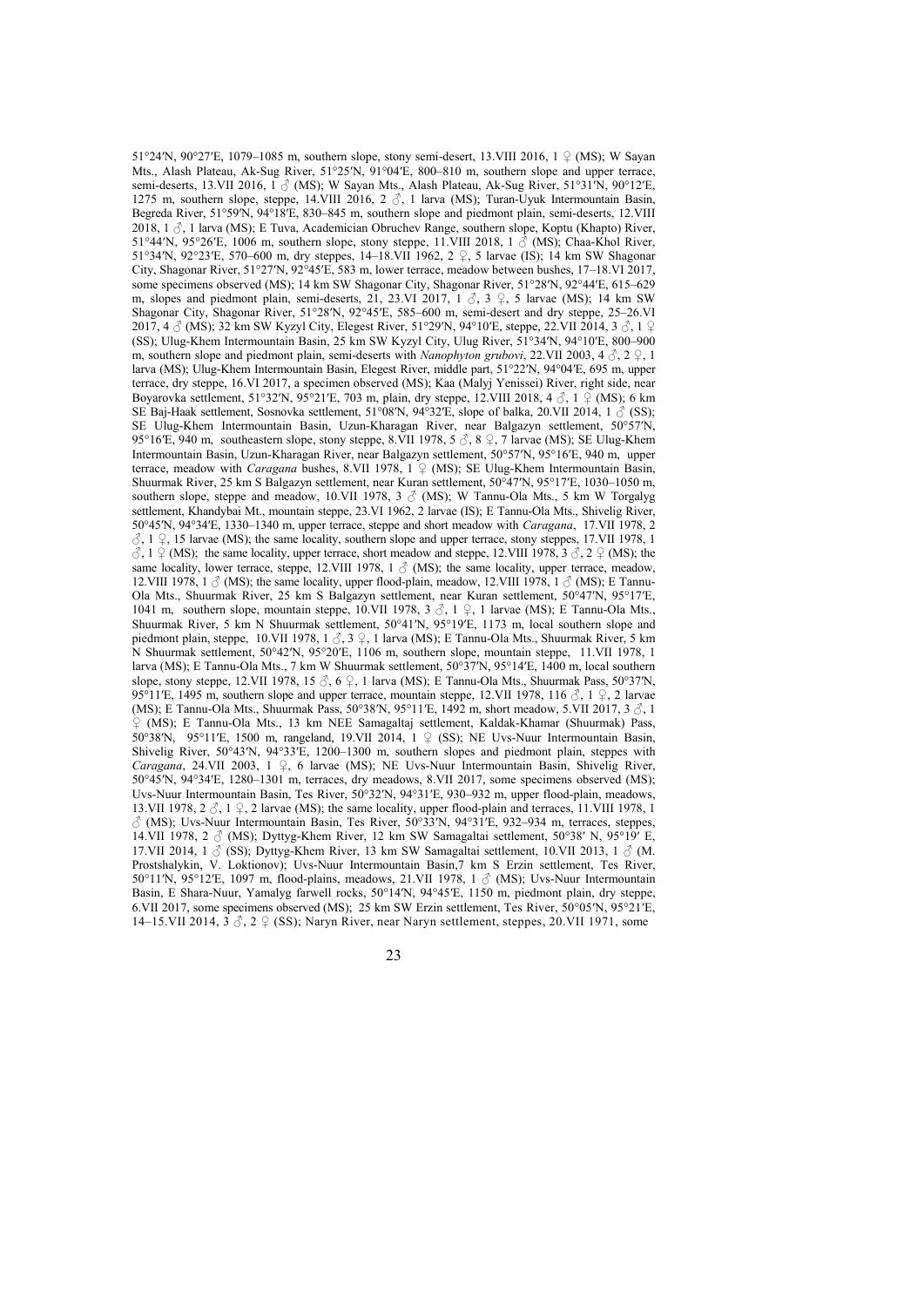specimens (N. Antropova). **Krasnoyarsk Region**: southern part, West Sayan Mts., Us Intermountain Basin, near abandoned Idzhim settlement, 52°21′N, 93°13′E, 780–800 m, southern slope, dry mountain meadow and steppe, 22.VII 1995, some specimens observed (MS).

REMARKS. *Gryllus (Locusta) dilutus* Stoll, 1813 was described from Siberia but later synonymized with *Bryodema tuberculatus* by Kirby (1910: 261). Variability of this species in North Eurasia is very high. All subspecific traits of *Bryodemella tuberculata tuberculata* and *B. tuberculata diluta* are overlapped. That is why we support synonymy of these two forms.

DISTRIBUTION. **Tuva:** WSW, WSE, ET, KHE, UKH, KKH, WTO, ETO, UVS, SAN. – Europe (except the extreme North and the southern regions of W Europe), Siberia and Far East (northwards to Magadan Region); Kazakhstan, Mongolia, Korea, China, Tibet, Himalayas. ECOLOGY. Usually associated with the dry meadows and mountain steppes.

# **Subgenus** *Marikovskiella* **Benediktov, 2009**

#### *Bryodemella* **(***Marikovskiella***)** *zaisanica fallax* **(Bey-Bienko, 1930)**

*Bryodema zaisanicum:* Sergeev, 1986: 213. *Bryodemella* (*Marikovskiella*) *zaisanicum fallax*: Benediktov, 2009: 23.

DISTRIBUTION. The Mongolian part of Uvs-Nuur Intermountain Basin (Chogsomzhav, 1974). NW Mongolia, NW China (Barlyk Range). The nominotypical subspecies is distributed in E Kazakhstan and probably in the northern part of Xinjiang.

#### **25(89).** *Bryodemella* **(***Marikovskiella***)** *orientalis simulans* **(Stebaev, 1964)**

*Bryodema orientale simulans*: Stebaev, 1964: 618–619; Benediktov, 1997: 117. *Bryodemella* (*Angaridella*) *orientale simulans*: Benediktov, 1998: 797. *Bryodemella* (*Marikovskiella*) *orientale simulans*: Benediktov, 2009: 23.

MATERIAL. **Tuva:** W Tannu-Ola Mts., NW Khandagajty settlement, near Solchur settlement, 50°46ʹN, 92°01ʹE, 1150–1200 m, agricultural fields including abandoned and plots along canal and roads, 21.VIII 1978, 21  $\Im$ , 2  $\Im$  (MS); W Tannu-Ola Mts., 4 km E Khandagajty settlement, 50°45′N, 92°09ʹE, 1150–1200 m, southern slope and piedmont plain, stony semi-desert with *Nanophyton grubovii*, 24.VIII 1985, 44  $\Im$ , 14  $\Im$  (MS); W Tannu-Ola Mts., near Khandagajty settlement, 50°43′N, 92°04′E, 1170–1200 m, piedmont plain, desert with *Nanophyton grubovii*, 24.VIII 1985, 37  $\Im$ , 7  $\Im$  (MS); W Tannu-Ola Mts., near Khandagajty settlement, 50°43′N, 92°03′E, 1200–1250 m, piedmont plain and northern slope, semi-desert with *Caragana* bushes, 24.VIII 1985, 2  $\subseteq$  (MS); N Uvs-Nuur Intermountain Basin, 50 km E Amdaygyn-Khol, semi-desert with *Nanophyton grubovii*, 26.VII 1962, several specimens (IS); N Uvs-Nuur Intermountain Basin, 40 km E Amdaygyn-Khol, semi-desert with *Nanophyton grubovii*, 26.VII 1962, several specimens (IS); NE Uvs-Nuur Intermountain Basin, Khol-Oozhu River, 50°43ʹN, 94°17ʹE, 931 m, piedmont plain, lower part, semi-desert with *Nanophyton grubovii*, 30.VI 1978, 1 larva (MS).

DISTRIBUTION. **Tuva:** WTO, UVS. – The nominotypical subspecies occurs in NW Mongolia.

ECOLOGY. Usually in the stony semi-deserts and very dry steppes. In the preferable habitats, the abundance may be relatively high (more than 300 per hour).

# **Genus** *Bryodema* **Fieber, 1853**

#### **26(90).** *Bryodema gebleri gebleri* **(Fischer de Waldheim, 1836)**

*Bryodema gebleri*: Miram, 1907: 8; Cherepanov, 1952: 207; Sergeev *et al*., 1995: 97–98; Benediktov, 1997: 117.

*Bryodema gebleri gebleri*: Berezhkov, 1951: 21; Benediktov, 1998: 797; Pavlov, 2004: 65.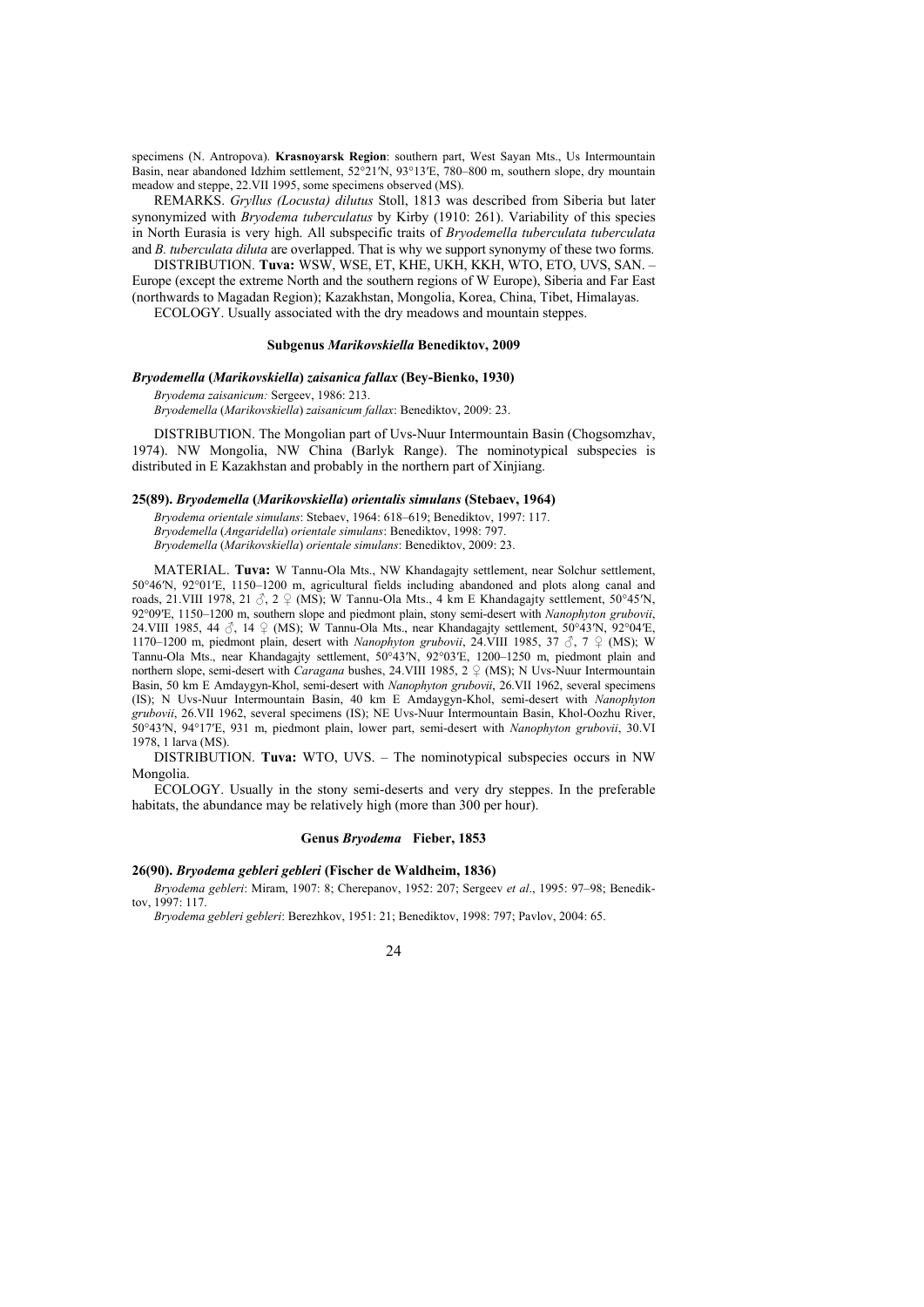MATERIAL. **Tuva:** W Sayan Mts., Alash Plateau, Ak-Sug River, 51°24ʹN, 90°27ʹE, 1079–1085 m, southern slope, stony semi-desert, 13.VIII 2016,  $4 \text{ } \circledcirc$  (MS); W Sayan Mts., Alash Plateau, Ak-Sug River, 51°25′N, 91°04′E, 800–810 m, southern slope and upper terrace, semi-deserts, 13.VII 2016, 6  $\delta$ (MS); Chaa-Khol River, 51°34′N, 92°23′E, 570–600 m, dry steppes, 14–18.VII 1962, 1  $\beta$  (IS); 14 km SW Shagonar City, Shagonar River, 51°28ʹN, 92°44ʹE, 615–629 m, slopes and piedmont plain, semideserts, 21, 23.VI 2017, 37 ♂, 4 ♀, 1 larva (MS); 14 km SW Shagonar City, Shagonar River, 51°28ʹN, 92°45′E, 585–600 m, semi-desert and dry steppe, 25–26.VI 2017, 13 3, 1 larva (MS); 32 km SW Kyzyl City, Elegest River, 51°29′N, 94°10′E, steppe, 22.VII 2014, 2  $\hat{\Diamond}$ , 1  $\hat{\Diamond}$  (SS); Ulug-Khem Intermountain Basin, 25 km SW Kyzyl City, Ulug River, 51°36′N, 94°09′E, 600–605 m, upper terrace, dry steppe, 7.VIII 1978, 1  $\circ$  (MS); Ulug-Khem Intermountain Basin, 25 km SW Kyzyl City, Ulug River, 51°34′N. 94°10ʹE, 800–900 m, southern slope and piedmont plain, semi-deserts *Nanophyton grubovi*, 22.VII 2003, 8 ♂, 1 larva (MS); Ulug-Khem Intermountain Basin, 25 km SW Kyzyl City, Ulug River, 51°35′N, 94°09′E, 650–700 m, piedmont plain, dry steppe, 6.VII 1978, 1 ♀ (MS); Ulug-Khem Intermountain Basin, 25 km SW Kyzyl City, Ulug River, 51°35ʹN, 94°09ʹE, 630–830 m, mountain slopes and piedmont plain, semi-deserts with *Nanophyton grubovi*, 19.VII 1995, 12 ♂, 2 ♀, 3 larvae (MS); Ulug-Khem Intermountain Basin, 25 km SW Kyzyl City, Ulug River, 51°35ʹN, 94°08ʹE, 608 m, upper terrace, semideserts with *Nanophyton grubovi*, 20.VII 1995, 2 larvae (MS); Ulug-Khem Intermountain Basin, Elegest River, middle part, 51°22ʹN, 94°04ʹE, 695 m, upper terrace, dry steppe, 16.VI 2017, a specimen observed (MS); W Tannu-Ola Mts., 5 km N Khandagajty settlement, 50°48ʹN, 92°05ʹE, 1300–1350 m, piedmont plain, stony steppes with *Caragana*, 16.VIII 1985, 1 ♂ (MS); W Tannu-Ola Mts., 9 km N Khandagajty settlement, 50°51′N, 92°04′E, 1700-1900 m, mountain steppes, 19. VIII 1985, 10 ♂, 1 ♀ (MS); W Tannu-Ola Mts., 9 km N Khandagajty settlement, 50°50ʹN, 92°05ʹE, 1637 m, mountain steppes, 19.VIII 1985, 3  $\circ$  (MS); W Tannu-Ola Mts., NW Khandagajty settlement, near Solchur settlement, 50°46′N. 92°01′E, 1150–1200 m, agricultural fields including abandoned and plots along canal and roads, 21.VIII 1978, 18 ♂ (MS); W Tannu-Ola Mts., 5 km N Khandagajty settlement, 50°47ʹN, 92°05ʹE, 1200–1250 m, piedmont plain, lower part, stony steppes with *Caragana* and dry meadow, 21.VIII 1985, 3  $\circ$  (MS); W Tannu-Ola Mts., 5 km N Khandagajty settlement, 50°48ʹN, 92°04ʹE, 1336 m, foothills on piedmont plain, stony steppe, 21.VIII 1985, 2  $\delta$ , 1 larva (MS); W Tannu-Ola Mts., 5 km N Khandagajty settlement, 50°50′N, 92°05′E, 1500–1550 m, piedmont plain, upper part, steppe, 21.VIII 1985, 4  $\circ$  (MS); W Tannu-Ola Mts., 4 km E Khandagajty settlement, 50°45ʹN, 92°09ʹE, 1150–1200 m, southern slope and piedmont plain, stony semi-desert with *Nanophyton grubovii*, 24.VIII 1985, 24 ♂, 11 ♀ (MS); W Tannu-Ola Mts., near Khandagajty settlement, 50°43′N, 92°04′E, 1170–1200 m, piedmont plain, desert with *Nanophyton grubovii*, 24.VIII 1985, 14 ♂, 1 ♀ (MS); W Tannu-Ola Mts., near Khandagajty settlement, 50°43′N, 92°03′E, 1200–1250 m, piedmont plain and northern slope, semi-desert with *Caragana* bushes, 24.VIII 1985, 12  $\Im$ , 4  $\Im$  (MS); N Uvs-Nuur Intermountain Basin, Iribitej River, 50°45′N, 93°09′E, 1030–1040 m, upper terraces, semi-deserts, 29.VII 1978, 3 ♂, 1 ♀, 2 larvae (MS); N Uvs-Nuur Intermountain Basin, Iribitej River, 50°44′N, 93°08′E, 984 m, lower flood-plain, pebbles and stone, scarce vegetation with *Salix* and *Nepeta*, 29.VII 1978, 1 ♂, 1 ♀ (MS); N Uvs-Nuur Intermountain Basin, Iribitej River, 50°44′N, 93°08′E, 984 m, upper terrace, stony semi-desert, 29.VII 1978, 1 ♀ (MS); N Uvs-Nuur Intermountain Basin, Iribitej River, 50°44′N, 93°08′E, 938 m, lower terrace and flood-plains, steppe, 30.VII 1978, 8 3, 6 ♀, 21 larvae (MS); N Uvs-Nuur Intermountain Basin, Iribitej River, 50°44′N, 93°08′E, 938 m, upper terrace and piedmont plain, semi-desert with *Nanophyton grubovii*, 30.VII 1978,  $3 \textdegree$ ,  $3 \textdegree$ ,  $1 \textdegree$  (MS); N Uvs-Nuur Intermountain Basin, Iribitej River,  $50\textdegree$ 44 $N$ ,  $93\textdegree$ 08′E,  $973$  m, piedmont plain, upper part, semi-desert with *Nanophyton grubovii*, 30.VII 1978, 6  $\delta$ , 1  $\Omega$  (MS); N Uvs-Nuur Intermountain Basin, 50 km E Amdaygyn-Khol, semi-desert with *Nanophyton grubovii*, 26.VII 1962, 1 ♂, 1 ♀, 1 larva (IS); NE Uvs-Nuur Intermountain Basin, Khol-Oozhu River, 50°43ʹN, 94°17ʹE, 931 m, piedmont plain, lower part, semi-desert with *Nanophyton grubovii*, 30.VI 1978, 1 ♀ (MS); NE Uvs-Nuur Intermountain Basin, Khol-Oozhu River, 50°43ʹN, 94°17ʹE, 930 m, piedmont plain, lower part, meadow, semi-desert with *Nanophyton grubovii*, 16.VII 1978, 1  $\circ$  (MS); NE Uvs-Nuur Intermountain Basin, Shivelig River, 50°39′N, 94°28′E, 990–995 m, flood-plain and terraces, dry steppes with *Caragana*, 28.VI 1978, 1 ♀, 7 larvae (MS); the same locality and habitats, 18.VII 1978, 25 ♂, 10 ♀, 44 larvae (MS); ); the same locality and habitats, 10.VIII 1978, 30  $\beta$ , 5  $\degree$ , 2 larvae (MS); NE Uvs-Nuur Intermountain Basin, Shivelig River, 50°43ʹN, 94°33ʹE, 1215 m, lower terrace, dry steppe, 15.VII 1978, 1  $\varphi$  (MS); the same locality and habitats, 11.VIII 1978, 1  $\varphi$  (MS); NE Uvs-Nuur Intermountain Basin, Shivelig River, 50°43′N, 94°33′E, 1200–1300 m, southern slopes and piedmont plain, steppes with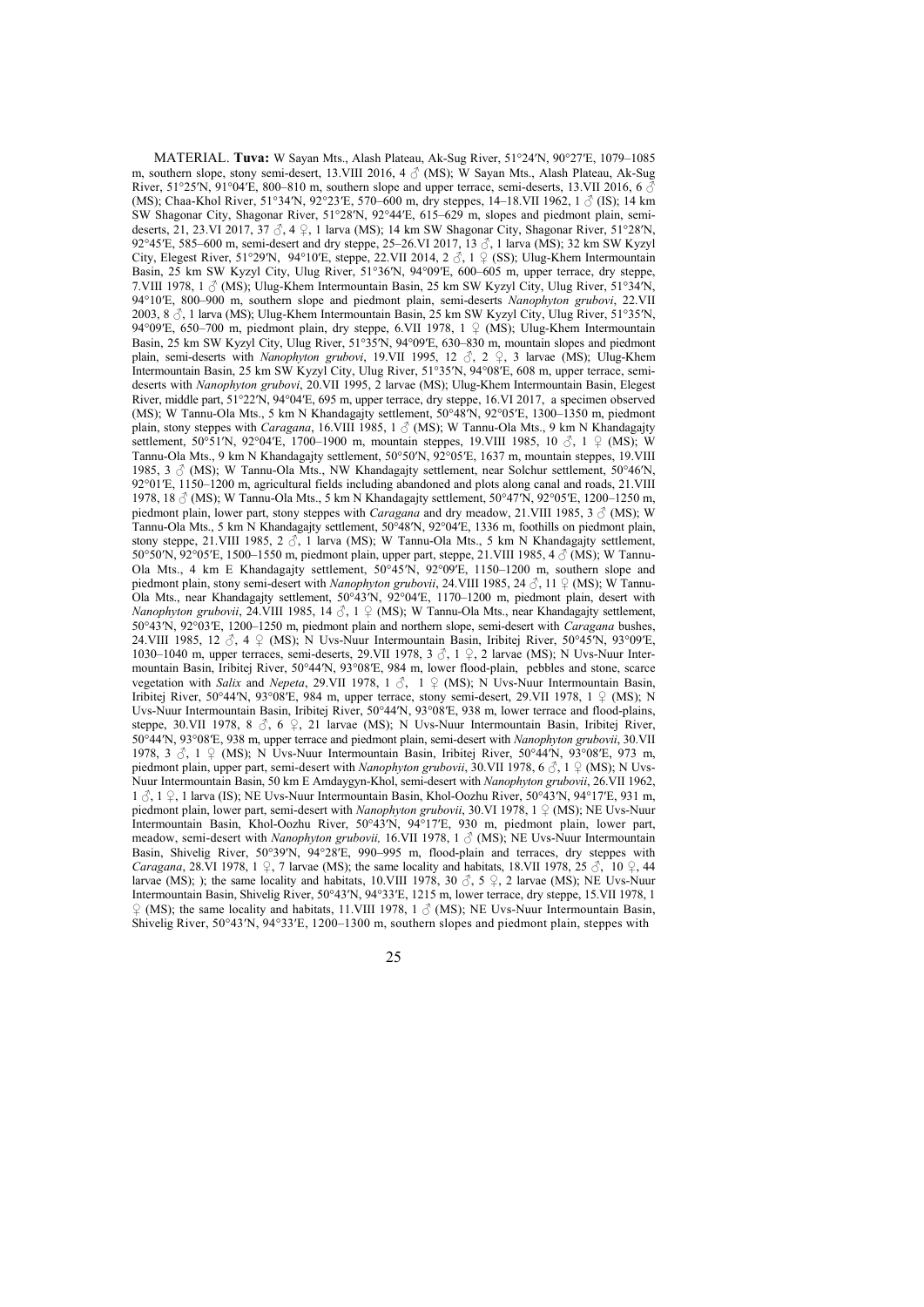*Caragana*, 24.VII 2003, 2 ♂, 5 ♀, 1 larvae (MS); NE Uvs-Nuur Intermountain Basin, Shivelig River, 50°43<sup>'</sup>N, 94°33'E, 1259 m, piedmont plain, dry steppe with *Caragana*, 8.VII 2017, 1  $\circ$ , 4 larvae (MS); NE Uvs-Nuur Intermountain Basin, Shivelig River, 50°43ʹN – 50°45ʹN, 94°33ʹE – 94°34ʹE, 1200–1400 m, mountain slopes, piedmont plains, terraces, dry meadows and steppes, often with bushes and stones, 24.VI–12.VIII 1978, >40 specimens, including larvae (T. Myagkaya, A. Lee); Uvs-Nuur Intermountain Basin, Tes River, 50°33′N, 94°31′E, 932-934 m, terraces, steppes, 14.VII 1978, 3 3, 3 ♀ (MS); Uvs-Nuur Intermountain Basin, Dus-Khol, 50°22ʹN, 94°52ʹE, 994–995 m, semi-desert with *Nanophyton grubovii*, 24–26.VII 1962, 2 ♂, 1 ♀, 1 larva (IS); Dyttyg-Khem River, 12 km SW Samagaltai settlement, 50°38′ N, 95°19′ E, 17.VII 2014, 1 $\beta$ , 1  $\beta$  (SS); Dyttyg-Khem River, 13 km SW Samagaltai settlement, 8–9.VII 2013, 5 ♂, 1 ♀ (M. Prostshalykin, V. Loktionov); Uvs-Nuur Intermountain Basin, 3 km WNW Shara-Nuur, 50°14′N, 94°28′E, 19.VII 1978, 1097 m, piedmont plain, stony semi-deserts with *Nanophyton grubovii*, 1 ♂ (MS); Uvs-Nuur Intermountain Basin, near Shara Lake, 50°14ʹN, 94°31ʹE, 894 m, flood-plains of lake and small stream, short meadows with halophytes, 6.VII 2017, 1  $\circ$  (MS); 25 km SW Erzin settlement, Tes River, 50°05′N, 95°21′E, slopes, pebbles, 14–15.VII 2014, 5  $\delta$ , 5  $\epsilon$  (SS); 25 km SW Erzin settlement, Tes River, 5.VII 2013, 4  $\delta$ , 1  $\circ$  (M. Prostshalykin, V. Loktionov); 25 km SSW Erzin settlement, Tore Lake, 50°02ʹN, 95°03ʹE, 1150 m, sands, grasses and *Caragana*, 11–12.VII 2014, 2 larvae (SS); 31 km NEE Erzin settlement, Erzin River, 50°21ʹN, 95°34ʹE, 1300 m, northern slope, balka with *Caragana*, 18.VII 2014, 1  $\circ$  (SS); 25 km NEE Erzin settlement, Belyj Medved Mt., 29.VI 2011, 1 larva (M. Prostshalykin, V. Loktionov).

DISTRIBUTION. **Tuva:** WSW, MT, KHE, UKH, KKH, WTO, ETO, UVS, SAN. – S Ural Mts., Altay-Sayan Mts. (except SE Altay), S Cisbaikalia, Transbaikalia; Kazakhstan, Tien Shan (except the eastern part), NW China, W Mongolia.

ECOLOGY. Widely distributed species commonly assosiated with the stony semi-deserts and dry steppes.

#### *Bryodema gebleri mongolicum* **Zubovsky, 1900**

REMARKS. Bey-Bienko (1930: 106) noted several specimens (2  $\beta$ , 1  $\Omega$ ) from the southern slope of Tannu-Ola Mts. intermediate between *B. gebleri gebleri* and *B. gebleri mongolicum*. Some authors consider this form as a separate species (Zheng & Xia, 1998).

DISTRIBUTION. The Mongolian part of Uvs-Nuur Intermountain Basin (Mistshenko, 1968; Chogsomzhav, 1972, 1974); SE Altay; Mongolia (except the western part), E Tien Shan, NE China.

# **Genus** *Angaracris* **Bey-Bienko, 1930**

### **27(91).** *Angaracris barabensis* **(Pallas, 1773)**

*Bryodema barabense*: Miram, 1907: 8.

*Bryodema barabense var. rhodopa*: Miram, 1907: 8

*Angaracris barabensis*: Berezhkov, 1951: 21; Sergeev et al., 1995: 97–98; Benediktov, 1997: 117; Benediktov, 1998: 792; Storozhenko et al., 2017.

*Angaracris rhadopus* (sic !): Berezhkov, 1951: 21

*Angaracris rhodopa*: Sergeev et al., 1995: 97–98; Benediktov, 1997: 117. *Angaracris rodopa* (sic.!): Pavlov, 2004: 65.

MATERIAL. **Tuva:** W Sayan Mts., Alash Plateau, Ak-Sug River, 51°24ʹN, 90°28ʹE, 1075–1077 m, terraces, steppe and meadow, 12.VIII 2016, 2  $\circ$  (MS); W Sayan Mts., Alash Plateau, Ak-Sug River, 51°24′N, 90°27′E, 1079–1085 m, southern slope, stony semi-desert, 13.VIII 2016, 5  $\beta$  (MS); W Sayan Mts., Alash Plateau, Ak-Sug River, 51°25′N, 91°04′E, 800–810 m, southern slope and upper terrace, semi-deserts, 13.VII 2016,  $9\text{ }^\circ$ , 3  $\text{ }^\circ$  (MS); Sayan Mts., Alash Plateau, Ak-Sug River, 51°31′N, 90°12′E, 1275 m, southern slope, steppe, 14.VIII 2016, 6  $\beta$  (MS); W Sayan Mts., Alash Plateau, Ak-Sug River, 51°30ʹN, 90°12ʹE, 1250–1252 m, lower terrace and upper flood-plain, meadows, pebbles, 14.VIII 2016, 8 3, 1 ♀ (MS); Turan-Uyuk Intermountain Basin, Begreda River, 51°59′N, 94°18′E, 830–845 m, southern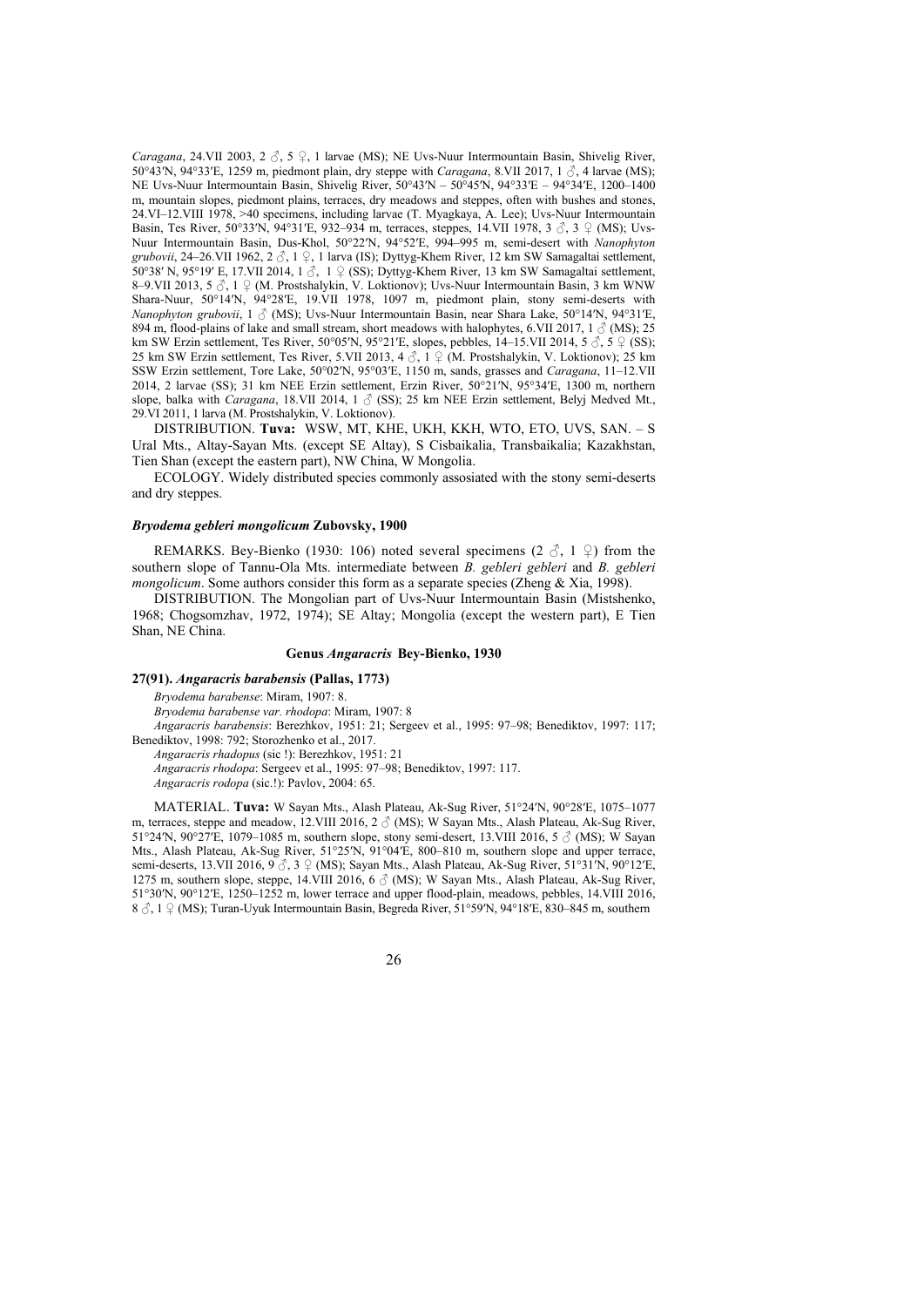slope and piedmont plain, semi-deserts, 12.VIII 2018, 1  $\delta$ , 2  $\Omega$  (MS); E Tuva, Academician Obruchev Range, southern slope, Koptu (Khapto) River, 51°37ʹN, 95°21ʹE, 788–843 m, southern slope and upper terraces, steppes, 11.VIII 2018, some specimens observed (MS); Chaa-Khol River, 51°34′N, 92°23′E, 570–600 m, dry steppes, 14–18.VII 1962,  $2 \text{ } \textcircled{}$ , 1  $\textcircled{}$ , 8 larvae (IS); 32 km SW Kyzyl City, Elegest River, 51°29′N, 94°10′E, steppe, 22.VII 2014, 2  $\frac{9}{5}$  (SS); Ulug-Khem Intermountain Basin, 25 km SW Kyzyl City, Ulug River, 51°35ʹN, 94°09ʹE, 630–830 m, mountain slopes and piedmont plain, semi-deserts with *Nanophyton grubovi*, 19.VII 1995, 1 ♂ (MS); Ulug-Khem Intermountain Basin, 25 km SW Kyzyl City, Ulug River, 51°35ʹN, 94°08ʹE, 608 m, upper terrace, semi-deserts with *Nanophyton grubovi*, 20.VII 1995, 1 ♂, 1 ♀ (MS); Ulug-Khem Intermountain Basin, 25 km SW Kyzyl City, Ulug River, 51°34ʹN, 94°10ʹE, 800–900 m, southern slope and piedmont plain, semi-deserts with *Nanophyton grubovi*, 22.VII 2003, 5  $\circ$ , 1 ♀ (MS); Ulug-Khem Intermountain Basin, Elegest River, middle part, 51°22ʹN, 94°04ʹE, 695 m, upper terrace, dry steppe, 16.VI 2017, a specimen observed (MS); Kaa (Malyj Yenissei) River, right side, near Boyarovka settlement, 51°32′N, 95°21′E, 703 m, plain, dry steppe, 12.VIII 2018, 2  $\delta$ , 1  $\Omega$  (MS); SE Ulug-Khem Intermountain Basin, Shuurmak River, 25 km S Balgazyn settlement, near Kuran settlement, 50°47ʹN, 95°17ʹE, 1030–1050 m, southern slope, steppe and meadow, 10.VII 1978, 2 larvae (MS); W Tannu-Ola Mts., 5 km N Khandagajty settlement, 50°48ʹN, 92°05ʹE, 1300–1350 m, piedmont plain, stony steppes with *Caragana*, 16.VIII 1985, 27  $\delta$ , 11  $\Omega$  (MS); W Tannu-Ola Mts., 9 km N Khandagajty settlement, 50°51′N, 92°04′E, 1700–1900 m, mountain steppes, 19.VIII 1985, 1  $\Im$ , 1  $\Im$  (MS); W Tannu-Ola Mts., 9 km N Khandagajty settlement, 50°50′N, 9°05′E, 1637 m, mountain steppes, 19. VIII 1985, 6  $\delta$ , 1 ♀ (MS); W Tannu-Ola Mts., NW Khandagajty settlement, near Solchur settlement, 50°46ʹN, 92°01ʹE, 1150–1200 m, agricultural fields including abandoned and plots along canal and roads, 21.VIII 1978, 34  $\Im$ . 32  $\varphi$  (MS); W Tannu-Ola Mts., 5 km N Khandagajty settlement, 50°47′N, 92°03′E, 1193 m, piedmont plain, lower terrace of stream, meadow, 21.VIII 1985, 1  $\circ$  (MS); W Tannu-Ola Mts., 5 km N Khandagajty settlement, 50°47ʹN, 92°05ʹE, 1200–1250 m, piedmont plain, lower part, stony steppes with *Caragana* and dry meadow, 21.VIII 1985, 12  $\beta$ , 1  $\beta$  (MS); W Tannu-Ola Mts., 5 km N Khandagajty settlement, 50°48′N, 92°04′E, 1336 m, foothills on piedmont plain, stony steppe, 21.VIII 1985, 3  $\circled$ , 1  $\circ$ (MS); W Tannu-Ola Mts., 5 km N Khandagajty settlement, 50°50ʹN, 92°05ʹE, 1500-1550 m, piedmont plain, upper part, steppe, 21.VIII 1985, 16  $\beta$ , 8  $\beta$  (MS); W Tannu-Ola Mts., 4 km E Khandagajty settlement, 50°45′N, 92°09′E, 1150–1200 m, southern slope and piedmont plain, stony semi-desert with *Nanophyton grubovii*, 24.VIII 1985, 6  $\Diamond$ , 11  $\Diamond$ , 3 larvae (MS); W Tannu-Ola Mts., 4 km E Khandagajty settlement, Mugur River, 50°44′N, 92°08′E, 1100–1150 m, low terrace and upper flood-plain, meadows, 24.VIII 1978,  $1 \nsubseteq (MS)$ ; W Tannu-Ola Mts., near Khandagajty settlement,  $50^{\circ}43'N$ ,  $92^{\circ}04'E$ , 1170–1200 m, piedmont plain, desert with *Nanophyton grubovii*, 24.VIII 1985, 3 ♂ (MS); W Tannu-Ola Mts., near Khandagajty settlement, 50°43′N, 92°03′E, 1200–1250 m, piedmont plain and northern slope, semi-desert with *Caragana* bushes, 24.VIII 1985, 10 ♂, 7 ♀ (MS); E Tannu-Ola Mts., Shivelig River, 50°45′N, 94°34ʹE, 1330–1340 m, flood-plain and terraces, steppe and short meadow between shrubs and *Larix*  trees, 28.VI 1978, 8 larvae (MS); E Tannu-Ola Mts., Shivelig River, 50°45ʹN, 94°34ʹE, 1330–1340 m, terraces, steppe and short meadow between shrubs and *Larix* trees, 17.VII 1978, 3 larvae (MS); the same locality, upper terrace, short meadow and steppe, 12.VIII 1978, 43  $\Im$ , 12  $\Im$ , 7 larvae (MS); the same locality, lower terrace, steppe, 12.VIII 1978, 1  $\circ$  (MS); E Tannu-Ola Mts., Shuurmak River, 5 km N Shuurmak settlement, 50°41ʹN, 95°19ʹE, 1173 m, local southern slope and piedmont plain, steppe, 10.VII 1978, 2 larvae (MS); E Tannu-Ola Mts., Shuurmak Pass, 50°37ʹN, 95°11ʹE, 1495 m, southern slope and upper terrace, mountain steppe, 12.VII 1978, 1 larvae (MS); N Uvs-Nuur Intermountain Basin, Iribitej River, 50°45′N, 93°09′E, 1030–1040 m, upper terraces, dry meadows and steppes, 29.VII 1978, 2  $\beta$ , 1  $\Omega$ , 2 larvae (MS); N Uvs-Nuur Intermountain Basin, Iribitej River, 50°44′N, 93°08′E, 938 m, lower terrace and flood-plains, steppe, 30.VII 1978, 13 3, 2 ♀ (MS); N Uvs-Nuur Intermountain Basin, Iribitej River, 50°44′N, 93°08′E, 938 m, upper terrace and piedmont plain, semi-desert with *Nanophyton grubovii*, 30.VII 1978,  $7 \text{ } \textcircled{}$ ,  $7 \text{ } \textcircled{}$  (MS); N Uvs-Nuur Intermountain Basin, 50 km E Amdaygyn-Khol, semi-desert with *Nanophyton grubovii*, 26.VII 1962, 2 ♂, 1 ♀, 3 larvae (IS); NE Uvs-Nuur Intermountain Basin, Shivelig River, 50°43′N, 94°33′E, 1215 m, lower terrace, dry steppe, 15.VII 1978, 2  $\circ$  (MS); the same locality and habitats, 11.VIII 1978, 41 ♂, 3 ♀, larvae (MS); NE Uvs-Nuur Intermountain Basin, Shivelig River, 50°39ʹN, 94°28ʹE, 990–995 m, flood-plain and terraces, dry steppes with *Caragana*, 18.VII 1978, 13 larvae (MS); the same locality and habitats, 10.VIII 1978, 57  $\hat{\beta}$ , 4  $\hat{\beta}$  (MS); NE Uvs-Nuur Intermountain Basin, Shivelig River, 50°45ʹN, 94°34ʹE, 1280–1301 m, terraces, dry meadows, 8.VII 2017, some specimens observed (MS); NE Uvs-Nuur Intermountain Basin, Shivelig River, 50°43′N, 94°33′E,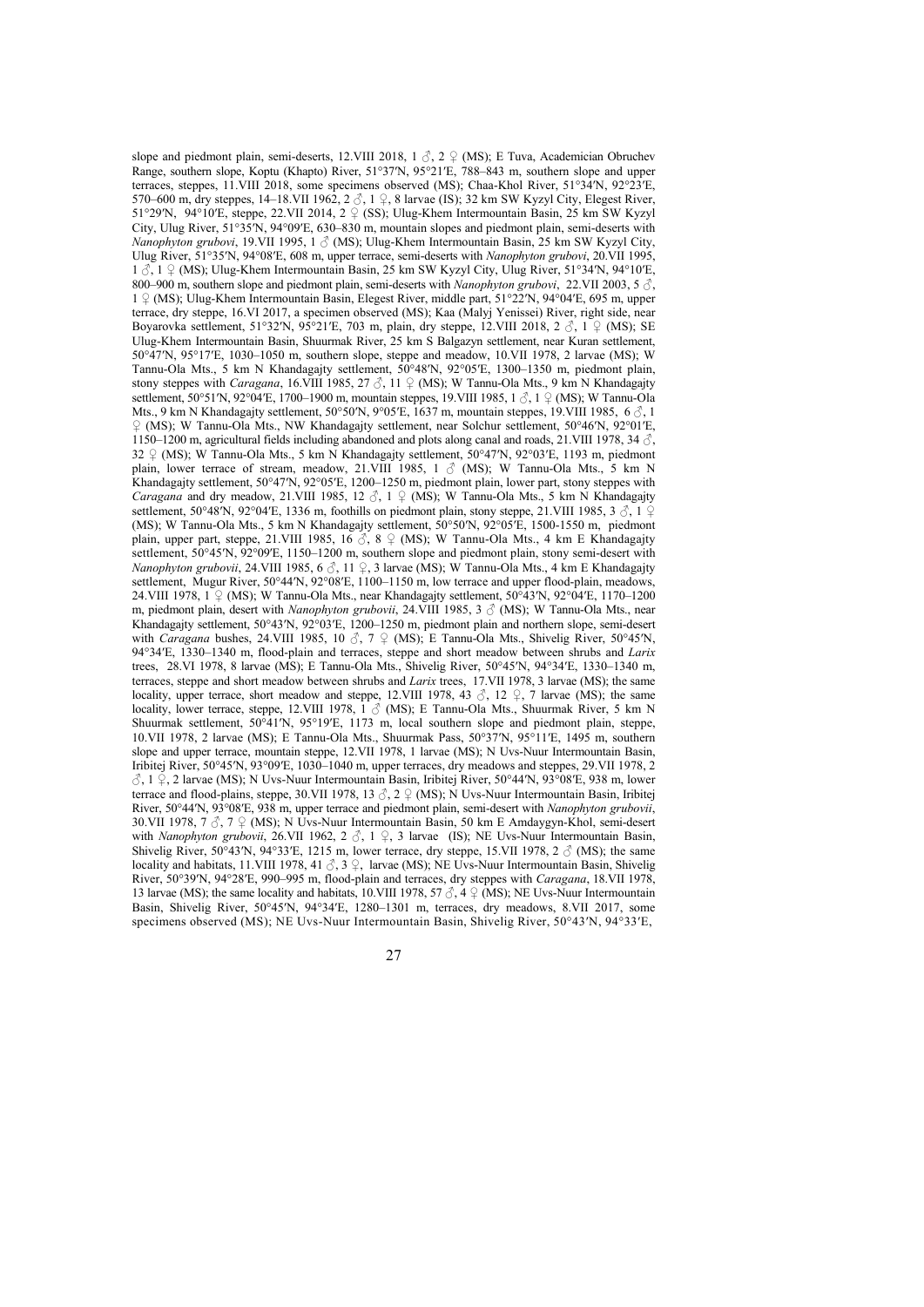1200–1300 m, southern slopes and piedmont plain, steppes with *Caragana*, 24.VII 2003, 3 larvae (MS); NE Uvs-Nuur Intermountain Basin, Shivelig River, 50°43ʹN – 50°45ʹN, 94°33ʹE – 94°34ʹE, 1200– 1650 m, mountain slopes, piedmont plains, terraces, dry meadows and steppes, often with bushes and stones, 24.VI–12.VIII 1978, >100 specimens, including larvae (T. Myagkaya, A. Lee); Uvs-Nuur Intermountain Basin, Tes River, 50°32ʹN, 94°31ʹE, 930–932 m, upper flood-plain, meadows, 13.VII 1978, 1  $\circ$  (MS); the same locality, upper flood-plain and terraces, 11.VIII 1978, 5  $\circ$  (MS); Dyttyg-Khem River, 12 km SW Samagaltai settlement, 50°38′ N, 95°19′ E, 17.VII 2014, 2  $\sigma$  (SS); Dyttyg-Khem River, 13 km SW Samagaltai settlement, 8–10.VII 2013, 1  $\beta$ , 1  $\beta$  (M. Prostshalykin, V. Loktionov); Uvs-Nuur Intermountain Basin, Dus-Khol, 50°22ʹN, 94°52ʹE, 994–995 m, semi-desert with *Nanophyton grubovii*, 24–26.VII 1962, 2 larvae (IS); Uvs-Nuur Intermountain Basin,7 km S Erzin settlement, Tes River, 50°11′N, 95°12′E, 1097 m, upper flood-plain, meadows, 21.VII 1978, 1  $\delta$  (MS); Uvs-Nuur Intermountain Basin,7 km S Erzin settlement, Tes River, 50°11ʹN, 95°12ʹE, 1097 m, lower terrace and upper flood-plains, dry meadows and steppes, 22.VII 1978, 19  $\beta$ , 7  $\beta$ , 4 larvae (MS); Uvs-Nuur Intermountain Basin, 10 km S Erzin settlement, Tsuger-Els, 50°10ʹN, 95°11ʹE, 1154 m, sandy semi-desert, 23.VII 1978, 1  $\triangle$  (MS); Uvs-Nuur Intermountain Basin, 7 km S Erzin settlement. Tes River, 50°11′N, 95°12′E, 1097 m, lower terrace, steppes, 23.VII 1978, 10 3, 4 ♀, 1 larva (MS); Uvs-Nuur Intermountain Basin, E Shara-Nuur, Yamalyg farwell rocks, 50°14ʹN, 94°45ʹE, 1150 m, piedmont plain, dry steppe, 6.VII 2017, some specimens observed (MS); 25 km SW Erzin settlement, Tes River, 50°05′N, 95°21′E, 14–15.VII 2014, 2  $\circ$  (SS); 31 km NEE Erzin settlement, Erzin River, 50°21′N, 95°34′E, 1300 m, northern slope, balka with *Caragana*, 18.VII 2014, 1 ♀ (SS).

DISTRIBUTION. **Tuva:** WSW, WSE, ET, MT, KHE, UKH, KKH, WTO, ETO, UVS, SAN. – S Siberia, Amur Region; N Kazakhstan, Mongolia, N, NE China.

ECOLOGY. One of the most common and widely distributed species in the typical and dry steppes.

#### **Genus** *Compsorhipis* **Saussure, 1889**

### **28(92).** *Compsorhipis davidiana* **(Saussure, 1888)**

Kazakova, Sergeev, 1993 : 71.

MATERIAL. **Tuva:** N Uvs-Nuur Intermountain Basin, Iribitej River, 50°44′N, 93°08′E, 938 m, piedmont plain, semi-desert with *Nanophyton grubovii*, 30.VII 1978, several specimens observed (MS); N Uvs-Nuur Intermountain Basin, Iribitej River, piedmont plain, semi-desert with *Nanophyton grubovii*, 27.VII 1962, several specimens (IS); NE Uvs-Nuur Intermountain Basin, Khol-Oozhu River, 50°43ʹN, 94°17ʹE, 930 m, piedmont plain, lower part, semi-desert with *Nanophyton grubovii,* 16.VII 1978, 1 ♂, 2 ♀ (MS); Uvs-Nuur Intermountain Basin, 3 km WNW Shara-Nuur, 50°14ʹN, 94°28ʹE, 1097 m, piedmont plain, stony semi-deserts with *Nanophyton grubovii*, 19.VII 1978, 1 larva (MS).

DISTRIBUTION. **Tuva:** UVS. – S Transbaikalia; Mongolia, NW, N China.

ECOLOGY. Occurs in the stony semi-deserts and deserts.

### **Tribe Sphingonotini**

# **Genus** *Sphingonotus* **Fieber, 1852**

#### **29(93).** *Sphingonotus beybienkoi* **Mistshenko, 1936**

*Sphingonotus beybienkoi*: Berezhkov, 1951: 21; Stebaev, 1964: 616; Benediktov, 1997: 117. *Sphingonotus bey-bienkoi*: Cherepanov, 1952: 207.

MATERIAL. **Tuva:** N Uvs-Nuur Intermountain Basin, Iribitej River, 50°44′N, 93°08′E, 938 m, piedmont plain, semi-desert with *Nanophyton grubovii*, 30.VII 1978, 9 3, 9 ♀ (MS); N Uvs-Nuur Intermountain Basin, 40 km E Amdaygyn-Khol, semi-desert with *Nanophyton grubovii*, 26.VII 1962, 5 ♂, 5  $\degree$ , 6 larvae (IS).

DISTRIBUTION. **Tuva:** UVS. – S Transbaikalia; C, E Kazakhstan, N Kyrgyzstan, Mongolia, NW China.

ECOLOGY. This species is associated with the stony semi-deserts and deserts.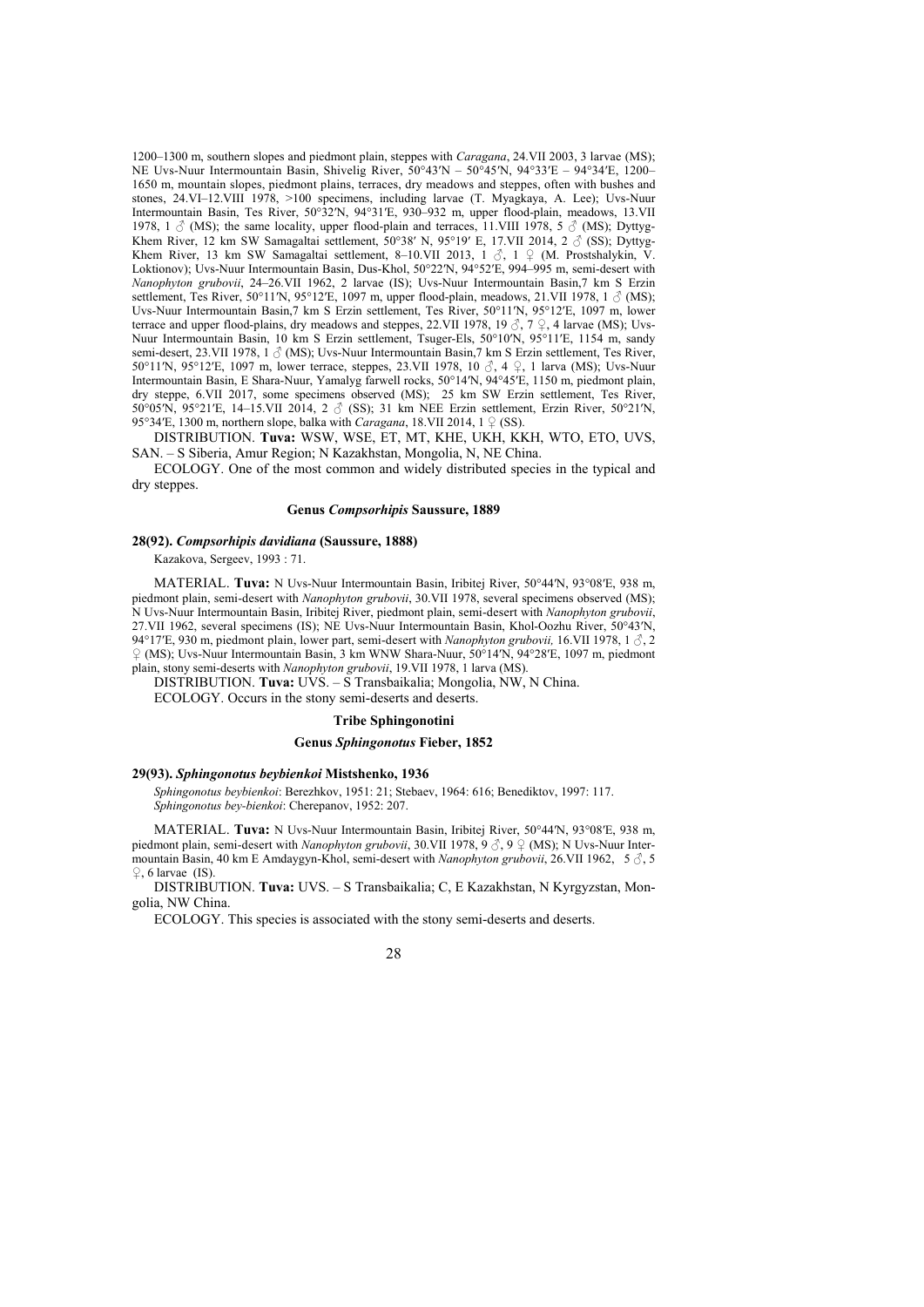### *Sphingonotus rubescens* **(F. Walker, 1870)**

DISTRIBUTION. The Mongolian part of Uvs-Nuur Intermountain Basin (Chogsomzhav, 1974). Arid part of N Caucasus; N Africa, SW Asia, deserts of Middle Asia (including mountains), NW Mongolia, NW China.

# *Sphingonotus elegans* **Mistshenko, 1936**

DISTRIBUTION. The Mongolian part of Uvs-Nuur Intermountain Basin (Chogsomzhav, 1974). Middle Asia, NW China, Mongolia.

#### **\*30(94).** *Sphingonotus nebulosus* **(Fischer de Waldheim, 1846)**

MATERIAL. **Tuva:** N Uvs-Nuur Intermountain Basin, Iribitej River, 50°44′N, 93°08′E, 938 m, piedmont plain, semi-desert with *Nanophyton grubovii*, 30.VII 1978, 3 larvae (MS).

REMARKS. Coloration of hind legs of these larvae is intermediate between S*. nebulosus nebulosus* and *S. nebulosus discolor* Uvarov.

DISTRIBUTION. **Tuva:** UVS. – Orenburgh Region, SE Altay; Asia Minor, Caucasus, Kazakhstan (except the North), Tien Shan, Pamiro-Alay, Kopetdagh, Iran, Pakistan, NW Mongolia, NW China

ECOLOGY. The species was found only in the stony semi-deserts.

#### **31(95).** *Sphingonotus salinus* **(Pallas, 1773)**

*Sphingonotus salinus*: Stebaev, 1964: 616; Benediktov, 1997: 117.

MATERIAL. **Tuva:** N Uvs-Nuur Intermountain Basin, 40 km E Amdaygyn-Khol, semi-desert with *Nanophyton grubovii*, 26.VII 1962, 1 ♀ (IS); NE Uvs-Nuur Intermountain Basin, Khol-Oozhu River, 50°43ʹN, 94°17ʹE, 931 m, piedmont plain, lower part, semi-desert with *Nanophyton grubovii*, 30.VI 1978, 2  $\Im$ , 2  $\Im$  (MS); the same locality and habitat, 16.VII 1978, 2  $\Im$ , 2  $\Im$  (MS); Uvs-Nuur Intermountain Basin, Dus-Khol, 50°22ʹN, 94°52ʹE, 994–995 m, semi-desert with *Nanophyton grubovii*, 24–26.VII 1962, 5  $\hat{\beta}$ , 5  $\hat{\varphi}$  (IS); Uvs-Nuur Intermountain Basin, 3 km WNW Shara-Nuur, 50°14′N, 94°28′E, 19.VII 1978, 1097 m, piedmont plain, stony semi-deserts with *Nanophyton grubovii*, 1 ♀ (MS).

DISTRIBUTION. **Tuva:** UVS. – SE Europe; Caucasus (deserts), Kazakhstan (semideserts and deserts), Middle Asia, NW China. NW Mongolia.

ECOLOGY. Usually associated with the semi-deserts with some halophytes.

#### **TAXONOMIC COMPOSITION OF ORTHOPTERAN FAUNA OF TUVA**

In the beginning of the 21st century, the list of the orthopteran species known from Tuva includes 95 species and subspecies (Sergeev *at al.*, 2018, 2019 and this publication). They belong to 5 families, 11 subfamilies, and 21 tribes (1 subfamily and 2 tribes are also possible):

Tettigoniidae (19 species + 6 possible) Tettigoniinae  $(14 + 4)$ Tettigoniini  $(2 + 1)$ Bergiolini  $(2 + 1)$ Gampsocleidini  $(1 + 1)$  Decticini (1) Platycleidini (8 + 1) Conocephalinae (Conocephalini) (2 possible) Odonturinae (Odonturini) (1) Zichyinae (Zichyini) (4)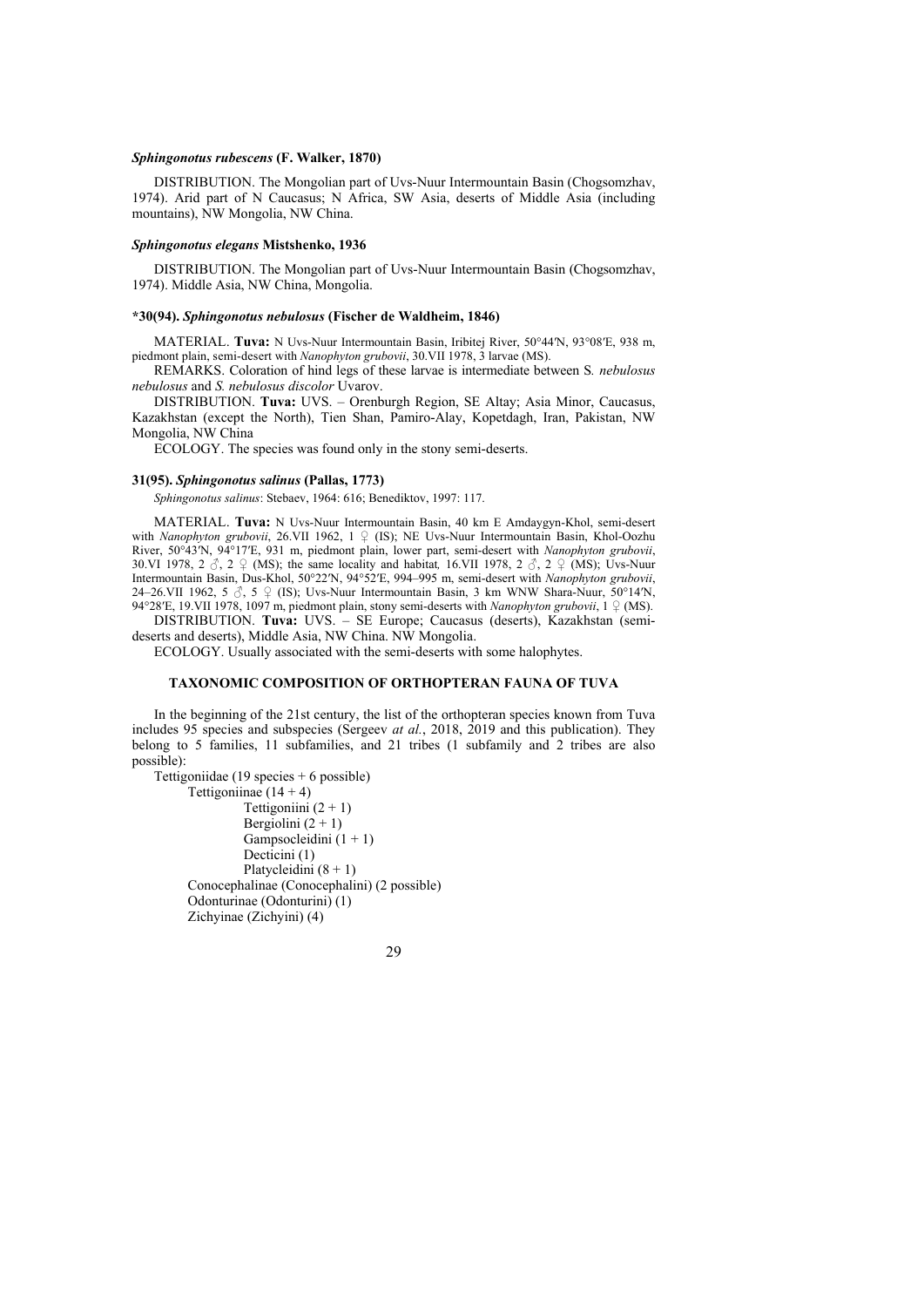```
Gryllidae (3) 
       Gryllinae (Gryllini) (2) 
       Nemobiinae (Pteronemobiini) (1) 
Tridactylidae (Dentridactylinae) (1) 
Tetrigidae (Tetriginae) (6) 
Acrididae (66 species +11 species and subspecies possible)
      Melanoplinae (Podismini) (6 + 1) Calliptaminae (1) 
       Gomphocerinae (43 + 5) 
                 Chrysochraontini (6) 
                 Hypernephiini (1 possible) 
                Arcypterini (3 + 1) Aulacobothrini (2) 
                Stenobothrini (17 + 1)Gomphocerini (15 species and subspecies + 2)
      Locustinae (= Oedipodinae) (16 + 5 species and subspecies)
                Parapleurini (1 + 1) Epacromiini (2) 
                 Locustini (3) 
                 Oedipodini (1) 
                Bryodemini (6 + 2 species and subspecies)
                Sphingonotini (3 + 2).
```
This list does not include two species (*Glyptobothrus brunneus* (Thunberg) and *Oedaleus infernalis* Saussure), because there are no exact data about their distribution in the Altay-Sayan Mts. Their mentions for NW Mongolia look like based on misidentification.

About the half of known orthopteran species is from the acridid subfamily Gomphocerinae. The number of the species from the subfamilies Locustinae and Tettigoniinae is also significant. At least several tribes, namely Bergiolini, Zichyini, Aulacobothrini, Bryodemini, and Sphingonotini, include a lof of intrinsic species of the semi-arid and arid mountains of Eurasia. This taxonomic composition is more or less typical for the mountain areas of Inner Asia (Sergeev, 1986, 2011; Lockwood & Sergeev, 2000).

In this part of the check-list, two acridid taxa are recorded from the region for the first time, namely *Chorthippus dorsatus orientalis* Bey-Bienko and *Sphingonotus nebulosus* (Fischer de Waldheim). Earlier we also added to the Tuvan fauna *Tettigonia cantans* (Fuessly), *Platycleis albopunctata* (Goeze), *P. affinis* Fieber, *Roeseliana fedtschenkoi* (Saussure), *Poecilimon intermedius* (Fieber), *Acheta domesticus* (Linnaeus), *Tetrix similans* (Bey-Bienko), *Zubovskya koeppeni* (Zubovsky), *Podismopsis poppiusi* (Miram), *P. jacuta* Miram, *Stenobothrus nigromaculatus* (Herrich-Schäfer), *S. carbonarius* (Eversmann), and *Omocestus petraeus* (Brisout de Barneville) (Sergeev *et al.,* 2018, 2019).

Besides, there are at least 17 species and subspecies known from adjacent regions, such as the southern parts of the Republic of Khakassia and Krasnoyarsk Region, the Mongolian part of Uvs-Nuur Intermountain Basin, and the western and eastern parts of the Altay-Sayan Mts. Several species of Gomphocerini and Locustinae are among them. For instance, *Aeropedellus chogsomjavi* Altanchinmeg *et al*. may occur in the mountains of south-east Tuva. A few species (*Bryodemella zaisanica fallax* (Bey-Bienko), *Sphingonotus rubescens* (F. Walker), *S. elegans* Mistsnenko, and also the subspecies *Bryodema gebleri mongolicum* Zubovsky) can be found in the stony semi-deserts and deserts of Uvs-Nuur Intermountain Basin.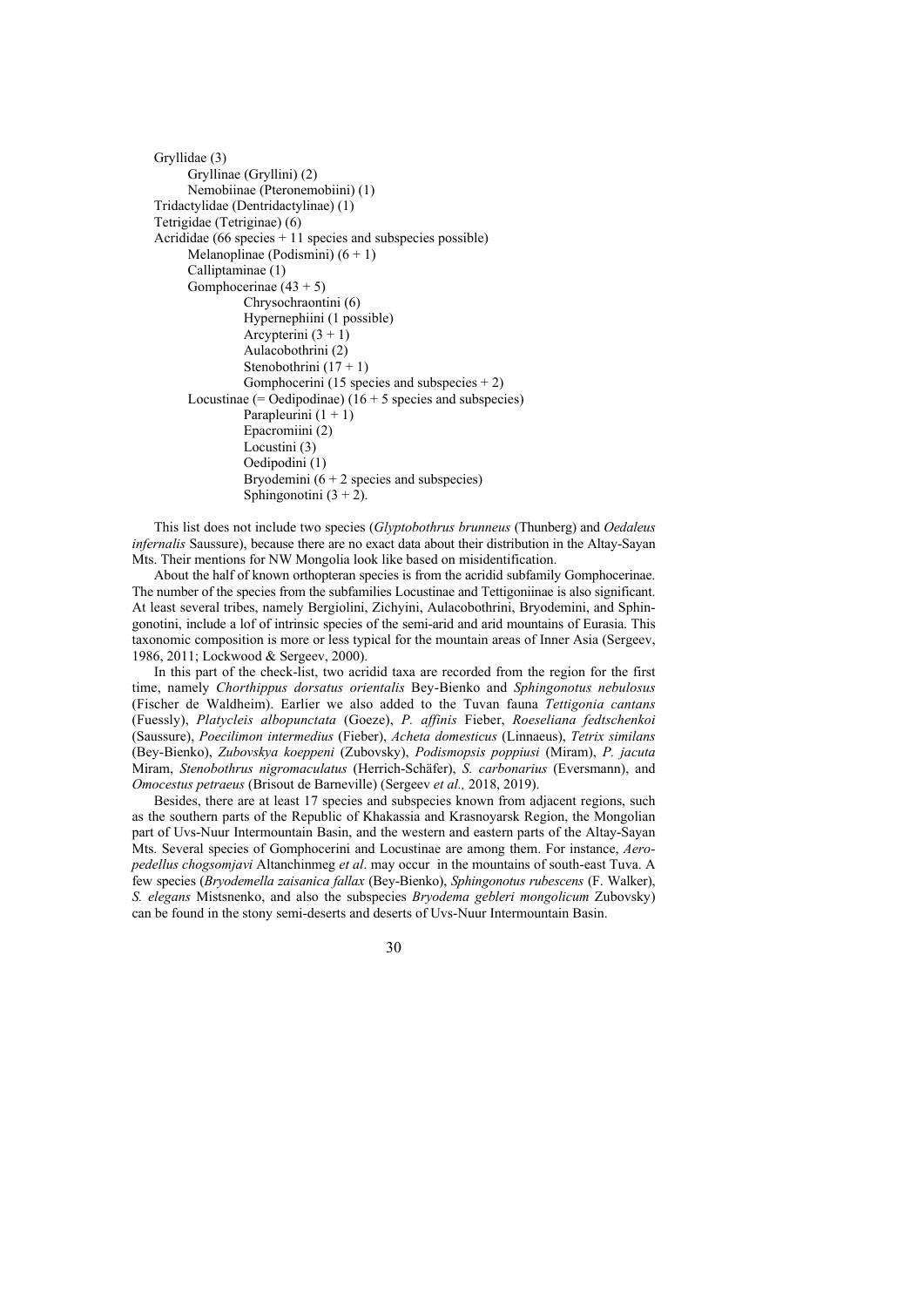# **GENERAL DISTRIBUTION PATTERNS**

Our data allow us to reveal some main trends of Orthoptera distribution over Tuva and ajacent territories. We exclude data concerning the invasive forms [*e.g., Acheta domesticus* (Linnaeus)] and some dubious data based on possible misidentifications or misinterpretations [*e.g.*, *Glyptobothrus brunneus* (Thunberg), *Oedaleus infernalis* Saussure]. However, we analyzed data about species distribution over the nearest parts of adjacent territories (northern parts of the West Sayan Mts., Mongolian part of Uvs-Nuur Basin). In some cases, when the known locality of the species is just near the boundary between two regions, we include this species in both faunas. We also don't consider the orthopteran fauna of the East Sayan Mts. because it is almost unexplored and, besides, the region may be characterized as unfavourable for many Orthoptera.



Fig. 1. Distribution of orthopteran species number and families over the main geographic regions of Tuva and agjacent territories. WSW – western and WSE – eastern parts of the West Sayan Mts.; MT – Mongun-Taiga mountain region; KHE – Khemchik Intermountain Basin; UKH – Ulug-Khem Intermountain Basin; ET – Eastern Tuva region (Academician Obruchev Range and Todzha Basin); KKH – Kaa-Khem mountain region; WTO – West Tannu-Ola Mts.; ETO – East Tannu-Ola Mts.; UVS – Uvs-Nuur Intermountain Basin; SAN – Sangilen Mts. (see Sergeev *et al*., 2018).

The most diverse fauna of Orthoptera is in Uvs-Nuur Intermountain Basin (Figs 1, 2). This region is characterized by high diversity of the semi-desert, desert and steppe ecosystems favourable for the species associated with the arid and semi-arid regions of Eurasia. There are many species from the tribes Bergiolini, Zichyini, Aulacobothrini, Bryodemini, Sphingonotini. Two mountain regions, namely the Sangilen Mts. and especially Mongun-Taiga, are characterized by the relatively low levels of diversity. The members of two widely distributed families, namely Acrididae and Tettigoniidae, are found here. Both territories are mainly at altitudes above 1500 m and are not favourable for many Orthoptera.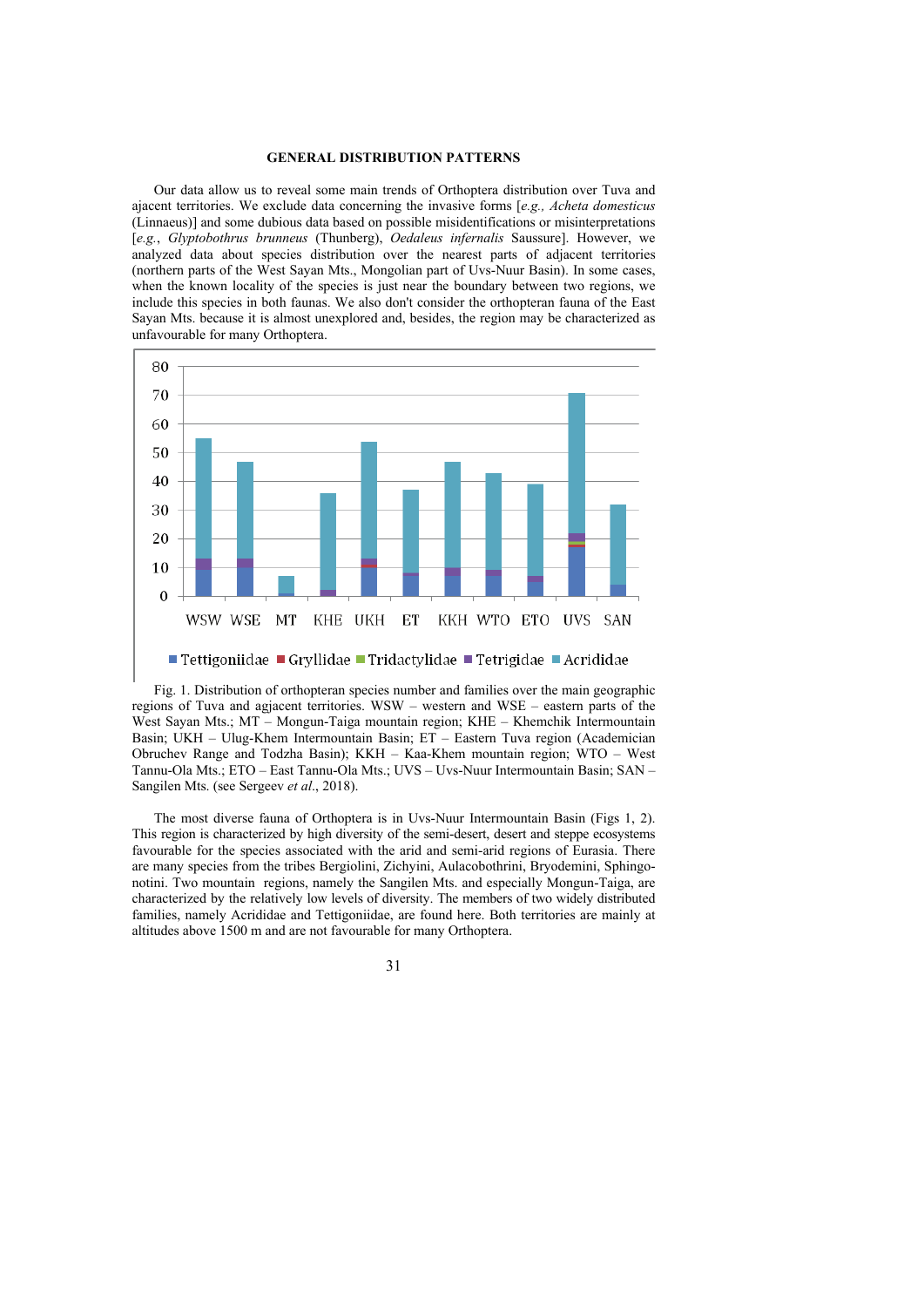All other regions are characterized by the moderate level of diversity. Their species richeness varies from 36 to 55. The general composition of their faunas is very similar (Figs 1, 2). They commonly include forms from three families (Acrididae, Tettigoniidae, Tetrigidae) and from 6 subfamilies, namely Tettigoniinae, Tetriginae, Melanoplinae, Calliptaminae, Gomphocerinae, and Locustinae. The only species from the subfamily Odonturinae occurs in the eastern part of the West Sayan Mts. The fauna of Ulug-Khem Intermountain Basin includes one species of Nemobiinae. Some members of the subfamily Zichyinae penetrate into the southern arid parts of the West Tannu-Ola Mts. Besides, there are also several species mainly distributed in the deserts and semi-deserts of Inner Asia [*e.g., Bryodemella orientalis* (Bey-Bienko) and *Eulithoxenus mongolicus* (Uvarov)].



Fig. 2. Ratios of orthopteran subfamilies (species number) in the main regional faunas of Tuva and adjacent territories (abbreviations see Fig. 1).

The orthopteran fauna of Tuva is composed from the species of several ecologo-geographical groups (Sergeev, 1986; Benediktov & Korsunovskaya, 1996). The members of the first group are mainly distrubuted in the boreal part of Eurasia (Sergeev, 2011) and occur in the mountains of the northern terrotories of Tuva. Among them are *Metrioptera brachyptera* (Linnaeus), *Zubovskya koeppeni* (Zubovsky), *Podismopsis poppiusi* (Miram)*.* Several species are commonly associated with the steppes of South Europe and Kazakhstan [*Stenobothrus nigromaculatus* (Herrich-Schäffer), *Omocestus petraeus* (Brisout-Barneville)] and some others – with the steppes of Mongolia and South Siberia [*Montana tomini* (Pylnov), *Myrmeleotettix palpalis* (Zubovsky)]. There are also several forms related to the Far East [*Prumna primnoa* Fischer de Waldheim, *Schmidtiacris schmidti* (Ikonnikov)]. A lot of species are associated with the semi-deserts and deserts of Inner Asia, in Tuva, many of them occur only in Uvs-Nuur Intermountain Basin.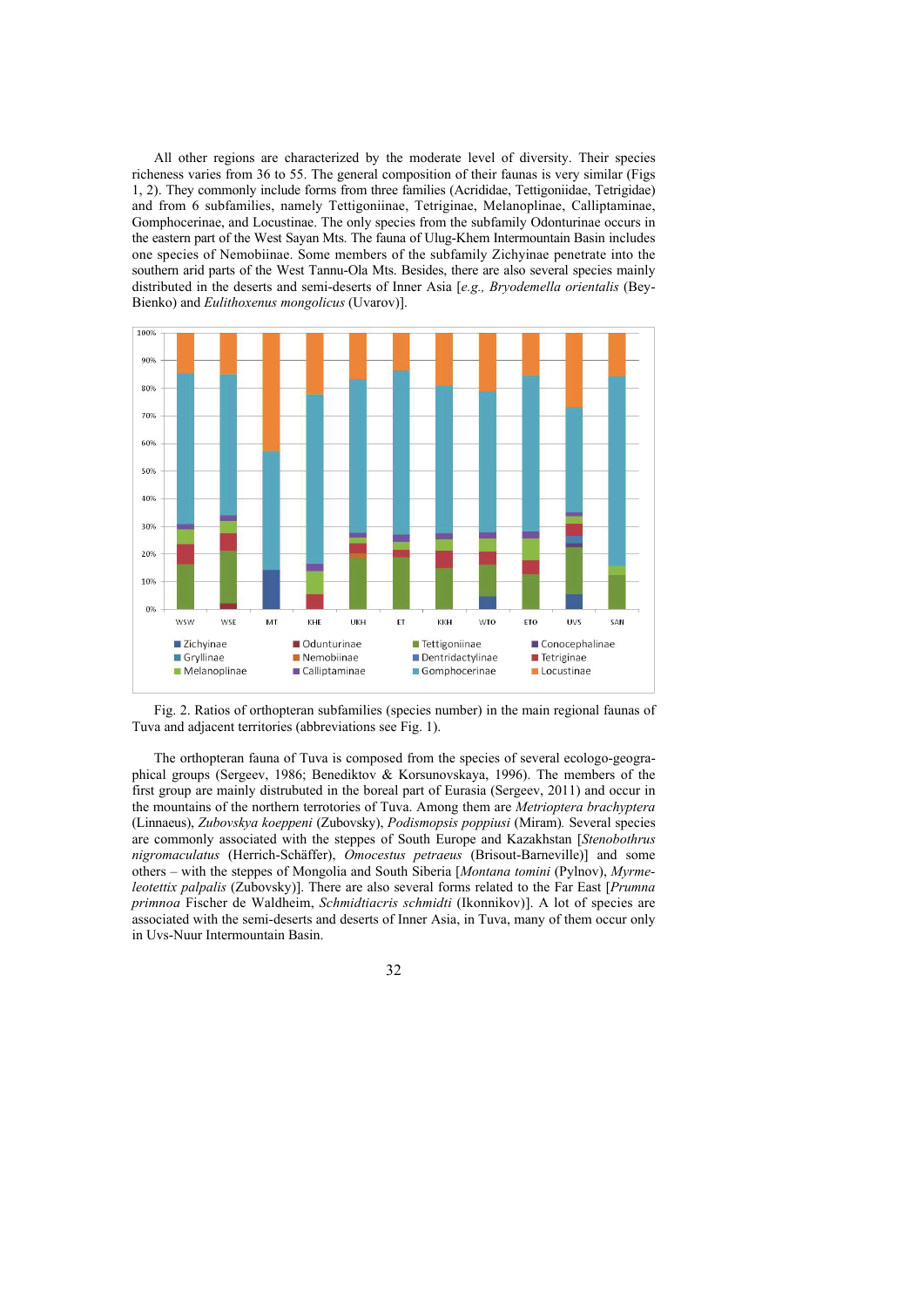# **ACKNOWLEDGEMENTS**

The authors wish to express their sincere thanks to the late L.L. Mistshenko (St. Petersburg), the late I.V. Stebaev (Novosibirsk), the late V.V. Bugrovsky (Moscow), A.V. Gorochov (St. Petersburg) and V.V. Zaika (Kyzyl) for advices, cooperation and interactions and to all collectors of specimens. The authors are also indebted to all companions during their field trips to Tuva and adjacent areas.

These studies were made possible by the grant of the Russian Foundation for Basic Research No 16–04–00706. The work of MGS was partly supported by the Federal Fundamental Scientific Research Programme for  $2013-2020$  (No AAAA-A16-116121410123-1). This work was done of AAB in frame of Moscow University Project "Noah's Ark" and by R&D (No.  $AAAA-A16-116021660095-7$ ) – taxonomic studies of  $AAB$ . Some data used in the study were provided by the Institute of Systematics and Ecology of Animals, collection "Siberian Zoological Museum", developed within project 0311-2017-0016.

# **REFERENCES**

- Altanchimeg, D., Chen, L. & Nonnaizb, N. 2014. A new species of the genus *Aeropedellus* from Hovsgol Province of Mongolia (Orthoptera:Acrididae: Gomphocerinae). *Transactions of the American Entomological Society,* 140: 133–136. DOI: http://dx.doi.org/ 10.3157/061.140.0108
- Benediktov, A.A. 1997. Review of data concerning the Orthoptera fauna of Tuva. P. 117– 120. In: *Sustainable development of minor indigenous peoples of Central Asia and the steppe ecosystems*. Slovo Publ., Kyzyl & Mosow. [In Russian]
- Benediktov, A.A. 1998. To the systematics of Palaearctic representatives of tribe Bryodemini (Orthoptera, Acrididae). *Entomological Review*, 78(5): 642–653.
- Benediktov, A.A. 2005. Fauna and acoustic signals of the genus *Chorthippus* Fieb. (Orthoptera, Acrididae) from southern Siberia. *Proceedings of the Russian Entomological Society. St. Petersburg,* 76: 118–130. [In Russian]
- Benediktov, A.A. 2009. On the homonyms of the locusts names *Angaridella* and *Gastrimargus* in Oedipodinae subfamily (Orthoptera: Acrididae). *Russian Entomological Journal,* 18(1): 23–24.
- Benediktov, А.А. 2018. Note on acoustic signals of grasshopper males of the genera *Epacromius* and *Platypygius* (Orthoptera: Acrididae: Oedipodinae) from Russia and adjacent territories. *Far Eastern Entomologist.* 370: 21–24. DOI: https://doi.org/10.25221/fee.370.3
- Benediktov, A.A. & Korsunovskaya, O.S. 1996. Short-horned Orthoptera (Caelifera), habitating in the Tuvinian and Uvs-Nuur hollows. P. 67–70. In: *Global monitoring and the Uvs-Nuur hollow: Proceedings of the IV International symposium on the results of the international biosphere monitoring program "The Uv-Nuur experiment" Ulaangom, 15– 18 August, 1995*. Intellekt Publ., Мoscow. [In Russian]
- Berezhkov, R.P. 1951. Grasshoppers of the Tuva Region. *Izvestiya Zapadno-Sibirskogo filiala AN SSSR. Seriya biologicheskaya*, 4(1): 17–23. [In Russian]
- Berezhkov, R.P. 1956. *The grasshoppers of West Siberia*. Tomsk University Publ. 174 p. [In Russian]
- Bey-Bienko, G.Ja. 1930. A monograph of the genus *Bryodema* Fieb. (Orthoptera, Acrididae) and its nearest allies. *Annuaire du Musée Zoologique de l'Académie des Sciences de l'URSS,* 31: 71–127. Plates XVIII–XX.
- Bey-Bienko, G.Ja. 1941. New and little-known Orthoptera found in the USSR. *Zapiski Leningradskogo Selskokhozjastvennogo Instituta,* 4: 147–159. [In Russian]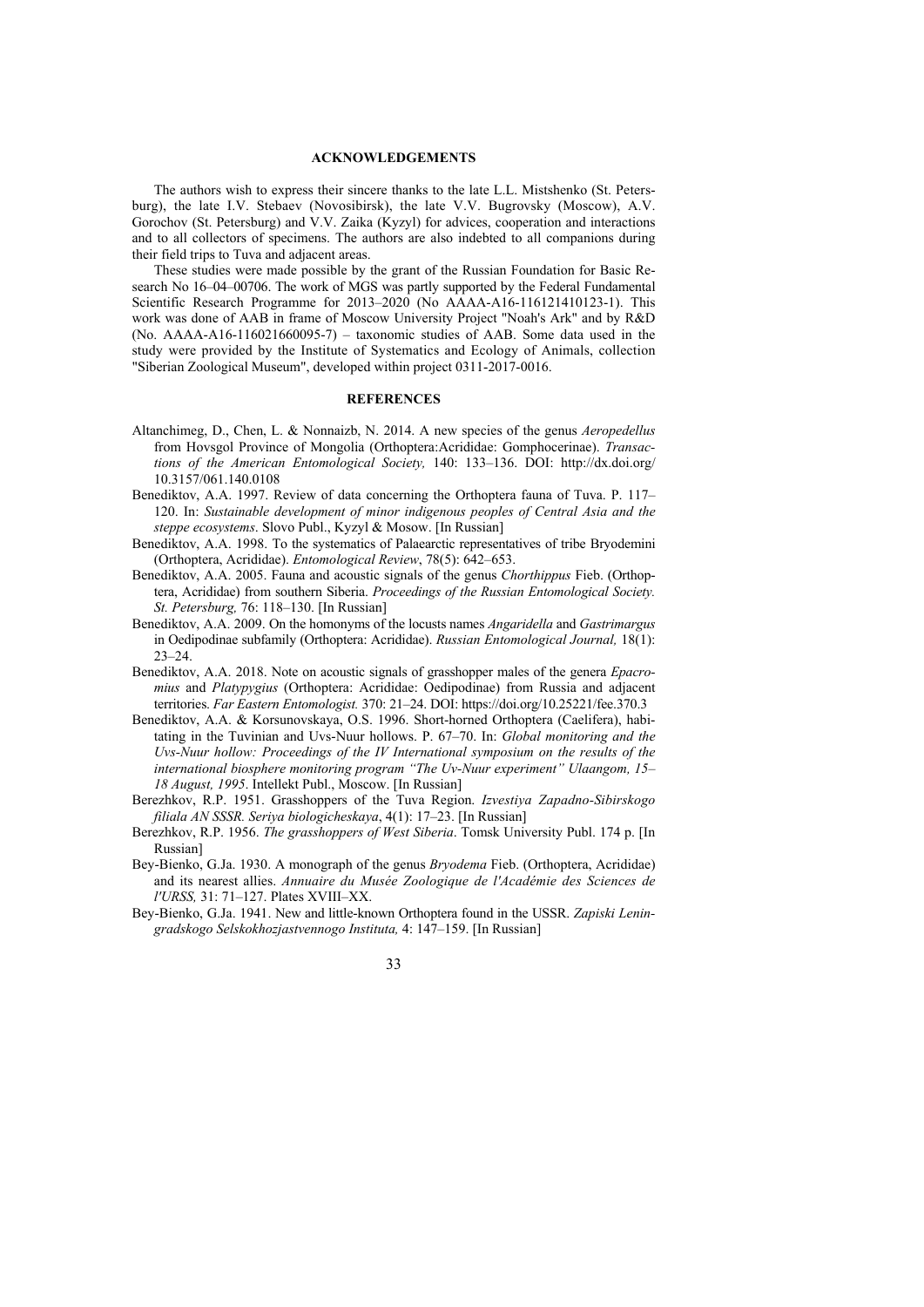- Bukhvalova, M. 2006. Partitioning of acoustic transmission channels in grasshopper communities. P. 199–205. In: Drosopoulos, S., Claridge, M.F. (Eds.) *Insect Sounds and Communication.* Taylor & Francis, Boca Raton et al.
- Bukhvalova, M.A. & Vedenina, V.Yu. 1998. Contributions to the study of acoustic signals of grasshoppers (Orthoptera: Acrididae: Gomphocerinae) of Russia and adjacent countries. 1. New recordings of the calling songs of grasshoppers from Russia and adjacent countries. *Russian Entomological Journal*, 7: 109–125.
- Bukhvalova, M.A. & Zhantiev, R.D. 1993. Acoustic signals in grasshopper (Orthoptera, Acrididae, Gomphocerinae) communities. *Zoologicheskij Zhournal*, 72(9): 47–62. [In Russian]
- Chen, Y. 2005. *The main acridoids and ecological management of locust plagues in China.* Science Press, Beijing. vii +361 p. [In Chinese]
- Cherepanov, A.I. 1952. About geographic distribution of the katydids *Zichya deracanthoides* B.-Bienko and *Zichya baranovi* B.-Bienko in Tuva Region. *Entomologicheskoe Obozrenie*, 32: 206–207. [In Russian]
- Chogsomzhav, L. 1972. Acridoidea and Tettigonioidea of the Mongolian People's Republic. *Nasekomje Mongolii*, 1: 151–198. [In Russian]
- Chogsomzhav, L. 1974. Orthopteroidea of West and South Mongolia. *Nasekomje Mongolii*, 2: 23–33. [In Russian]
- Chogsomzhav, L. 1977. Orthopteroidea of the Gobi Desert. *Nasekomje Mongolii*, 5: 151– 198. [In Russian]
- Cigliano, M.M., Braun, H., Eades, D.C., & Otte, D. 2019. *Orthoptera Species File Online. Version 5.0/5.0*. Available from: http://Orthoptera.SpeciesFile.org. (Accessed: 3 November 2019).
- Defaut, B. 2012. Implications taxonomiques et nomenclaturales de publications récentes en phylogénie moléculaire: 1. Les Gomphocerinae de France (Orthoptera, Acrididae). *Matériaux Orthoptériques et Entomocénotiques*, 17: 15–20.
- Fries, M., Chapco W. & Contreras, D. 2007. A molecular phylogenetic analysis of the Oedipodinae and theri intercontinental relationships. *Journal of Orthoptera Research,* 16(2): 115–125.
- Ivanova, I.V. 1967. On the fauna of Orthoptera of the southern part of the Krasnojarsk Region, Central Siberia. *Entomologicheskoe Obozrenie*, 46(1): 127–138. [In Russian]
- Kazakova, I.G. & Sergeev, M.G. 1993. Regularities of distribution of Orthoptera populations in natural and anthropogenic areas of mountain depressions in Southern Siberia. *Entomological Review*, 72(4): 70–80.
- Kazakova, I.G. & Sergeev, M.H. 1997. The problem of delimitation of grasshopper populations. *Sibirskij Ekologicheskij Zhurnal*, 4(3): 315–321. [In Russian]
- Kindler, E., Arlettaz, R. & Heckel, G. 2012. Deep phylogeographic divergence and cytonuclear discordance in the grasshopper *Oedaleus decorus*. *Molecular Phylogenetics and Evolution*, 65: 695–704. DOI: http://dx.doi.org/10.1016/j.ympev.2012.07.025
- Komarova, G.F. & Dubrovin, N.N. 1973. Comparative studies of the acoustic signals of two similar species *Chorthippus dorsatus* (Zett.) and *Ch. dichrous* (Ev.) (Orthoptera, Acrididae). *Zhurnal Obstsheij Biologii*, 34(4): 571–574. [In Russian]
- Kirby, W.F. 1910. *A synonymic catalogue of Orthoptera. Vol. III. Orthoptera Saltatoria. Part II. (Locustidae vel Acrididae).* Taylor & Francis, London, 674 p.
- Lockwood, J.A. & Sergeev, M.G. 2000. Comparative biogeography of grasshoppers (Orthoptera: Acrididae) in North America and Siberia: Application to the conservation of biodiversity. *Journal of Insect Conservation,* 4: 161–172.

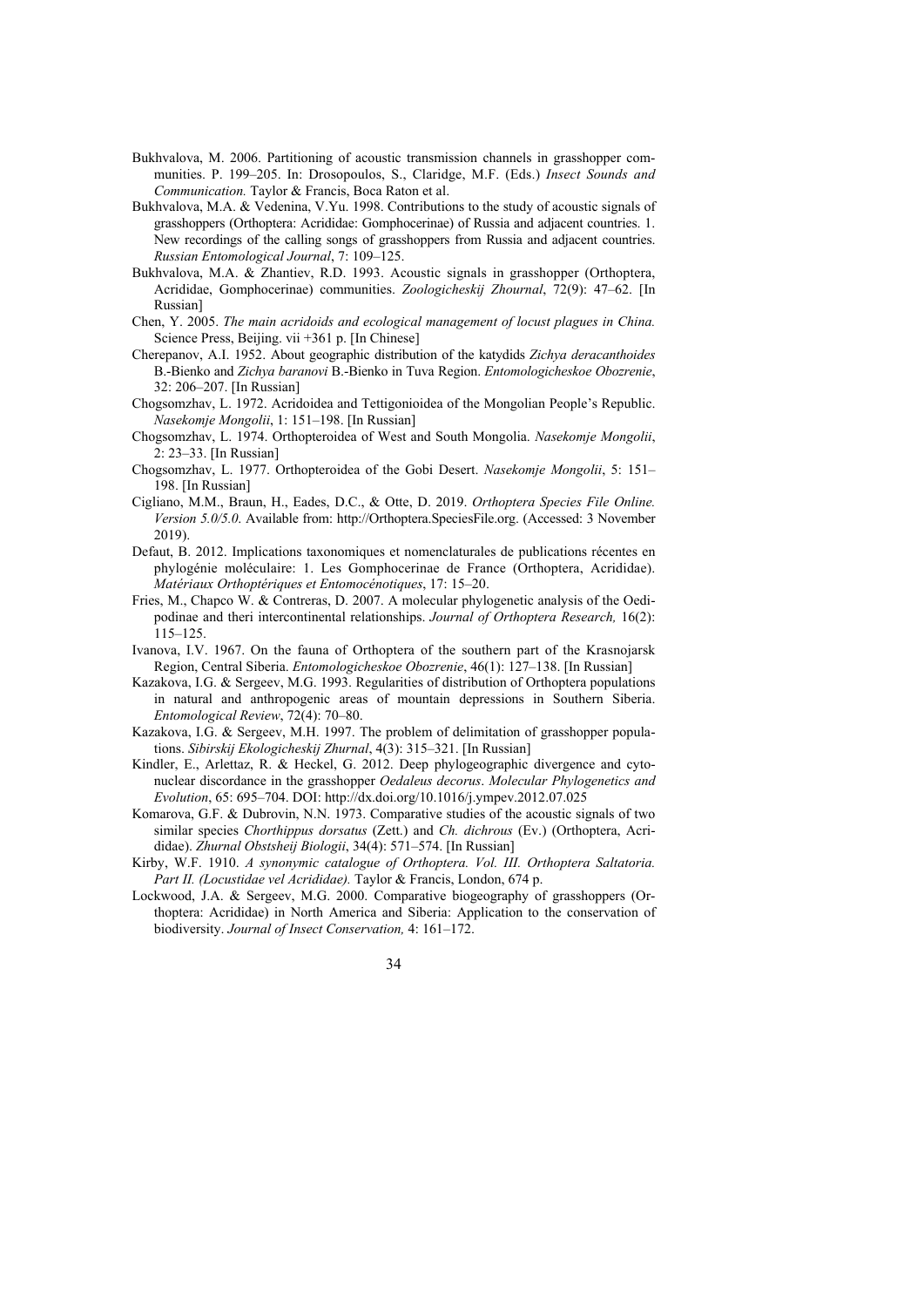- Ma, C., Yang, P., Jiang, F., Chapuis, M.-P., Shali, Y., Sword, G.A. & Kang, L. 2012. Mitochondrial genomes reveal the global phylogeography and dispersal routes of the Migratory locust. *Molecular Ecology*, 21: 4344–4358. DOI: http://dx.doi.org/10.1111/ j.1365-294X.2012.05684.x
- Ma, Y., Li, H. & Kang, L. 1991. *The grassland insects of Inner Mongolia*. Tianze Eldonejo, Beijing,  $xiv + 467$  p. [In Chinese]
- Miram, E. 1907. Zur Orthopteren-Fauna Russlands. *Öfversigt af Finska Vetenskaps-Societetens Förhandlingar*, 49(6): 1–9.
- Mistshenko, L.L. 1968. Orthopteroid insects (Orthopteroidea) collected by the entomological expedition of the Zoological Institute of Academy Sciences of USSR in the Mongolian People's Republic in 1967. *Entomologicheskoe Obozrenie*, 47(3): 482–498. [In Russian]
- Pavlov, V.V. 2004. A comparative analysis of acridid (Insecta, Orthoptera, Acrididae) assemblages of the upper altitudinal belts of South-Western and South-Eastern Tuva. P. 65. In: *Sibirskaya Zoologicheskaya Conferencia: Proceedings*. Novosibirsk. [In Russian]
- Ritchie, J.M. 1981. A taxonomic revision of the genus *Oedaleus* Fieber (Orthoptera: Acrididae). *Bulletin of the British Museum (Natural History). Entomology,* 42(3): 83–183.
- Schmid, S., Neuenschwander, S., Pitteloud, C., Heckel, G., Pajkovic, M., Arlettaz, R. & Alvarez, N. 2018. Spatial and temporal genetic dynamics of the grasshopper *Oedaleus decorus* revealed by museum genomics. *Ecology and Evolution*, 8(3): 1480–1495. DOI: https://doi.org/10.1002/ece.3.3699
- Sergeev, M.G. 1985. New records of Orthoptera in Siberia and their possible zoogeographical consequence. Part. 2. P. 47–49. In: Zolotarenko, G.S. (ed.). *Arthropods of Siberia and the Far East*. Nauka Publ., Novosibirsk. [In Russian]
- Sergeev, M.G. 1986. *Distribution patterns of Orthoptera in North Asia.* Nauka Publ., Novosibirsk. 236 p. [In Russian]
- Sergeev, M.G. 2011. Distribution patterns of grasshoppers and their kin in the boreal zone. *Psyche,* 2011, Article ID 324130, 9 pages. DOI: http://dx.doi.org/10.1155/2011/324130
- Sergeev, M.G. 2017. The Migratory locust *Locusta migratoria* (Linnaeus, 1758) (Orthoptera: Acrididae) near the species range boundary: South Siberia as the region of potential outbreaks. *Euroasian Entomological Journal,* 16: 407–415. DOI: http://dx.doi.org/ 10.15298/euroasentj.16.5.02 [In Russian]
- Sergeev, M.G. & Baturina, N.S. 2017. Diversity, altitudinal distribution and assemblages of Orthoptera in North-Western Tuva (the Ak-Sug River Basin), Russia. *Euroasian Entomological Journal,* 16: 239–246. [In Russian] DOI: http://dx.doi.org/10.15298/euroasentj.16.3.07
- Sergeev, M.G., Kopaneva, L.M., Rubtsov, I.A., Antipanova, E.M., Bugrov, A.G. *et al.* 1995. *Siberian grasshopper (Aeropus sibiricus L.).* Nauka Publ., Novosibirsk, 176 p. [In Russian]
- Sergeev, M.G., Storozhenko, S.Yu. & Benediktov, A.A. 2018. An annotated check-list of Orthoptera of Tuva and adjacent regions. Part 1. Suborder Ensifera. *Far Eastern Entomologist,* 372: 1–24. DOI: https://doi.org/10.25221/fee.372.1
- Sergeev, M.G., Storozhenko, S.Yu. & Benediktov, A.A. 2019. An annotated check-list of Orthoptera of Tuva and adjacent regions. Part 2. Suboder Caelifera. Tridactylidae, Tetrigidae, Acrididae: Melanoplinae, Calliptaminae, and Gomphocerinae (except Gomphocerini). *Far Eastern Entomologist,* 389: 7–44. DOI: https://doi.org/10.25221/ fee.389.2
- Stebaev, I.V. 1964. New data on the fauna of Orthoptera from the Tuva Autonomous Republic and their zoogeographical significance. *Entomologicheskoe Obozrenie*, 43(3), 614–621. [In Russian]